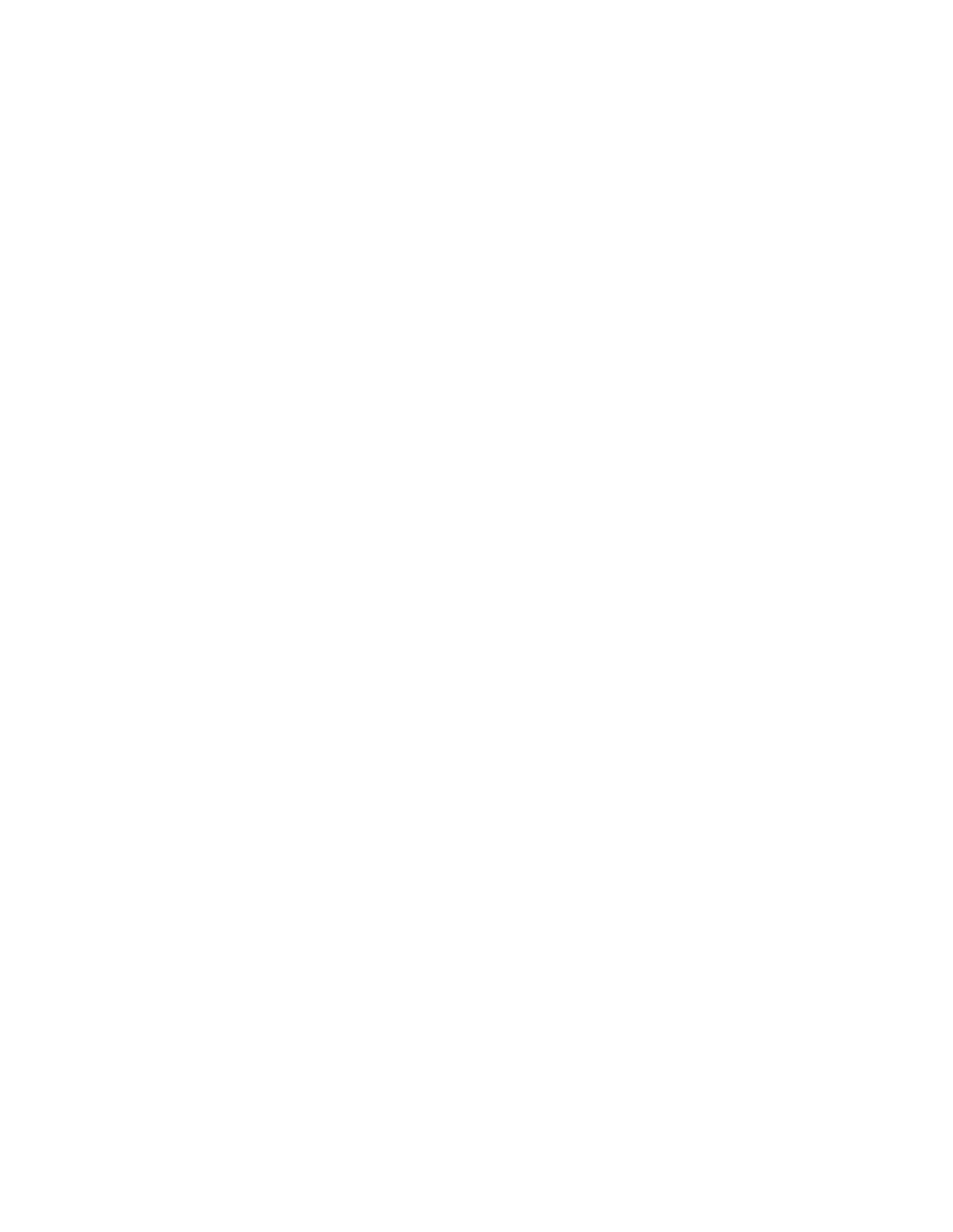## Decidability Equivalence between the Star Problem and the Finite Power Problem in Trace Monoids

Daniel Kirsten<sup>†</sup> Department of Computer Science Dresden University of Technology D-01062 Dresden, Germany http://www.inf.tu-dresden.de/ $\nu$ dk11

Gwenael Richomme LaRIA 5, Rue du Moulin Neuf F-80000 Amiens, France richomme@laria.u-picardie.fr

April 20, 1999

#### Abstract

In the last decade, some researches on the star problem in trace monoids (is the iteration of a recognizable language also recognizable?) has pointed out the interest of the nite power property to achieve partial solutions of this problem. We prove that the star problem is decidablein some trace monoid if and only if in the same monoid, it is decidable whether a recognizablelanguage has the nite power property. Intermediary results allow us to give a shorter proof for the decidability of the two previous problems in every trace monoid without C4-submonoid.

We also deal with some earlier ideas, conjectures, and questions which have been raised in the research on the star problem and the nite power property, e.g., we show the decidability of these problems for recognizable languages which contain at most one non-connected trace.

This article is published as Technical Report both at the Department of Computer Science at Dresden University of Technology and at the Laboratoire de Recherche en Informatique d'Amiens (LaRIA).

The author has been supported by the postgraduate program "Specification of discrete processes and systems of ' processes by operational models and logics" of the German Research Community (Deutsche Forschungsgemeinschaft).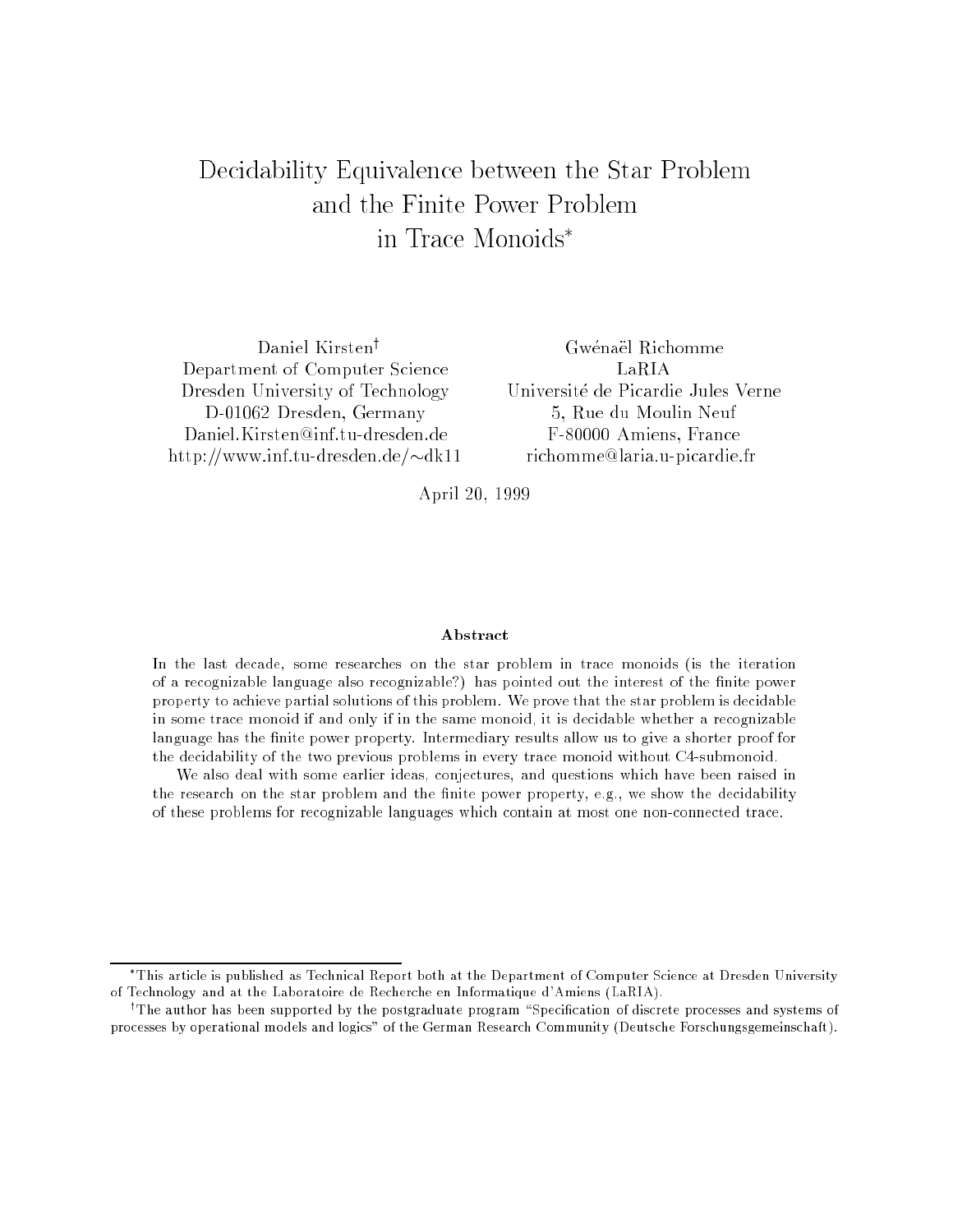| Contents |
|----------|
|----------|

| 1            | Introduction                                                                                                                                                                                                                                                                                             | 1                                                          |
|--------------|----------------------------------------------------------------------------------------------------------------------------------------------------------------------------------------------------------------------------------------------------------------------------------------------------------|------------------------------------------------------------|
| $\mathbf{2}$ | Preliminaries<br>2.1<br>Trace Monoids in the contract of the contract of the contract of the contract of the contract of the contract of the contract of the contract of the contract of the contract of the contract of the contract of the contract<br>2.2<br>2.3<br>2.4                               | $\mathbf{2}$<br>$\overline{2}$<br>$\overline{2}$<br>3<br>5 |
| 3            | Main Results, Conclusions, and Future Steps<br>3.1<br>A General Characterization resources in the contract of the contract of the contract of the contract of the contract of the contract of the contract of the contract of the contract of the contract of the contract of the co<br>32<br>3.3<br>3.4 | 6<br>6<br>$\overline{7}$<br>$\overline{7}$<br>8            |
| 4            | An Important Special Case<br>4.1<br>Product Automata research research research research research research research research research research res<br>4.2<br>4.3<br>4.4<br>4.5                                                                                                                           | 9<br>10<br><sup>12</sup><br>13<br>14<br><b>16</b>          |
| 5            | Inductions on Independence Alphabets<br>5 <sub>1</sub><br>5.2<br>5.3<br>5.4<br>5.5                                                                                                                                                                                                                       | 17<br><sup>17</sup><br>19<br>21<br>22                      |
| 6            | On Some Ideas to Solve the Star Problem<br>6.1<br>6.2<br>6.3<br>6.4                                                                                                                                                                                                                                      | 23<br>23<br>24<br>-26                                      |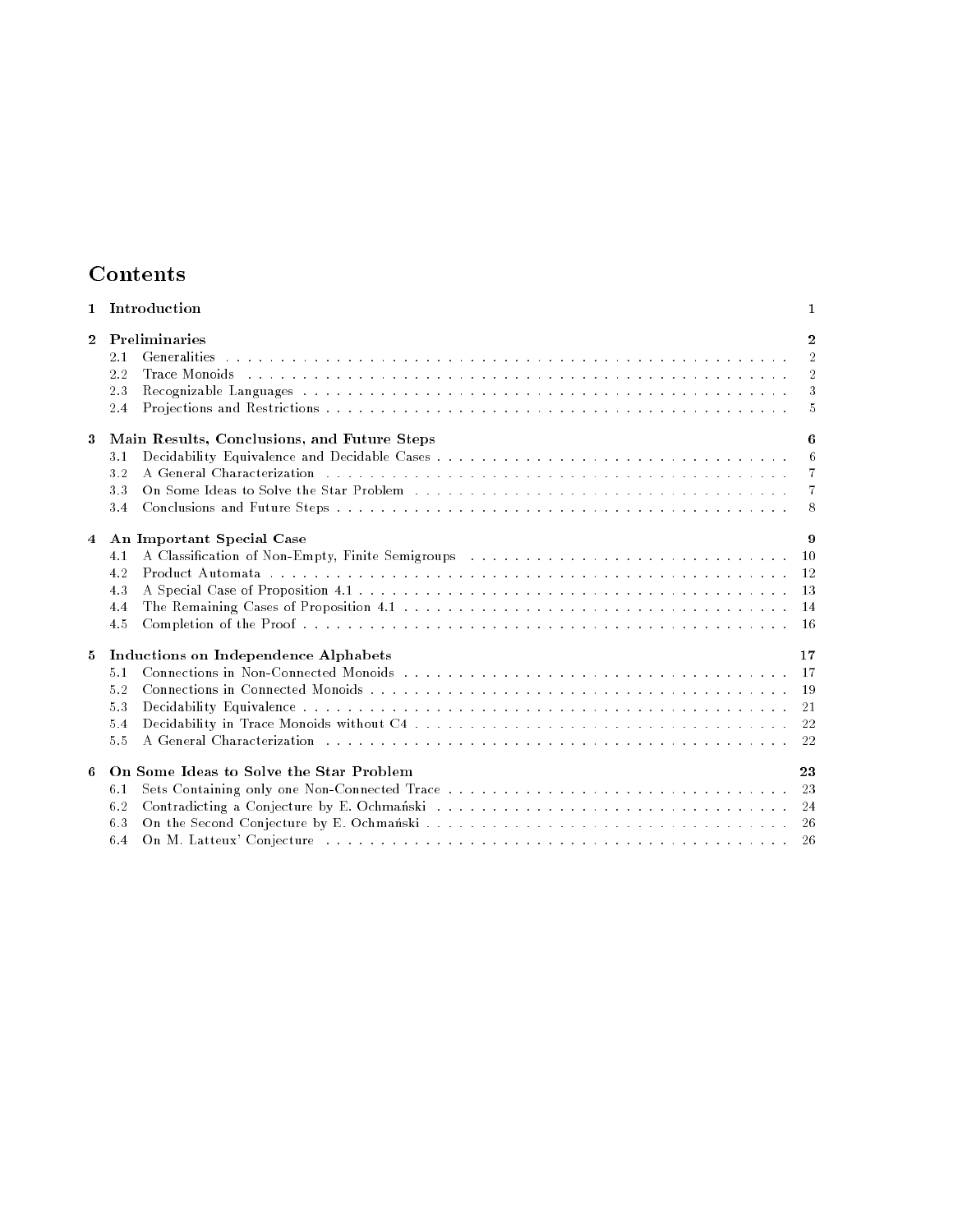## 1 Introduction

Free partially commutative monoids, also called trace monoids, were introduced by P. Cartier and D. Foata in 1969 [2]. In 1977, A. Mazurkiewicz proposed these monoids as a potential model for concurrent processes [19]. This marks the beginning of a systematic study of trace monoids by mathematicians and theoretical computer scientists, see e.g., the recent surveys  $[6, 7]$ . A part of the research in trace theory deals with examinations of well-known classic results for free monoids in the framework of traces.

One main stream in trace theory is the study of recognizable trace languages, which can be considered as an extension of the well studied concept of regular languages in free monoids. A ma jor step in this research is E. Ochmanski's PhD thesis from 1984 [24]. Some of the results concerning regular languages in free monoids can be generalized to recognizable languages in trace monoids. However, there is one major difference: The iteration of a recognizable trace language does not necessarily yield a recognizable language. This fact raises the so called star problem: Given a recognizable trace language **1**, is **1** recognizable:

In general, it is not known whether the star problem is decidable. Sufficient conditions assuring the recognizability of the iteration of a language have been found (e.g. [3, 5, 10, 16, 20]). In the case of finite languages necessary conditions have been given [21, 22]. The decidability of the star problem is also known in the extremal cases of free monoids and free commutative monoids [12, 13]. In 1992, J. Sakarovitch proved the decidability in trace monoids without P3.

In 1990, E. Ochmanski introduced the finite power property (for short FPP) to study the star problem [26]: A language T has the finite power property if there exists an integer  $n \geq 0$  such that  $T = T \cup ... \cup T$ . In free monoids, the decidability of the FFF for regular languages was already known due to I. Simon and K. Hashiguchi [30, 15]. Motivated by [26], one asked for the decidability of the FPP for recognizable trace languages.

In 1992, using the decidability of the FPP in free monoids, P. Gastin, E. Ochmanski, A. Petit, and B. Rozoy showed the decidability of the star problem in trace monoids of the form  $A^+ \times 0^+$  [11]. In 1994, Y. Metivier and G. Richomme showed the decidability of the FPP for a special class of recognizable trace languages [21, 22]. In the same year, G. Richomme used this decidable case and generalized the proofs of P. Gastin, E. Ochmanski, A. Petit, and B. Rozoy. Thereby, he obtained the decidability of the star problem and the FPP in any trace monoid without C4 [29]. The decidability of the star problem and the FPP in any other trace monoid remains open.

Although these works show connections between the star problem and the FPP, the exact correlation was not clear. Here, we show that the star problem is decidable in some trace monoid if and only if the FPP is decidable in the same trace monoid. A crucial role in the proof of this equivalence is played by a new connection between the star problem and the FPP which we show in Section 4: For a particular class of recognizable trace languages the iteration of some language is recognizable if and only if the language has the FPP. In Section 5, we work out several induction steps on independence alphabets. These induction steps allow to give short proofs for the decidability equivalence (Part 5.3), the decidability in trace monoids without C4 (Part 5.4), and a general connection between the star problem and the FPP (Part 5.5).

In Section 6, we work on some conjectures and questions which were discussed in the research on the star problem and the FPP. In Part 6.1, we generalize a result by E. Ochmanski [26] by showing that both problems are decidable for languages which contain at most one connected trace. In Part 6.2 to 6.4, we deal with conjectures by E. Ochmanski and M. Latteux. In Section 2, we recall notions on semigroups, trace monoids, and recognizability. In Section 3, we present our results in a more precise way. The rest of the paper is devoted to the proofs.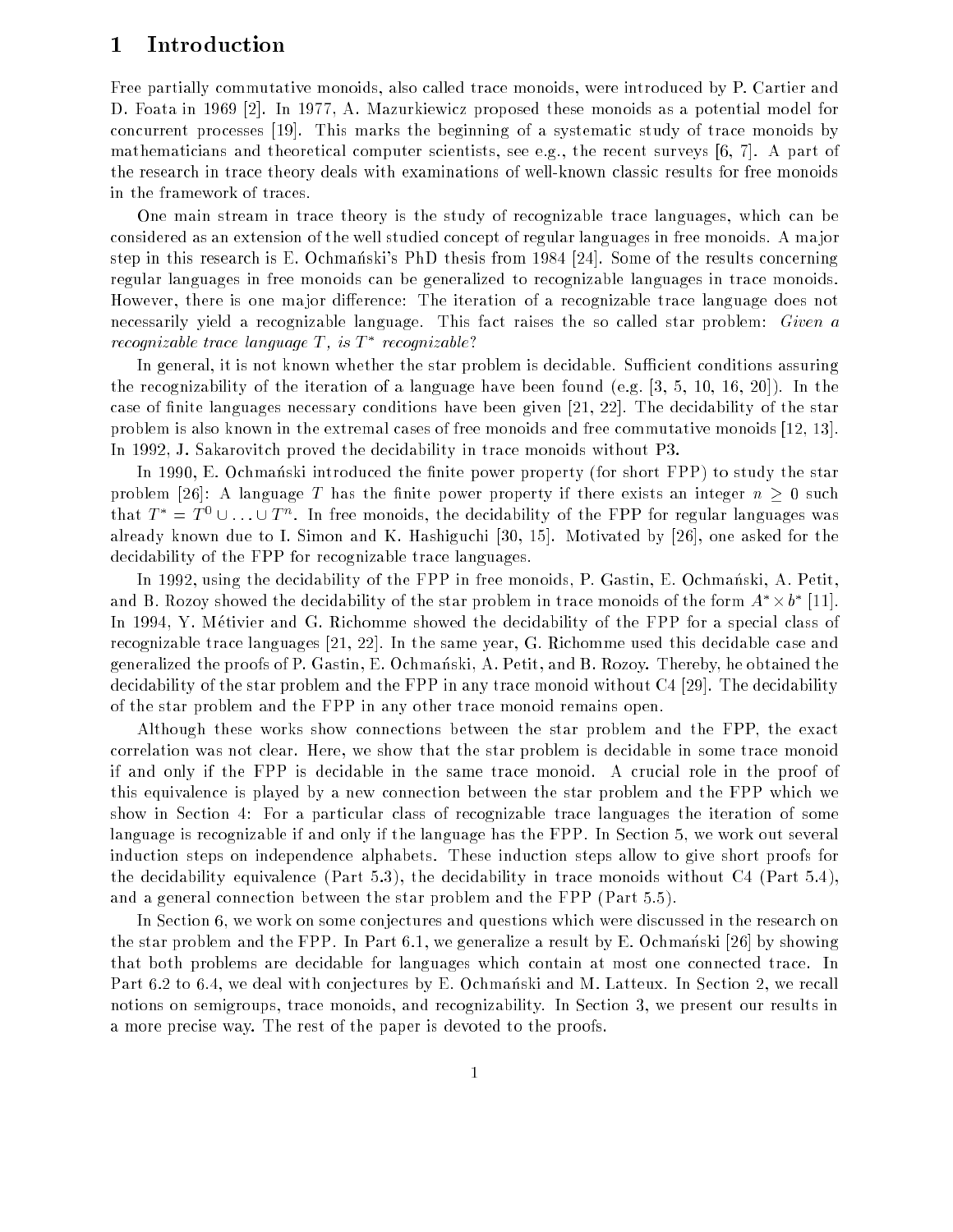## 2 Preliminaries

### 2.1 Generalities

By an *integer*, we mean an element of  $\{0, 1, 2, \ldots\}$ . We denote by  $K \subset L$  (resp.  $K \subset L$ ) the fact that K is a subset of L (resp. strict subset of L). If p is an element of some set L, we denote the singleton set which consists of p by p instead of  $\{p\}$ . For instance, for any  $p \in L$  and  $K \subseteq L$ , we use notations as  $K \cup p$  and  $K \setminus p$  in a natural way. We denote by  $|L|$  the *cardinal* of a finite set L, i.e., the number of elements of L.

A semigroup  $(S, g)$  is an algebraic structure consisting of a set S and a binary associative relation  $\cdot$  called *operation* or *product*. When no confusion arises, this product is denoted by  $\cdot$  or just by juxtaposition. A semigroup  $(S, \cdot_S)$  is said *finite* if S is a finite set. A monoid is a semigroup equipped with an identity, which is denoted by  $\lambda_S$  or  $\lambda$ .

The product can be extended to subsets  $K, L \subseteq S$ : KL is the set of elements kl for any  $k \in K$ and  $l \in L$ . Moreover, for any  $p \in S$ ,  $K \subseteq S$ , and  $n \geq 1$ ,  $p^{\sim}$  and  $K^{\sim}$  are defined by  $p^{\sim} \equiv p$ .  $p^m \equiv p^- p$ ,  $K^+ \equiv K$ , and  $K^- \equiv K^- K$ , if s is a monoid, we define  $k^+ \equiv \lambda$  and  $K^+ \equiv \{\lambda\}$ .

For every subset  $K \subseteq S$  and for any integers  $1 \leq n \leq m$ , we denote by  $K^{n,...,m}$  the union  $K^{\times} \cup K^{\times} \subseteq \cup \ldots \cup K^{\times}$  . Moreover, we denote by  $K^{\times},\ldots$  the union  $K^{\times} \cup K^{\times} \subseteq \cup \ldots$  As usual, we denote by  $K + \text{the } not\text{-}empty~ terms of } K$ , i.e.,  $K + \equiv K^{1},\dots,$  Of course, if S is a monoid, we extend the notation  $K^{n,...,m}$  to  $0 \leq n \leq m$ , and we denote the *iteration* of K by  $K^* = K^{0,...,\infty}$ .

A *homomorphism* is a function  $n$  from a semigroup  $S$  to a semigroup  $S$  such that for every  $k, i \in S$ ,  $h(k)$   $S^i h(i) = h(k \cdot S i)$ . Moreover, if S and S are monoids, h is a called a *monoid* homomorphism if  $h(\lambda_S) = \lambda_{S'}$ . For a subset  $K \subset S$ ,  $h(K)$  is the set of elements  $h(p)$  for any  $p\in K$  . The inverse of  $n$  is denoted by  $n^{-1}$  . For a subset  $L\subseteq S$  ,  $n^{-1}(L)$  is the set of elements  $p\in S$ such that  $h(p) \in L$ . The homomorphism h is called *surfective* (resp. *injective*) if for any  $p \in S$ , the set h  $\lceil (p) \rceil$  is non-empty (resp.  $|n| \leq (p) \rceil \leq 1$ ). It is called an *isomorphism* if it is both surjective and injective. Two semigroups  $S$  and  $S$  are *isomorphic* if there exists a bijective nomomorphism . с ол с шоп

Assume three semigroups  $S_1$ ,  $S_2$ ,  $S_3$  and two homomorphisms  $g : S_1 \rightarrow S_2$  and  $h : S_2 \rightarrow S_3$ . We denote by  $h \circ g : S_1 \to S_3$  the homomorphism obtained by the composition of g and h.

Given two sets  $S$  and  $S$  , we denote by  $S \times S$  their *cartesian product*. If both  $S$  and  $S$  are semigroups (resp. monoids), then  $S \times S$  with the operations  $\cdot_S$  and  $\cdot_{S'}$  applied componentwise is a semigroup (resp. monoid). To visualize the componentwise operation, we often denote the elements care cantantee products before the state of  $\mathcal{L}_{\mathcal{A}}$  $(p<sub>1</sub>)$  $\sim$ . Accordingly, we denote the cartesian product of two subsets K and L of semigroups S and S', resp., by  $\binom{K}{I}$  $\sim$ 

#### 2.2 Trace Monoids

We recall notions on trace monoids (see e.g. [6, 7] for more information).

An *alphabet*  $A$  is a finite set of symbols called *letters*. A word over  $A$  is a finite sequence of letters of  $A$ . Formally, the set  $A$  for words over  $A$  with the concatenation operation is the free monoid over A. Its identity is the empty word  $\lambda$ .

A binary symmetric and irreflexive relation I over an alphabet  $A$  is called an *independence relation* over A. The pair  $(A, I)$  is called an *independence alphabet*. Two letters  $a, b \in A$  are called independent if  $aIb$ . Otherwise, they are called *dependent*.

Let  $\sim_I$  be the equivalence relation over A such that for two words  $w_1,w_2\,\in\, A$  , we have  $w_1 \sim_l w_2$  if we can transform  $w_1$  into  $w_2$  by finitely many exchanges of independent adjacent letters. An equivalence class of words is called a *trace*. Clearly,  $\sim_I$  is a congruence ( $w_1 \sim_I w_2$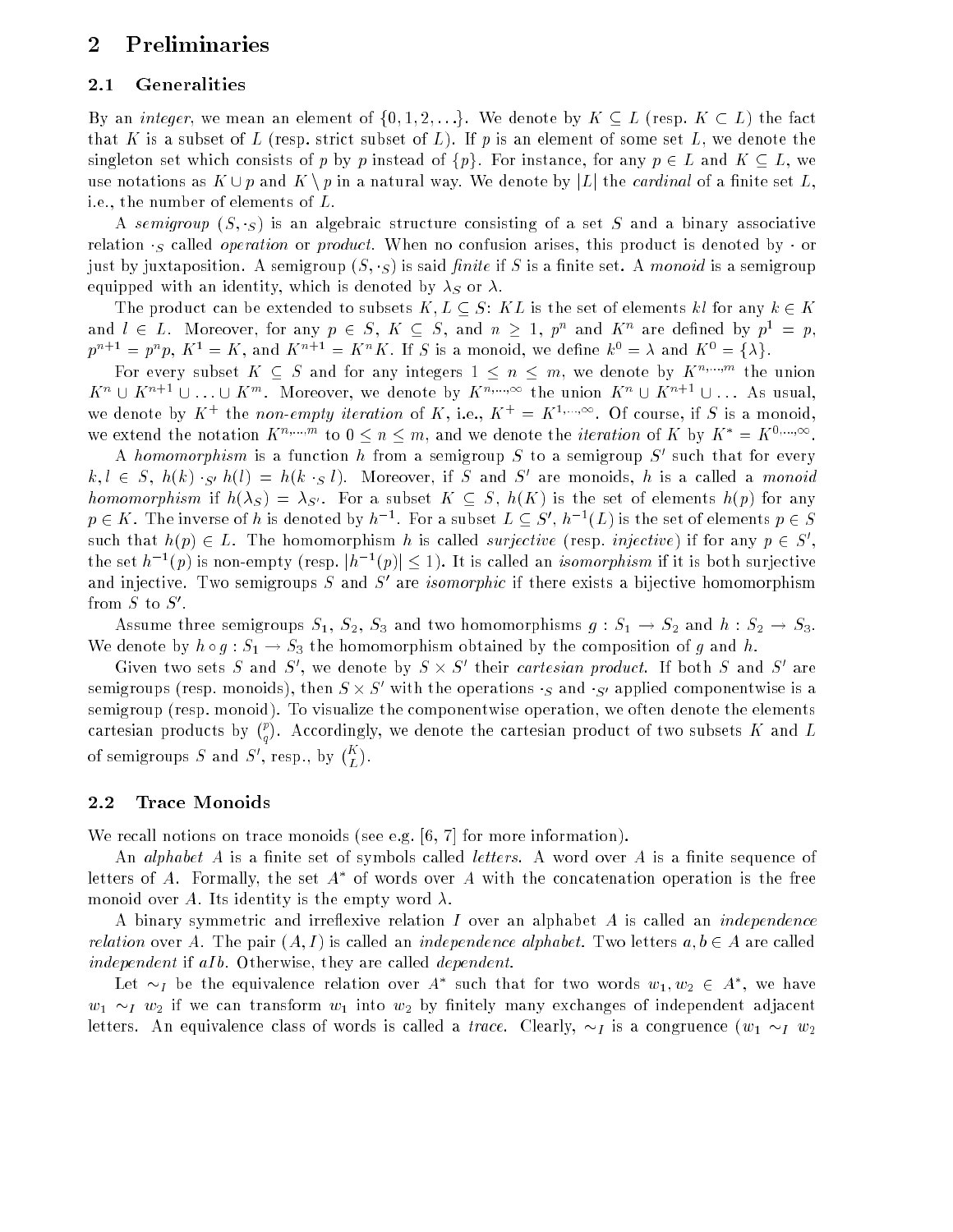and  $w_1 \sim_I w_2$  implies  $w_1 w_1 \sim_I w_2 w_2$ ). The factorization of the free monoid A -under  $\sim_I$  is called the trace monoid over A and I and denoted by  $M(A, I)$ . Its subsets are called trace languages or shortly languages, or sometimes just sets. For any trace monoid  $M(A, I)$ , we denote by  $M(A, I)^+$ the semigroup  $\mathbb{M}(A, I)\setminus \lambda$ .

 $\mathbf{D} \mathbf{y} \mid [I]$  or shortly  $[\cdot]$ , we denote the homomorphism from  $A$  to  $\mathbf{m}(A, I)$  which assigns every word its congruence class.  $B_y + 1 =$ , we denote its inverse.

Two equivalent words differ only in the order of their letters. Given some trace t,  $alpha(t)$ denotes the set of letters occurring in t and  $|t|$  is the length of t that is the number of letters of t. Further, for any letter a,  $|t|_a$  denotes the number of occurrences of the letter a in t. For instance,  $a1ph([aab]) = \{a, b\}, |[aab]] = 4$ , and  $|[aab]]_a = |[aab]]_b = 2$ .

Free monoids are the trace monoids for which the independence relation is empty. If the independence relation is the largest irreflexive relation over A, i.e., any two different letters  $a, b \in A$ are independent, then the trace monoid is a free commutative monoid over A.

The cartesian product of two trace monoids can be considered as a trace monoid. Indeed, given two disjoint independence alphabets (A1; I1) and (A1; I1)  $\mu$  in the monoid IM(A1; I1)  $\mu$ naturally isomorphic to the trace monoid over A = A21 [A2-A2] when A = A1 [A2-A2] [ I2 [ A1-A2] [ I2 [ I2] [ I i.e., in  $(A, I)$ , two letters  $a, b \in A$  are independent if and only if either they do not belong to the same alphabet or are independent in  $(A_1, I_1)$  or in  $(A_2, I_2)$ .

In particular, given four different letters  $a, b, c, d$ , we will denote respectively by P3 and C4 any monoids isomorphic to  $\{a, c\}$   $\times$   $\{b\}$  and  $\{a, c\}$   $\times$   $\{b, a\}$ , respectively.

Let  $\mathbb{M}(A, I)$  be a trace monoid and B a subset of A, we denote by  $\mathbb{M}(B, I)$  the trace monoid IM(B; I \ (B-B)). We say that IM(A; I ) is without P3 (resp. C4) if whatever are the letters a; b; c (resp.  $a, b, c, a$ ), then  $\text{IM}(\{a, b, c\}, I) \neq \{a, c\} \times \{b\}$  (resp.  $\text{IM}(\{a, b, c, a\}, I) \neq \{a, c\} \times \{b, a\}$ ).

The notion of connected traces plays a central role in recognizability problems. Some trace  $t \in M(A, I)$  is said *connected* if for every non-empty traces  $t_1, t_2$  with  $t = t_1t_2$ , there is a letter  $a \in alph(t_1)$  and a letter  $b \in alph(t_2)$  such that a and b are dependent: equivalently the graph consisting of the letters in  $alph(t)$  as vertices and edges between dependent letters is connected. In particular, some trace  $\binom{u}{v}$ in P3 or C4 is connected if and only if u or v is the empty word . A trace language T is said *connected* if and only if every trace in T is connected. For some trace language T, we denote by  $Conn(T)$  (resp.  $NConn(T)$ ) the language consisting of the connected (resp. non-connected) traces of  $T$ .

We also call a trace monoid  $M(A, I)$  connected if the graph which consists of the letters in A as vertices and edges between dependent letters is connected. This does not imply that every trace in  $M(A, I)$  is connected. But, the traces  $t \in M(A, I)$  with  $alph(t) = A$  are connected if  $M(A, I)$  is a connected trace monoid.

### 2.3 Recognizable Languages

We recall the notion of recognizability. We follow [1, 9]. Given a monoid  $M$ , an  $M$ -*automaton*, or simply *automaton*, is a triple  $A = [Q, h, F]$ , where Q is a finite monoid, h is a homomorphism from IM to Q and F is a subset of Q. The set  $h^{-1}(F)$  is called the language (or set) of the automaton and denoted by  $L(\mathcal{A})$ . A subset L of M is *recognizable* over M if there exists an M-automaton  $[Q, h, F]$  such that  $L = L(A)$ .

Below, some of the algebraic proofs are simpler if h is a surjection from M to Q. If h is not a surjection, then we can transform  $[Q, h, F]$  into the automaton  $[h(M), h, F \cap h(M)]$  which defines the same language as  $[Q, h, F]$ . Consequently, we can assume that h is a surjection.

It is well-known that for any monoid IM, the family of recognizable sets over IM contains the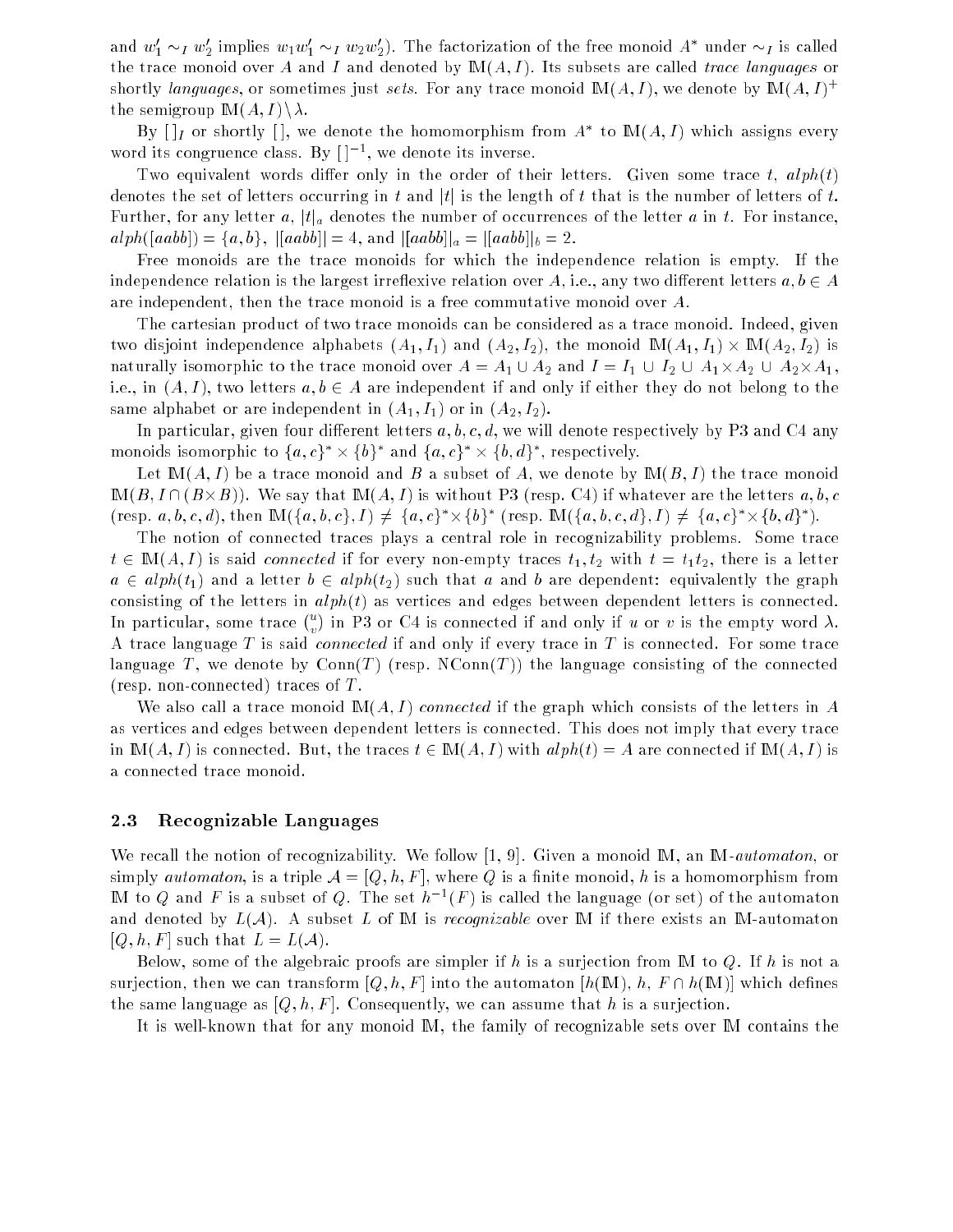empty set, IM itself, and is closed under union, intersection, complement, and inverse homomorphisms (see e.g.  $[1, 9]$ ). Moreover, for trace monoids, finite languages are recognizable, and the concatenation of two recognizable languages yields a recognizable language [5, 10, 23]. The following result is widely known as Mezei's Theorem (cf. [1, 9].)

Theorem 2.1 (Mezei's Theorem) Assume two monoids  $\mathbb M$  and  $\mathbb M'.$  A set  $L$  is recognizable in IM  $\times$  IM  $\,$  if and only if there are an integer n, recognizable sets  $L_1,\ldots,L_n\,\subseteq\,\mathbb{N}$ 1 and recognizable sets  $L_1, \ldots, L_n \subseteq \mathbb{N}$  , such that  $L = L_1 \times L_1 \cup \ldots \cup L_n \times L_n$ .

Of course, for  $i \in \{1, \ldots, n\}$ , we can assume  $L_i \neq \emptyset$  and  $L_i \neq \emptyset$ .

As soon as a trace monoid IM contains two independent letters, the family of recognizable sets of IM is not closed under iteration: If  $aIb$ , then  $\{ab\}$  is recognizable, but  $\{ab\}$  is not recognizable.

The class of rational sets of a monoid IM is the smallest class which contains the empty set and every singleton subset of IM, and is closed under union, monoid product, and iteration. Kleene's classic result states that in free monoids the recognizable sets and the rational sets coincide. By the non-closureship of recognizable trace languages under iteration, there are rational trace languages which are not recognizable as the previous example shows. However, due to a more general result by J. McKnight [1, 9], every recognizable trace language is rational.

Two decision problems arise: The *star problem*, which means to decide whether the iteration of a recognizable language is recognizable and the recognizability problem, which means to decide whether a rational language is recognizable. We say that the star problem (resp. the finite power property, below) is decidable in some trace monoid  $M(A, I)$  if it is decidable for recognizable languages over  $M(A, I)$ .

In the extremal cases of free monoids and free commutative monoids, the decidability of the star problem is classically known: In the free monoid it is trivial by Kleene's Theorem and in free commutative monoids its decidability was shown by S. Ginsburg and E. Spanier [12, 13] in 1966.

During the eighties, E. Ochmanski [24], M. Clerbout and M. Latteux [3], and Y. Métivier [20] independently proved a special case for the recognizability of the iteration:

**Proposition 2.2** Let  $M$  be a trace monoid and  $T$  a recognizable subset of  $M$  such that every trace  $\mu$  is connected. The iteration  $\mu$  is recognizable.

A related closure property originates from C. Duboc [8, 23]. If  $h : \mathbb{M}_1 \to \mathbb{M}_2$  is a connected homomorphism between two trace monoids (namely a morphism such that the images of connected traces are connected), then for every recognizable language  $T \subseteq M_1$ , the language  $h(T)$  is recognizable. On the other hand, if h is not connected, then there are recognizable languages  $T \text{ }\subset \text{ }M_1$  such that  $h(T)$  is not recognizable [8, 23].

In 1990, E. Ochmanski examined connections between the star problem and the finite power property [26]. A trace language T has the *finite power property (for short FPP)* if and only if there is some integer n such that  $T = T \cup T \cup \ldots \cup T$ . An obvious connection between the star problem and the FPP is that if some recognizable trace language  $I$  has the FPP, then  $I$  is recognizable by closure properties of recognizable trace languages.

The question whether the finite power property is decidable for recognizable languages in free monoids was already raised by J.A. Brzozowski in 1966, and it took more that 10 years till I. Simon and K. Hashiguchi independently showed its decidability [30, 15]. In 1990, E. Ochmanski used this result to show decidability of the star problem for recognizable languages in trace monoids of the form  $A \times B$  -which contain at most one non-connected trace [26]. This marks the beginning of the examination of connections between the star problem and the FPP.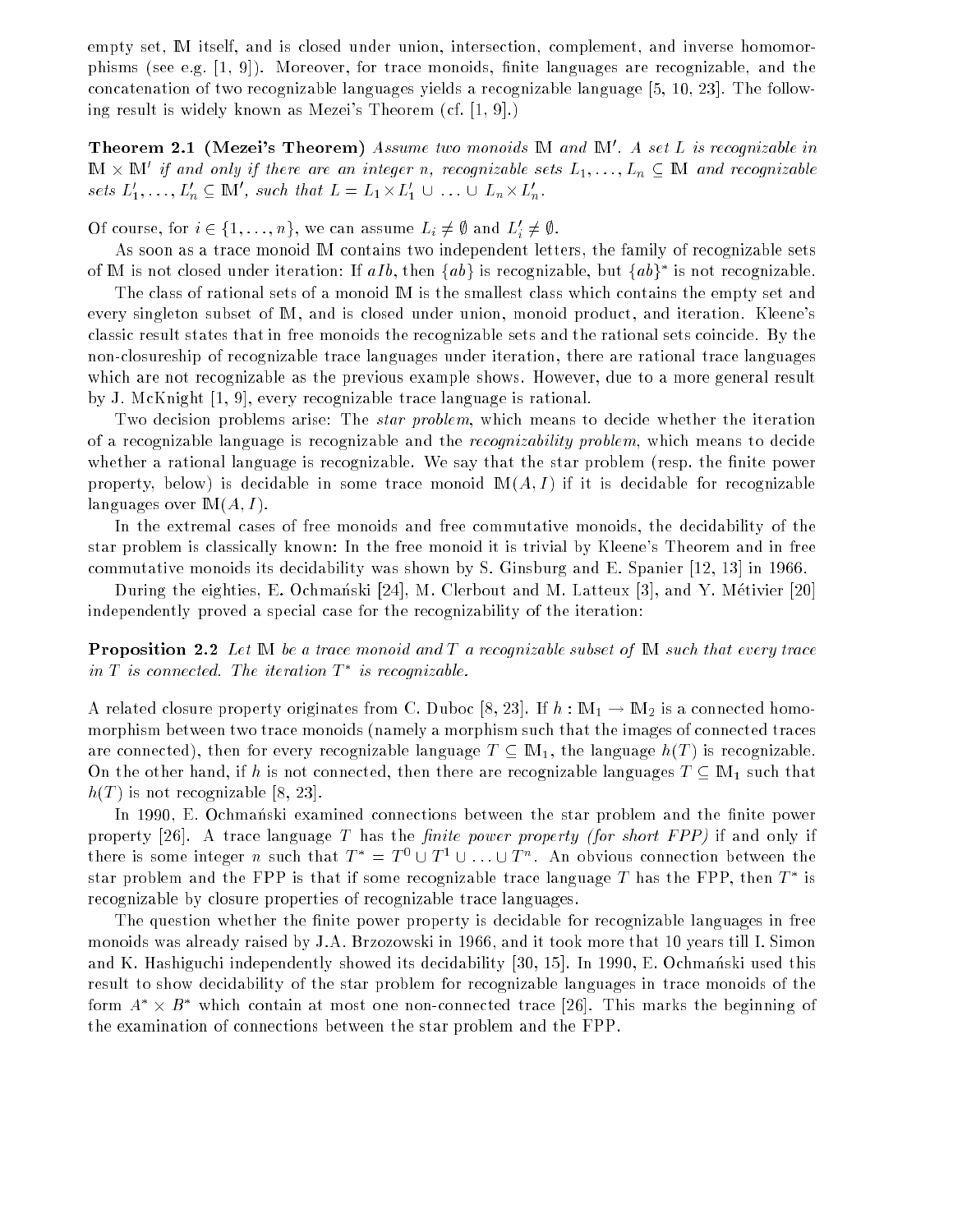In 1992, J. Sakarovitch solved the recognizability problem: given a trace monoid M, it is decidable whether a rational subset of IM is recognizable if and only if IM is without P3. As a conclusion, the star problem is decidable in trace monoids without P3. One conjectured that this characterization can be extended to the star problem. However, just in the same year, P. Gastin, E. Ochmanski, A. Petit, and B. Rozoy proved the decidability of the star problem in P3 [11]. The decidability of the FPP in free monoids played a crucial role in their proof.

In 1995, G. Pighizzini proved that for some recognizable trace language  $I$  the iteration  $I$  is recognizable if and only if  $N\text{-}\mathrm{omin}(T^-)$  is recognizable  $|Z(\cdot)|$ .

In 1994, Y. Metivier and G. Richomme showed a decidable case of the FPP [22].

**Proposition 2.3** In any trace monoid, it is decidable whether some connected, recognizable trace language has the finite power property.

Y. Metivier and G. Richomme showed some connections between the star problem and the FPP: If the star problem is decidable in some trace monoid of the form  $\text{IM}(A, I) \times \theta$  for some  $(A, I)$  and some  $b \notin A$ , then the FPP is decidable in  $M(A, I)$ . Consequently, if the star problem is decidable in any trace monoid, then so is the FPP [22].

G. Richomme generalized the results from P. Gastin, E. Ochmanski, A. Petit, and B. Rozoy [11]. In combination with the decidability of the FPP for connected recognizable trace languages, he proved that both the star problem and the finite power problem are decidable in trace monoids without C4 [29].

Recently, D. Kirsten and J. Marcinkowski examined some problems which are related to the star problem [18]: It is decidable whether the intersection  $K \sqcup L$  is recognizable for recognizable languages K and L in some trace monoid M if and only if M is without P3. If we consider the same problem restricted to finite languages  $L$ , then the recognizability of  $K \sqcup L$  is decidable in P3 but undecidable in C4.

#### 2.4 Pro jections and Restrictions

Now, we consider two different ways to transform trace languages: Projections and restrictions. We examine consequences of these constructions on recognizability and the FPP.

Let  $\mathbb{M}(A,I)$  be a trace monoid and B be a subset of A. The projection  $\Pi_B : \mathbb{M}(A,I) \to \mathbb{M}(B,I)$ is the morphism such that for every trace t,  $\Pi_B(t)$  is the trace obtained by erasing the letters of t which do not belong to B. More precisely, the projection  $\Pi_B$  is defined by the image of the letters:  $\Pi_B(a) = a$  if  $a \in B$ , and  $\Pi_B(a) = \lambda$  if  $a \notin B$ .

Consider a language  $T \subseteq M(A, I)$ , a subset  $B \subseteq A$  and an integer  $i \geq 0$ . Observe that  $\prod_{B}(T) = \prod_{B}(T)$  and  $\prod_{B}(T) = \prod_{B}(T)$ .

In general, projections do not preserve recognizability. However, if we consider a trace monoid IM(A1; I1) - IM(A2; I2), then both the pro jection A1 and A2 are connected homomorphisms and preserve recognizability by Duboc's Theorem.

The notion of restrictions was introduced by G. Pighizzini [27, 28] and also used in [29]. Assume a trace monoid  $M(A, I)$ , any subset  $B \subseteq A$ , and some recognizable language  $T \subseteq M(A, I)$ . Let  $T_{=B}$  (resp.  $T_{\subseteq B}$  and  $T_{\subseteq B}$ ) denote the subset of traces  $t \in T$  with  $alph(t) = B$  (resp.  $alph(t) \subset B$ and  $alph(t) \subseteq B$ ).

G. Pighizzini proved that restrictions preserve recognizability. This can easily be veried using the closure properties of the family of recognizable trace languages. Since  $T_{\text{CB}} = T \cap M(B, I)$ ,  $T_{\subseteq B}$  is recognizable. From  $T_{\subseteq B} = \bigcup_{C \subseteq B} T_{\subseteq C}$  and  $T_{=B} = T_{\subseteq B} \setminus T_{\subseteq B}$  and the closure properties of the family of recognizable trace languages, it follows that  $T_{\subseteq B}$  and  $T_{=B}$  are recognizable.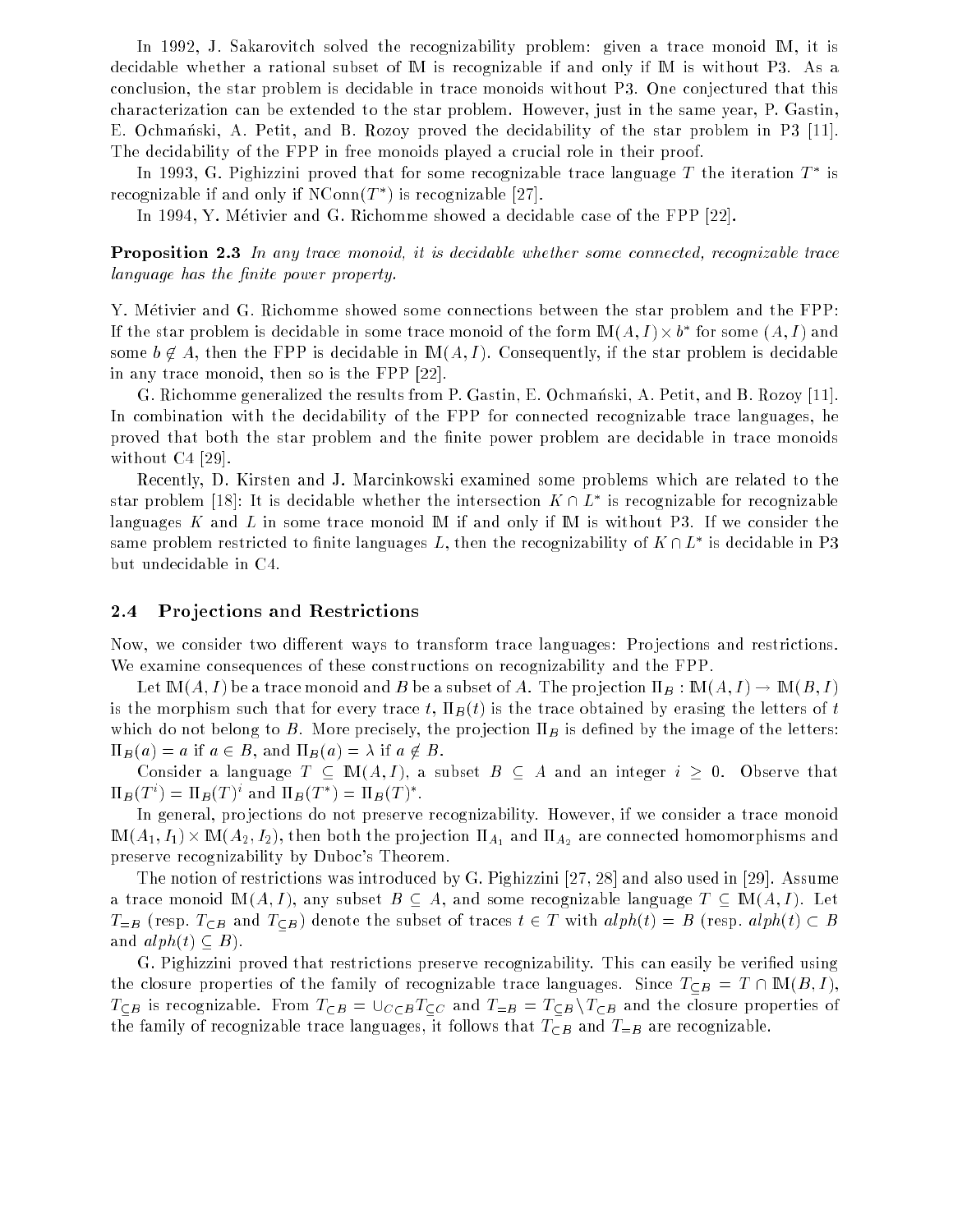Observe that for every integer  $i \geq 0, \; (I \; J \subset B) = (I \subset B)$ . Consequently, the restriction  $I \subset B$ preserves the FFP. Further,  $(I \mid C_B = (I \subset B))$ . We denote the languages  $(I \cap C_B = (I \subset B))$  and  $(I \mid J \subseteq B = (I \subseteq B)$  by  $I \subseteq B$  and  $I \subseteq B$ , respectively.

These facts cannot be generalized to  $I_{=B}$  or  $I_{\sub{B}}$ : In the free monoid  $\{a, b\}$ , the language  $I = (b^{\top}a^{\top})^{\top} \cup a^{\top} \cup b^{\top} \cup ab$  satisfies  $I = I^{\top} = \{a, b\}^{\top}$ , but the restrictions  $I_{\equiv \{a, b\}} = (b^{\top}a^{\top})^{\top} \cup ab$ and  $I_{\sub{a,b}} = a \ \cup o$  go not have the FPP.

## 3 Main Results, Conclusions, and Future Steps

In this section, we state the main results of this paper. We present also the plan of the rest of the paper which is completely devoted to the proofs.

### 3.1 Decidability Equivalence and Decidable Cases

Our main result claims the decidability equivalence between the star problem and the FPP:

**Theorem 3.1** Let  $\mathbb{M}(A, I)$  be a trace monoid. The star problem is decidable in  $\mathbb{M}(A, I)$  if and only if the finite power problem is decidable in  $\mathbb{M}(A, I)$ .

To prove this theorem, we proceed in several steps. At first, we show a close connection between the star problem and the FPP for a special class of languages.

**Proposition 3.2** Let  $\mathbb{M}(A_1, I_1)$  and  $\mathbb{M}(A_2, I_2)$  be two disjoint trace monoids. Assume a recognizable language  $I \subseteq (\text{\sc{in}}(A_1, I_1) \land \text{\sc{in}}(A_2, I_2) \land \text{\sc{in}}(I_1, I_1, I_2)$  is recognizable if and only if  $I_1$  has the finite power property.

This proposition was already announced in [17]. Its proof is done in Section 4 using the notions of ideals and left ideals of semigroups which are recalled in Part 4.1. In Section 5, we achieve several results by inductions on independence alphabets. In Part 5.1, we perform an induction step for non-connected trace monoids:

**Proposition 3.3** Let  $\mathbb{M}(A_1, I_1)$  and  $\mathbb{M}(A_2, I_2)$  be two disjoint trace monoids. Assume both the star problem and the finite power problem are decidable in both  $\mathbb{M}(A_1, I_1)$  and  $\mathbb{M}(A_2, I_2)$ . Then, the following four assertions are equivalent:

- 1. The star problem is decidable in IM(A1; I1) IM(A2; I2).
- 2. The star problem is decidable for recognizable subsets of (IM(A1; I1)n) (IM(A2; I2)n).
- 3. The nite power problem is decidable for recognizable subsets of (IM(A1; I1)n)-(IM(A2; I2)n).
- $\gamma$  is the given of power problem is decided in IMC  $\gamma$   $\gamma$   $\gamma$  in III, in IM(A1)  $\gamma$

We give a stronger result in the case that one of the monoids is a free monoid over a singleton.

**Proposition 3.4** Let  $M(A, I)$  be a trace monoid with a decidable star problem and a decidable finite power problem. Assume a letter  $b \notin A$ . Then, both the star problem and the finite power problem are aectaable in  $\text{IM}(A, I) \times \text{D}$  .

Besides other results, this proposition was already stated in [29] and its presented proof used techniques and results from P. Gastin, E. Ochmanski, A. Petit, and B. Rozoy [11]. However, we can shorten its proof by applying Proposition 3.2. In Part 5.2, we give an induction step for connected monoids.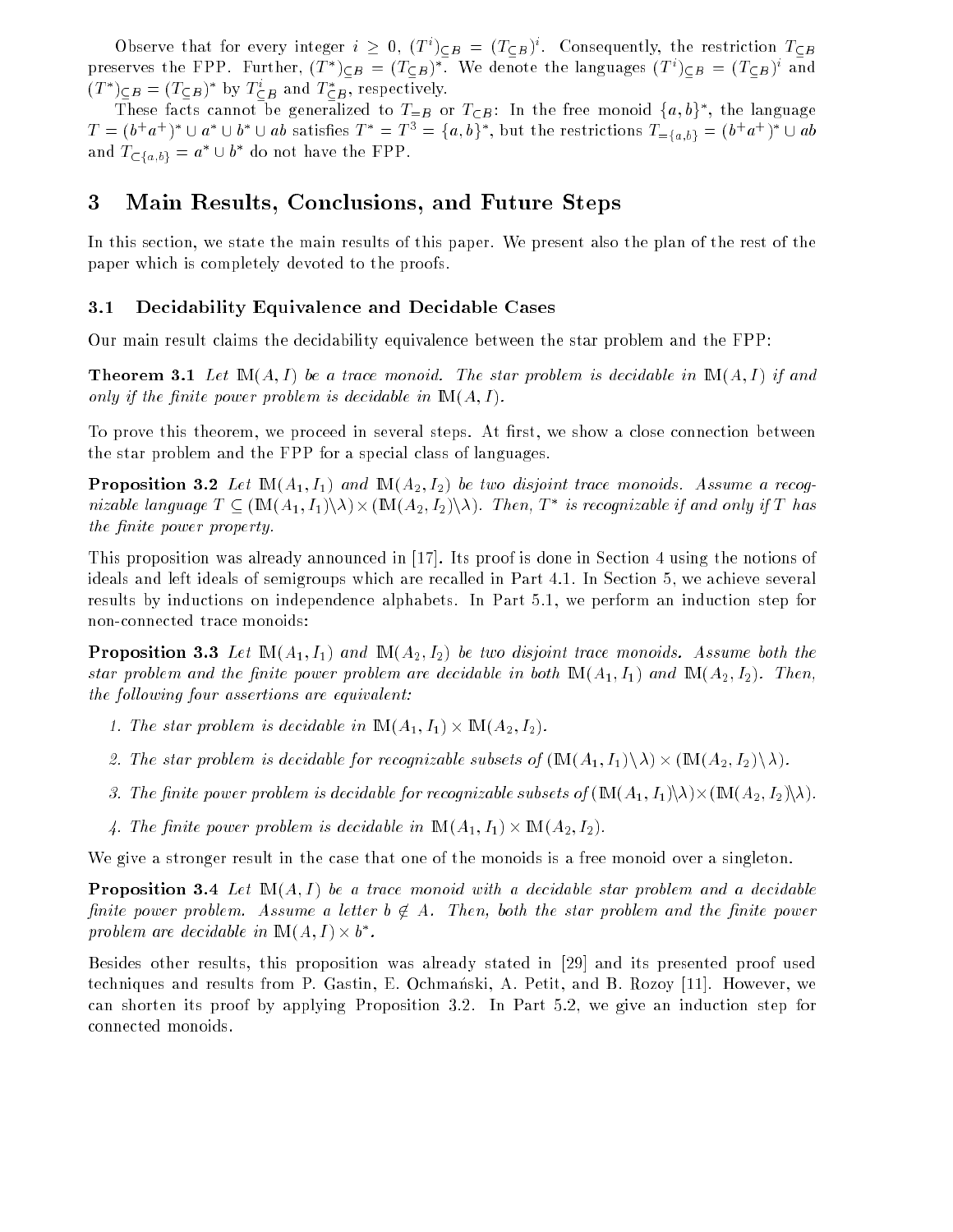**Proposition 3.5** Let  $M(A, I)$  be a connected trace monoid.

- 1. The star problem is decidable in  $M(A, I)$  if and only if for every strict subset  $B \subset A$ , the star problem is decidable in  $M(B, I)$ .
- 2. The finite power problem is decidable in  $M(A, I)$  if and only if for every strict subset  $B \subset A$ , the finite power problem is decidable in  $M(B, I)$ .

Of course, this result is related to Proposition 2.2 and 2.3. In Part 5.3, we use Proposition 3.3 and 3.5 to prove Theorem 3.1. In Part 5.4, we use Proposition 3.4 and 3.5 to prove the following theorem, which was already announced in [29].

**Theorem 3.6** The star problem and the finite power property problem are decidable in any trace monoid without  $C_4$ .

## 3.2 A General Characterization

In [11], P. Gastin, E. Ochmanski, A. Petit, and B. Rozoy showed that for some recognizable trace language  $I$  in any trace monoid the iteration  $I$  -is recognizable if the set Conn(T )  $\cup$  in Conn(T ) has the finite power property. They implicitly used the fact that this sufficient condition is necessary in trace monoids  $A \times o$ . Iney asked whether this condition is necessary in any trace monoid. In [22], Y. Metivier and G. Richomme showed that this condition is not necessary in the trace monoid over  $A = \{a, b, c\}$  and  $I = \{(a, c), (c, a)\}\$ . In Part 5.5, we give a similar condition which is sufficient and necessary:

**Proposition 3.7** Let T be a recognizable set of traces. The set  $T^*$  is recognizable if and only if CONN(1) I CONN(1) has the finite power property, i.e., every trace of 1 can be aecomposed in a bounded (the bound depends on T ) concatenation of connected traces of T and non-connected traces of T.

This condition generalizes Proposition 3.2. Let remark that in his PhD Thesis, G. Pighizzini had given another general characterization: for recognizable trace languages  $T$  , the iteration  $T$  is recognizable if and only if NConn(T  $\,$  ) is recognizable  $\,|27\rangle$ .

## 3.3 On Some Ideas to Solve the Star Problem

Within the researches on the star problem and the FPP, many restricted cases and conjectures have been discussed, in particular in [26]. We give some answers using materials from Section 5.

At first, we give an improvement of a result by E. Ochmanski: In [26], he proved that the star problem is decidable for recognizable languages in  $A \times B$  – which contain at most one non-connected trace. In Section 6.1, we show:

**Proposition 3.8** In any trace monoid, both the star problem and the finite power property are decidable for recognizable languages containing at most one non-connected trace.

In  $[21, 22]$ , Y. Métivier and G. Richomme proved that the star problem is decidable for finite sets containing at most two connected traces. This result combined with the previous proposition allows to see that the star problem is decidable for languages containing at most four traces (result also in [21, 22]): Such a language contains at most two connected traces or at most one connected trace.

In [26], E. Ochmanski also announced two conjectures. The first one says: Given a non-empty,  $\mu$ nite language 1 in any trace monoia, if 1 - is recognizable, then there exists a trace t  $\in$  1 such  $\textit{inat}(T \setminus t)$  is recognizable. We show the following proposition in Part 6.2: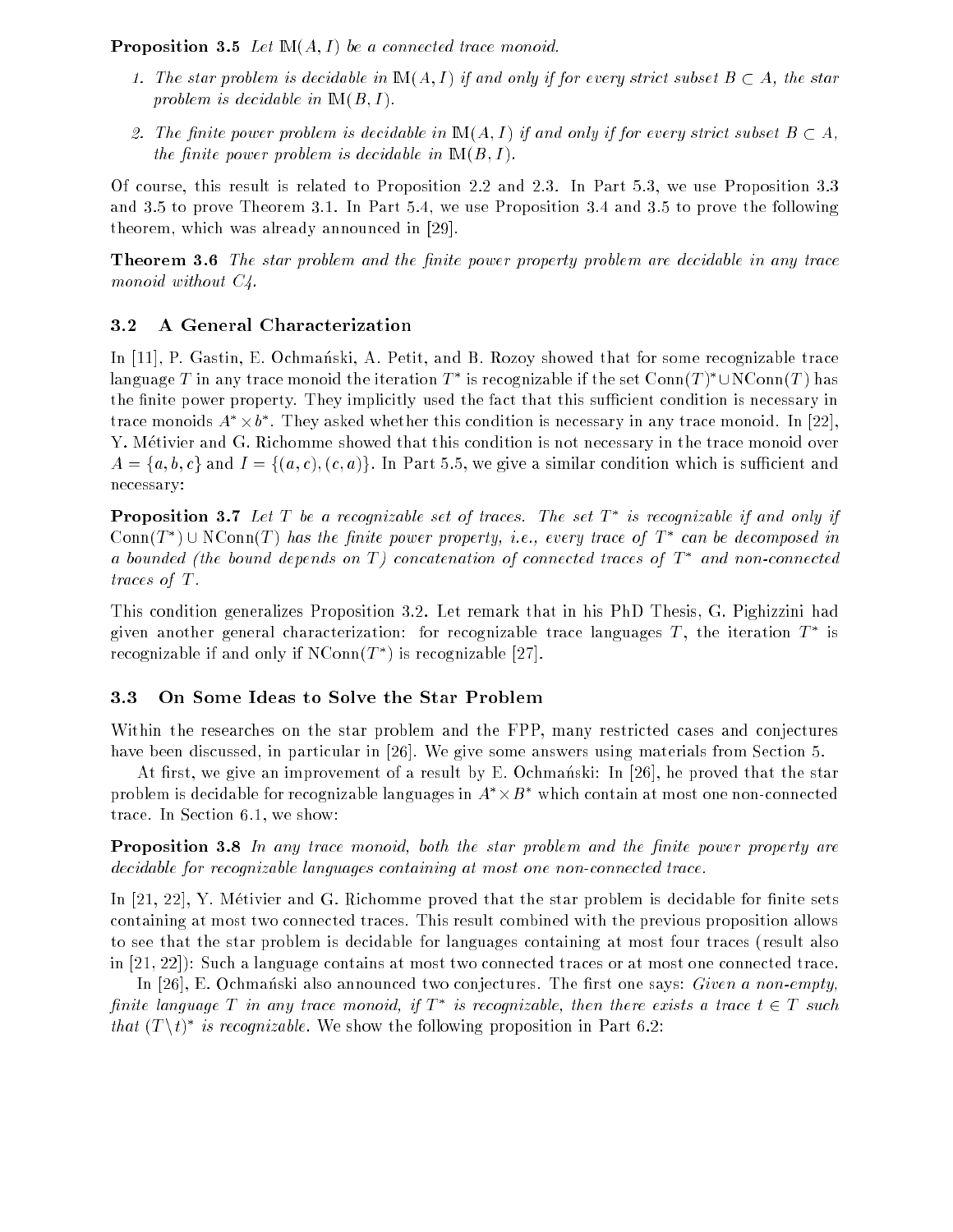Proposition 3.9 Assume some trace monoid IM. The following assertion is true if and only if IN abes not contain a F3: If for some non-empty, finue language  $I$   $\subset$  IM the iteration  $I$  is recognizable, then there exists some  $t \in T$  such that  $(T \setminus t)$  is recognizable.

The second conjecture announced by E. Ochmanski is quite similar to the first one: *Given a finite* trace tanquage 1 with at least two traces, if  $I$  is not recognizable, then there exists a trace  $t \in I$ such that  $(T \setminus U)$  is not recognizable. We do not know whether this conjecture is true or not, but it is veried in monoids without C4 (see Part 6.3):

**Proposition 3.10** Assume some finite language  $T$  in a trace monoid without  $C_4$ . If  $T$  contains at least two traces and if  $I$  - is not recognizable, then there exists a trace  $t \in I$  such that  $(I \setminus t)$  is not recognizable.

In a talk given by G. Richomme at the Laboratoire d'Informatique Fondamentale de Lille (LIFL), M. Latteux raised the question whether the following conjecture is true: For every trace monoid IM there is some integer  $n_0 > 0$  such that a recognizable language T has the FPP if and only if there exists an integer  $0 < n \leq n_0$  such that  $|T^{1, ..., n}|$  and the FFP. The idea is derived from a closure property which says that some trace language  $I$  is recognizable if and only if  $|I|$   $\bar{\ }$  is recognizable. Note that the integer  $n_0$  depends on the monoid M, but,  $n_0$  does not depend on T, otherwise the  $\Gamma$ esult is immediate. Because  $|T^{1},...,1\rangle$  is a recognizable language in a free monoid, we can decide whether it has the FPP.

The conjecture is obviously true in free monoids with  $n_0 = 1$ . Unfortunately, it is false in any other trace monoid. In Part 6.4, we show the following proposition:

**Proposition 3.11** Assume some trace monoid M which is not a free monoid. For every integer  $n_0 > 0$ , there is some recognizable language  $T \subseteq M$  such that T has the FPP, but for  $n \in \{1, \ldots, n_0\}$  $|T_{\rm eff}|$  = aces not have the FFF.

#### 3.4 Conclusions and Future Steps

From now, the star problem and the finite power problem can be viewed as one and the same problem. We know that they are decidable in trace monoids without C4. We do not know whether they are decidable in other trace monoids. If one can show that one of these problems is undecidable in the trace monoid C4, then in all the remaining trace monoids, both problems are undecidable.

Proposition 3.2 raises a decision problem: Let  $M(A_1, I_1)$  and  $M(A_2, I_2)$  be two disjoint trace monoids with a decidable star problem and finite power property. Assume some recognizable language  $I \subseteq (\text{IM}(A_1, I_1) \backslash \lambda) \times (\text{IM}(A_2, I_2) \backslash \lambda)$ . Can we decide whether  $I$  is recognizable, i.e., can we decide whether T has the FPP?

Provided that the answer of this question is "yes", we can show the decidability of the star problem and the FPP as follows: We can improve Proposition 3.3 by showing that the four assertions are true. This is also an improvement of Proposition 3.4. Then, we obtain the decidability of the star problem and the FPP in any trace monoid by a straightforward adaptation of the proofs of Theorem 3.1 and 3.6.

Another open question is whether the second conjecture by E. Ochmanski (cf. Proposition 3.10) is true in trace monoids with C4. Further, one could try to modify M. Latteux' Conjecture in order to solve the star problem by solving the FPP.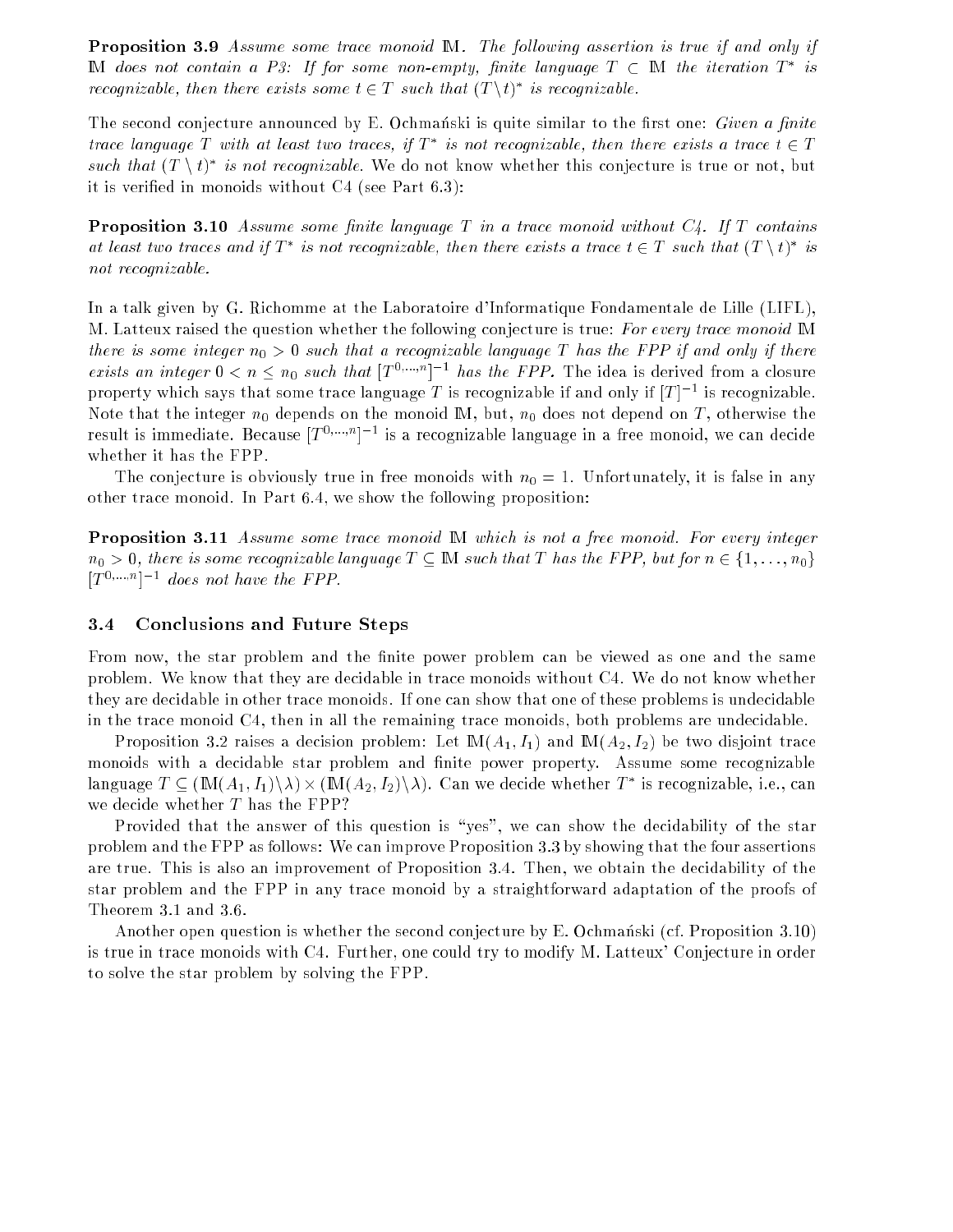#### 4 An Important Special Case 4

In this section, we prove Proposition 3.2: Given two disjoint trace monoids  $\mathbb{M}_1$  and  $\mathbb{M}_2$ , and given a recognizable language  $I \subseteq \mathbb{N}$   $_1^+ \times \mathbb{N}$  , the iteration  $I^+$  is recognizable if and only if  $I$  has the FPP.

All the notions and results presented here are only used within this section. Hence, the reader can skip this section and still understand the rest of the paper.

As it was already mentioned in Section 2.3, if some recognizable language  $T$  has the finite power property, then  $T$  is recognizable. Thus, just the some if  $p$  part of Proposition 3.2 has to be proved.

This section is organized as follows: We recall the notion of generators of a semigroup. Based on this notion, we state Proposition 4.1 and use it to prove Proposition 3.2. Then, Part 4.1 to 4.5 are exclusively devoted to the proof of Proposition 4.1. In Part 4.1, we recall notions from ideal theory to give a classification of non-empty, finite semigroups. In Part 4.2, we present product automata to recognize subsets of a cartesian product of two trace monoids. In Part 4.3, using these automata and the previous classication, we prove a special case of Proposition 4.1. In Part 4.4, we prove the remaining cases of Proposition 4.1 by an induction on the ideal structure of the semigroups in product automata. Finally, in Part 4.5, we summarize the results to complete to proof of Proposition 4.1.

Within this whole section, we assume two disjoint independence alphabets  $(A_1, I_1)$  and  $(A_2, I_2)$ . We abbreviate  $\mathbb{M}(A_1, I_1)$ ,  $\mathbb{M}(A_2, I_2)$ ,  $\mathbb{M}(A_1, I_1) \setminus \lambda$ , and  $\mathbb{M}(A_2, I_2) \setminus \lambda$  by  $\mathbb{M}_1$ ,  $\mathbb{M}_2$ ,  $\mathbb{M}_1$ , and  $\mathbb{M}_2$ , respectively. The traces in  $\mathbb{I}\mathbb{N}_1^+ \times \mathbb{I}\mathbb{N}_2^+$  are exactly the traces in  $\mathbb{I}\mathbb{N}_1 \times \mathbb{I}\mathbb{N}_2$  which contain at least one letter in  $A_1$  and at least one letter in  $A_2$ .

Some trace language T is called *concatenation closed* if  $T^2 \subseteq T$ . Then, T is a semigroup, 1.e.,  $I = I$  + . Assume a concatenation closed trace language T with  $\lambda \notin I$  . The set of generators Of T is defined by Gen(T)  $\equiv$  T \T  $^{\circ}$  . Of course, Gen(T)  $\subseteq$  T and Gen(T)+  $\subseteq$  T . Moreover, it is easy to prove by an induction on the length of a trace  $t \in T$  that t can be decomposed into  $t_1 \ldots t_n$  with  $t_i \in \text{Gen}(T)$ , since if  $t \in T$  and  $t \notin \text{Gen}(T)$ , then  $t = t_1 t_2$  with  $t_1, t_2 \in T$ . Thus,  $T^+ \subseteq \text{Gen}(T)^+$ and more precisely,  $T^+ = \text{Gerl}(T)$  . Now, if we consider some trace language  $L$  such that  $L^+ = I$  , then Gen(1) = L+ \(L+L+) =  $\cup_{i>1}L^+$  \ $\cup_{i>2}L^+$  = L \(LL+) and thus, Gen(1)  $\subseteq L$ .

For example, consider the concatenation closed, recognizable language T =  $(a^+$  $\sigma +$ )  $\subset a^* \times b^*$ . Note that is that is the contract of the contract of the contract of the contract of the contract of the contract of the contract of the contract of the contract of the contract of the contract of the contract of the contr  $\binom{a}{b}$   $a_{\perp}$ for any (not necessarily recognizable) trace language L with  $L^+ = T$ , we have  $Gen(T) \subseteq L$ , and . Observe that  $I = \text{Gen}(I) \cup \text{Gen}(I)$ . Hence, consequently, L has the FFF:  $L^2 = \{\lambda\} \cup L \cup L^2$ . In general, we have:

**Proposition** 4.1 Assume some recognizable, concatenation closed language  $T \subseteq \mathbb{M}_1^+ \times \mathbb{M}_2^+$ . The set of generators of T has the FPP.

We close this introduction by deriving Proposition 3.2 from Proposition 4.1.

**Proof of Proposition 3.2.** Assume some recognizable language  $L\subseteq \mathbb{M}_1^+\times \mathbb{M}_2^+ .$  If  $L$  has the  $\Gamma\Gamma\Gamma$ , then  $L$  is recognizable because of the closure properties of recognizable trace languages.

Conversely, assume that  $L$  is recognizable. Then, so is  $L^+ = L^- \setminus A$ . Furthermore, we have  $L^+ \subseteq M_1^+ \times M_2^+$ . By Proposition 4.1 applied on  $L^+$ , there is some integer  $l \geq 1$  such that we have  $\det(L^+)^{\otimes m} = \det(L^+)^\perp = L^\perp$ .

SHICE GEN(L+)  $\subset L$ , we have Gen(L+)  $\cap$   $\cap$   $\subset$   $L$ - $\cap$ . Thus,  $L + \subset L$ - $\cap$ , i.e.,  $L + \equiv L$ - $\cap$ . Consequently,  $L^* = L^{0,\dots,l}$ , i.e., L has the FPP.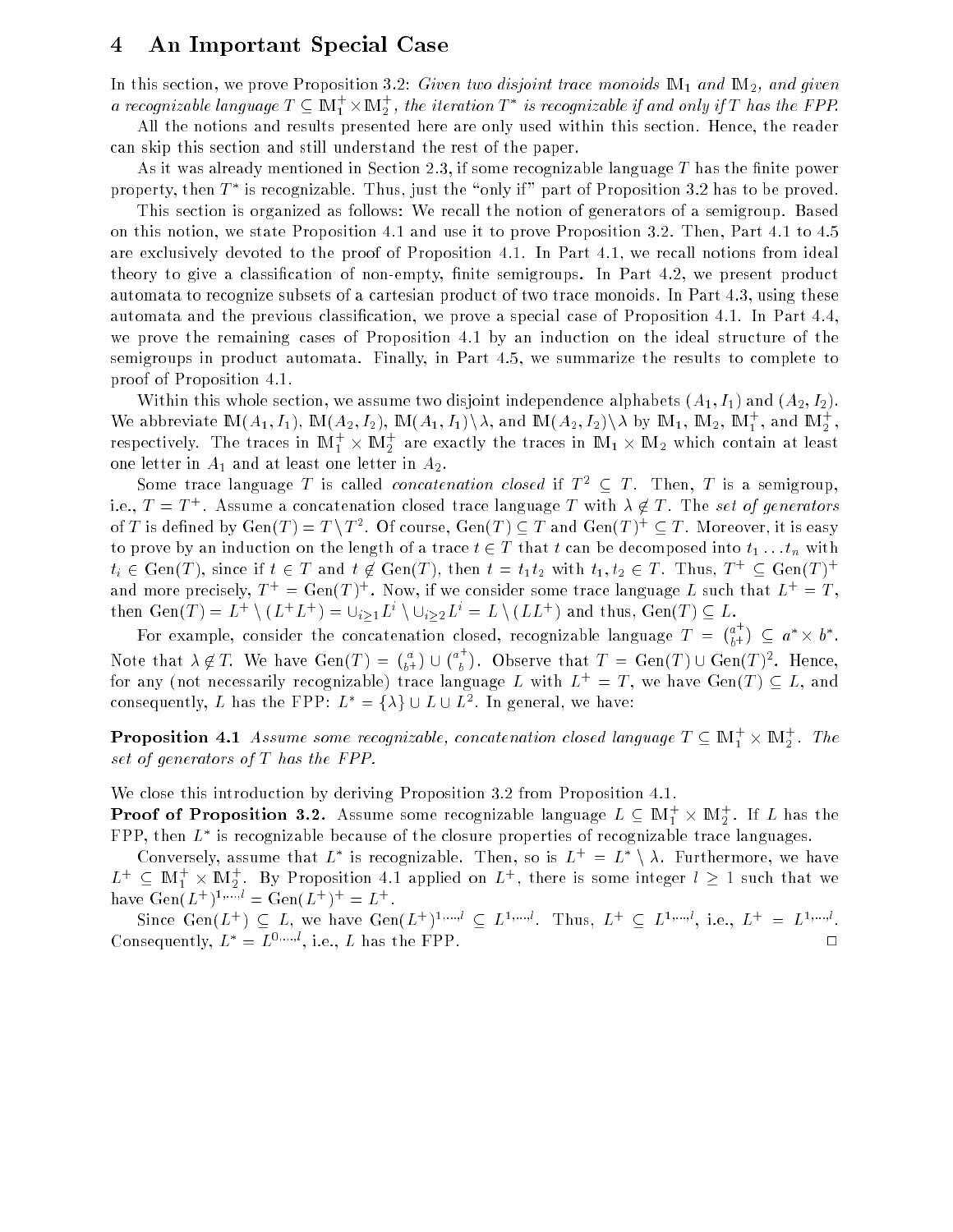#### 4.1 A Classication of Non-Empty, Finite Semigroups

In this part, we classify non-empty, finite semigroups using ideals and left ideals. This classification plays a crucial role in the proof of Proposition 4.1.

Ideal theory originates from J.A. Green and other pioneers in semigroup theory. We recall some notions in a way that the reader does not require previous knowledge in semigroup theory (see e.g. [4, 14] for more information).

As already said, a *semigroup* is a set together with a binary associative operation. A subset  $H$ of a semigroup S is a subsemigroup of S if and only if  $H^2 \subseteq H$ . We call a subset  $U \subseteq S$  a left *ideal* of S if and only if  $SU \subset U$ . We call a subset  $J \subset S$  an *ideal* of S if and only if  $JS \subset J$  and  $SJ \subseteq J$ . Every semigroup has itself and the empty set as ideals. Every ideal is a left ideal and every left ideal is a subsemigroup. We call a left ideal  $U \subseteq S$  (ideal  $J \subseteq S$ ) proper if and only if  $U$  (resp. J) is non-empty and different from  $S$ . The intersection and the union of two left ideals (resp. ideals) yield left ideals (resp. ideals).

Now, we introduce a notion and a lemma which will help us to prove the completeness of the classification. Assume some non-empty, finite semigroup Q. Assume some ideal  $J \subseteq Q$  with  $J \neq Q$ . We call a left ideal  $U \subseteq Q$  J-minimal if and only if we have  $J \subset U$  and there is not any left ideal U' with  $J \subset U' \subset U$ . The intersection of two different J-minimal left ideals U and V contains J. If J is properly contained in the left ideal  $U \cap V$ , then, one of the left ideals U or V is not J-minimal. because  $J \subset (U \cap V) \subset U$  or  $J \subset (U \cap V) \subset V$ . Consequently,  $U \cap V = J$ . If  $J = \emptyset$ , we shortly say minimal instead of  $\emptyset$  -minimal.

**Lemma 4.2** Assume a non-empty, finite semigroup Q and an ideal  $J \neq Q$ . Then, the union of all J-minimal left ideals yields an ideal of Q.

**Proof.** There is at least one left ideal properly containing  $J$ , namely  $Q$  itself. Hence, there is also some smallest left ideal which contains J properly.

Let  $J$  be the union of all  $J$ -minimal left ideals. Then,  $J$  is a left ideal with  $J\, \subset\, J$  . We have to show  $J Q \subset J$  . It is sufficient to prove that for every  $J$ -minimal left ideal  $L$  and for every element  $q\, \in\, Q$ , the set  $J\, \cup\, Lq$  yields  $J\,$  or some  $J$ -minimal left ideal (and thus,  $J\, \cup\, Lq\, \subset\, J$  ). Just assume  $J \subset (J \cup Lq)$ .

Because L is a left ideal, we have  $QL \subseteq L$ . Thus, we have  $QLq \subseteq Lq$ . Therefore,  $Lq$  and  $J \cup Lq$ are left ideals of Q.

Now, we show by a contradiction that  $J \cup Lq$  is J-minimal. Just assume a left ideal K such that we have  $J \subset K \subset (J \cup Lq)$ . We define a set  $K$  by  $K^- := \{x \in L \mid xq \in K\}$ . We show the proper inclusions  $J \subset K' \subset L$ .

We have  $J \subseteq L$  and  $Jg \subseteq J \subseteq \Lambda$ . Hence, we have  $J \subseteq \Lambda$ . We show that the inclusion  $J \subseteq \Lambda$ . is strict: There is some  $p \in K \setminus J$ . Then,  $p \in Lq$ . Hence, there is some  $p \in L$  with  $p = p \, q$ . We have  $p \notin J$ , because J is an ideal and  $p = p \notin J$ . However,  $p \in K$ .

The inclusion  $K' \subseteq L$  is obvious. There is some  $r \in (J \cup Lq) \setminus K$ . Then, we have  $r \in Lq \setminus J$ . I hus, there is some  $r \in L$  with  $r \notin r$ . I hen,  $r \notin R$ , i.e., we have  $R \subset L$ .

We show that  $K^0$  is a left ideal. Just assume some  $x \in K^0$  and some  $y \in Q$ . We have  $yx \in L$ , because x belongs to L which is a left ideal. Further, we have  $y x q \in K$ , because  $x q$  belongs to the left ideal  $\Lambda$  . I fius, we have  $\forall x \in \Lambda$  .

Hence, the set  $K$  is a left ideal with  $J \subset K \subset L$  , i.e.,  $L$  is not  $J$ -minimal. This is a contradiction, such that the assumed left ideal K does not exist. Thus,  $J \cup Lq$  is a J-minimal left ideal.  $\hfill \Box$ 

Now, we can give the classification of finite semigroups: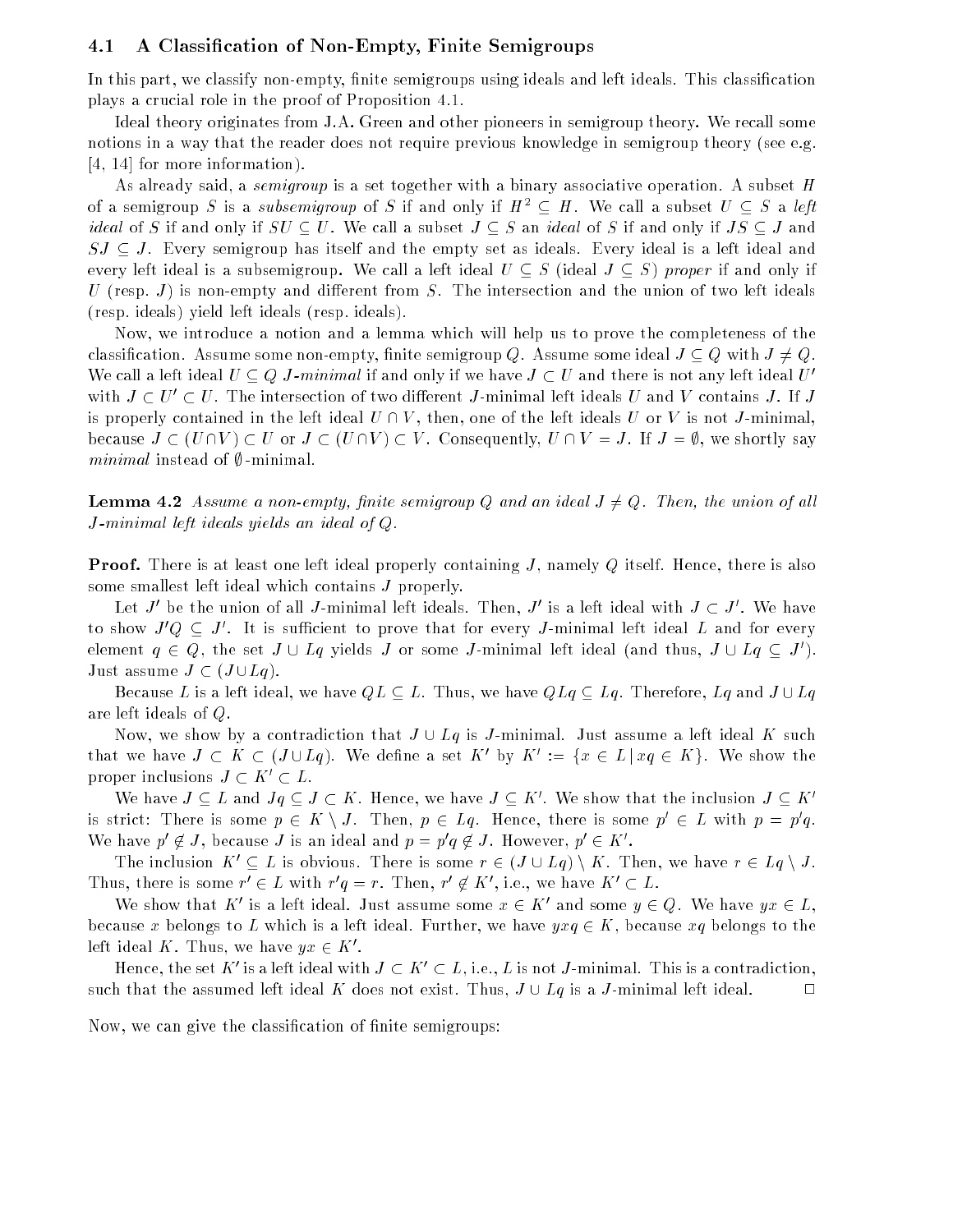**Proposition 4.3** Every non-empty, finite semigroup  $Q$  satisfies one of the following assertions:

- (A) Q has not any proper left ideal.
- (B) Q has two proper left ideals U, V such that  $U \cup V = Q$  and  $U \cap V$  is an ideal of Q.
- (C) Q has an ideal J such that  $Q \backslash J$  yields a singleton  $\{r\}$  with  $r^2 \in J$ .
- (D) Q has a proper ideal J and a subsemigroup H such that  $J \cap H = \emptyset$  and  $J \cup H = Q$ .

Proof. Assume that Q does not have any proper ideal. If Q does not have a proper left ideal, it satisfies assertion (A). If Q has a proper left ideal, we apply Lemma 4.2 with  $J = \emptyset$ . The union of all minimal left ideals of  $Q$  yields an ideal of  $Q$ . Because  $Q$  does not have proper ideals, the union of all minimal left ideals of Q yields Q itself. Now, assume that Q has exactly one minimal left ideal. Then, this minimal left ideal is Q itself. Thus, the semigroup Q does not have proper left ideals, which is a contradiction. Hence,  $Q$  has at least two minimal left ideals. Let U be a minimal left ideal and let V be the union of all other minimal left ideals of  $Q$ . Then,  $U$  and  $V$  are two disjoint left ideals and their union yields  $Q$ . Thus,  $Q$  satisfies assertion  $(B)$ , because the empty set is an ideal.

Now, assume  $Q$  has a proper ideal. Let  $J$  be a proper ideal of  $Q$  such that there is not any ideal J' with  $J \subset J' \subset Q$ . Such an ideal exists because Q is finite and Q has at least one proper ideal. We show that Q and J satisfy assertion  $(B)$ , provided that they contradict assertion  $(C)$  and  $(D)$ .

Since J is proper, there is some  $r \in Q \setminus J$ . Then,  $Q \setminus J = \{r\}$  implies assertion (C) or (D), depending on whether  $r^2 \in J$  or  $r^2 = r$ . Hence, Q \ J contains at least two elements.

Because  $Q\setminus J$  is not a subsemigroup of Q, there are  $p, q \in Q\setminus J$  such that  $pq \in J$ . We have  $J = \frac{1}{2}$   $\frac{1}{2}$   $\frac{1}{2}$   $\frac{1}{2}$   $\frac{1}{2}$  $\overline{\phantom{a}}$ J [ fpg [ QnJ nfpg  $\bigg\}$  $q = J \cup Jq \cup \{pq\} \cup \big( Q \setminus J \setminus \{p\} \big)$  $\sim$ q. The set of ground for given  $\mathbf{p}$ are contained in J such that we have  $\alpha$  is a good  $\alpha$  $\overline{\phantom{a}}$  $\sim$   $\sim$   $\sim$   $\sim$   $\sim$   $\sim$   $\sim$   $\sim$  $\sim$  $\sim$ 

Now, we have a set of the set of the set of the set of the set of the set of the set of the set of the set of  $J \cup Qq$  $\vert$  =  $J \cup (Q \setminus J \setminus \{p\})q$  $\vert$   $<$  $\overline{J}$  $|_+$  $|(Q \setminus J \setminus \{p\})q$  $|$  <  $\overline{J}$  $|_+$  $Q \setminus J \setminus \{p\}$   . where  $p \ge 0$ , is defined the thus,  $\vert_J$  $\vert +$  $Q \setminus J \setminus \{p\}$  $\vert$   $<$  $\vert_J$  $\vert +$  $|_{Q \setminus J}$  $\vert =$  $|_Q$   . Hence, we have  $J \cup Qq$  $\vert$  <  $|_Q$   . Therefore, we have the proper inclusion  $J \cup Qq \subset Q$ .

We show the existence of some left ideal  $U$  of  $Q$  with  $J \subset U \subset Q$ . Assume that  $Q \bar q$  is not a subset of J. Then, the union  $J\cup Qq$  yields the desired left ideal  $U$  . Assume that  $Qq\subseteq J$ . Then, the set  $J \cup \{q\}$  is the desired left ideal U  $\Box$  I he inclusion  $(J \cup \{q\}) \subset Q$  is proper since  $Q \setminus J$  contains at least two different elements.

Now, we can apply Lemma 4.2. The union of all J-minimal left ideals of Q yields an ideal. This ideal properly contains J. The only ideal properly containing J is  $Q$  itself. Hence, the union of all J-minimal left ideals yields Q itself.

Assume there is exactly one J-minimal left ideal. Then, this J-minimal left ideal is Q itself. However, Q cannot be a J-minimal left ideal, because we have shown that there is some left ideal  $U_{\perp}$  with  $J \subset U_{\perp} \subset U$ . Therefore, there are at least two different  $J$ -minimal left ideals.

Now, let  $U$  be a  $J$ -minimal left ideal and let  $V$  be the union of all other  $J$ -minimal left ideals. Then, U and V are the desired left ideals in assertion  $(B)$ .  $\Box$ 

Every proper ideal is also a proper left ideal. Thus, if some non-empty, finite semigroup  $Q$  satisfies one of the assertions  $(B)$ ,  $(C)$ , or  $(D)$ , then it cannot satisfy assertion  $(A)$ . However, the assertions (B), (C), and (D) are not exclusive.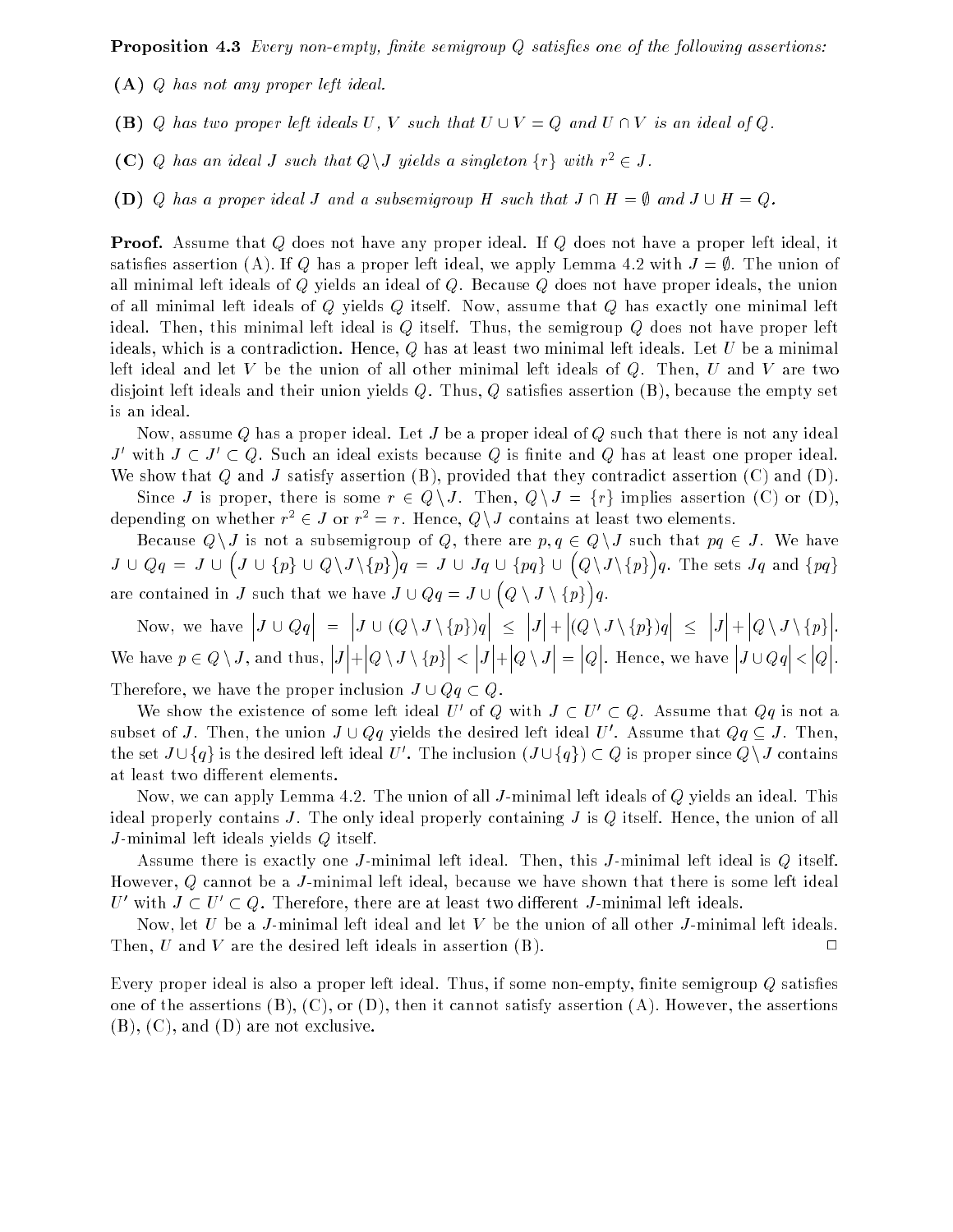#### 4.2 Product Automata

In this part, we deal with a special kind of automata. We adapt the notion of IM-automata from Part 2.3. We use ideas from the proof of Mezei's Theorem (cf. [1, 9]).

Assume four semigroups  $S_1, S_2, S_1$ , and  $S_2$ . Assume two nomomorphisms  $g : S_1 \to S_1$  and  $h: S_2 \to S'_2$ . We define a homomorphism  $\binom{g}{h}$  $(p)$   $\subset$   $C$   $\vee$   $C$   $(g)(p)$  rights  $(g(p))$  The hame from  $s_1 \times s_2$  to  $s_1 \times s_2$  componentwise: For every  $\sim$ . .  $2^{\sim}$   $\sim$  1  $\sim$   $\sim$  2  $\sim$  2  $\sim$ f g  $\setminus$  (p)  $\sim$ ) vields  $\binom{g(p)}{p}$  $\cdots$ ). The homomorphism  $\binom{g}{l}$  $\sim$ is a surjection from  $\beta_1 \times \beta_2$  to  $\beta_1 \times \beta_2$ If and only if both  $g$  and  $n$  are surjective nomomorphisms from  $S_1$  to  $S_1$  and  $S_2$  to  $S_2$ , respectively. Whenever we deal with a cartesian product of two semigroups  $S_1$  and  $S_2$ , we denote the canonical pro jections by 1 : S1 - S2 ! S1 and 2 : S1 - S2 ! S2. As an exercise, one can verify that the homomorphisms have had  $2$  and  $2$  g . .  $\text{from } \mathcal{S}_1 \times \mathcal{S}_2 \text{ to } \mathcal{S}_2 \text{ are identical.}$ 

We still assume the trace monoids  $M_1$  and  $M_2$  from the beginning of Section 4. Note that the pro jection 1 (resp. 2) from IM1 - IM2 to IM1 (resp. IM2) is A1 (resp. A2 ).

a product automator A over IM1 - IM2 and A over IM2 - IM2 - IS g; h; h; F [R; F ], where a

- $\bullet$  P and R are non-empty, finite semigroups,
- g and h are surjective homomorphisms  $g : \mathbb{M}_1 \to P$ ,  $h : \mathbb{M}_2 \to R$ ,
- 

We can regard every product automaton  $[P,R,g,h,F]$  as an  $\mathbb{M}_{1}\times \mathbb{M}_{2}$ -automaton [  $P \times R$ ,  $\binom{g}{L}$ ,  $F$ . A product automaton A de nes a recognizable language by L(A)  $\sim$  L(A)  $\sim$  L(A)  $\sim$  L(A)  $\sim$  L(A)  $\sim$  L(A)  $\sim$  $\binom{g}{k}^{-1}(F)$ . This means that a trace to 2 IM1 if 2 IM2 if and only if and only if we are a pair if pair in F when we apply g and h on the first and second compound of t, respectively. Let us assume that  $L(\mathcal{A})$  is closed under concatenation. Then, because  $\binom{g}{i}$ is a surjective homomorphism, F is a subsemigroup of P - R. Similarly,  $\Pi_1(F)$  and  $\Pi_2(F)$  are subsemigroups of P and R, respectively.

We are going to use product and the most assembly prove assertions on recognizable languages in IM1-12. Therefore, we have that every recognizable language  $\mathbf{H}$  is the language  $\mathbf{H}$  is the language of some product automaton.

**Lemma 4.4** Assume a recognizable language  $T \subseteq \mathbb{M}_1 \times \mathbb{M}_2$ . There is a product automaton for T.

**Proof.** By Mezei's Theorem, there is some integer n and recognizable languages  $T_1, \ldots, T_n \subseteq M_1$ and  $I_1, \ldots, I_n \subseteq \mathbb{M}$  such that

$$
T = \begin{pmatrix} T_1 \\ T_1' \end{pmatrix} \cup \ldots \cup \begin{pmatrix} T_n \\ T_n' \end{pmatrix}
$$

For  $i \in \{1, \ldots, n\}$ , let  $[F_i, g_i, F_i]$  (resp.  $[R_i, n_i, F_i]$ ) be an automaton for  $T_i$  (resp.  $T_i$  ). We can freely assume  $P_i = P_j$ ,  $g_i = g_j$ ,  $R_i = R_j$ , and  $h_i = h_j$  for any  $1 \le i \le j \le n$ . Further, we can assume that  $g_1$  and  $h_1$  are surjective homomorphisms from  $\mathbb{M}_1$  to  $P_1$  and  $\mathbb{M}_2$  to  $R_1$ , respectively. Then, T is  $\binom{F_1}{F_1'}$   $\binom{F_n}{F_n'}$   $\Box$ the language of the product automaton for  $\Gamma$ ; R1; R1;  $\Gamma$ ; F  $\Gamma$  ; F  $\Gamma$  , F  $\Gamma$  =  $\Gamma$ 

We examine connections between product automata and ideal theory. Assume a recognizable language T image T image  $\mu$  is closed under concatenation. Assume function. Assume function  $\mu$  $\mathcal{A} = [P, R, g, h, F]$  for T. Let us denote  $\Pi_2(F)$  by Q. Then, Q is a subsemigroup of R. We can verify that <sup>Q</sup> <sup>=</sup> <sup>h</sup> 2(T ) = 2  $(g)$  $\mathcal{L} = \mathcal{L}$  . Assume some subset  $\mathcal{L} = \mathcal{L}$  we define a subset of subset  $\mathcal{L} = \mathcal{L}$ 

$$
T_W = \{ t \in T \mid h \circ \Pi_2(t) \in W \}
$$

We obviously have TW  $\equiv$  T . Some trace t 2 IM1  $\alpha$  IM2 someon to TW if which say if we have  $(g)$  $\cdots$   $\cdots$   $\cdots$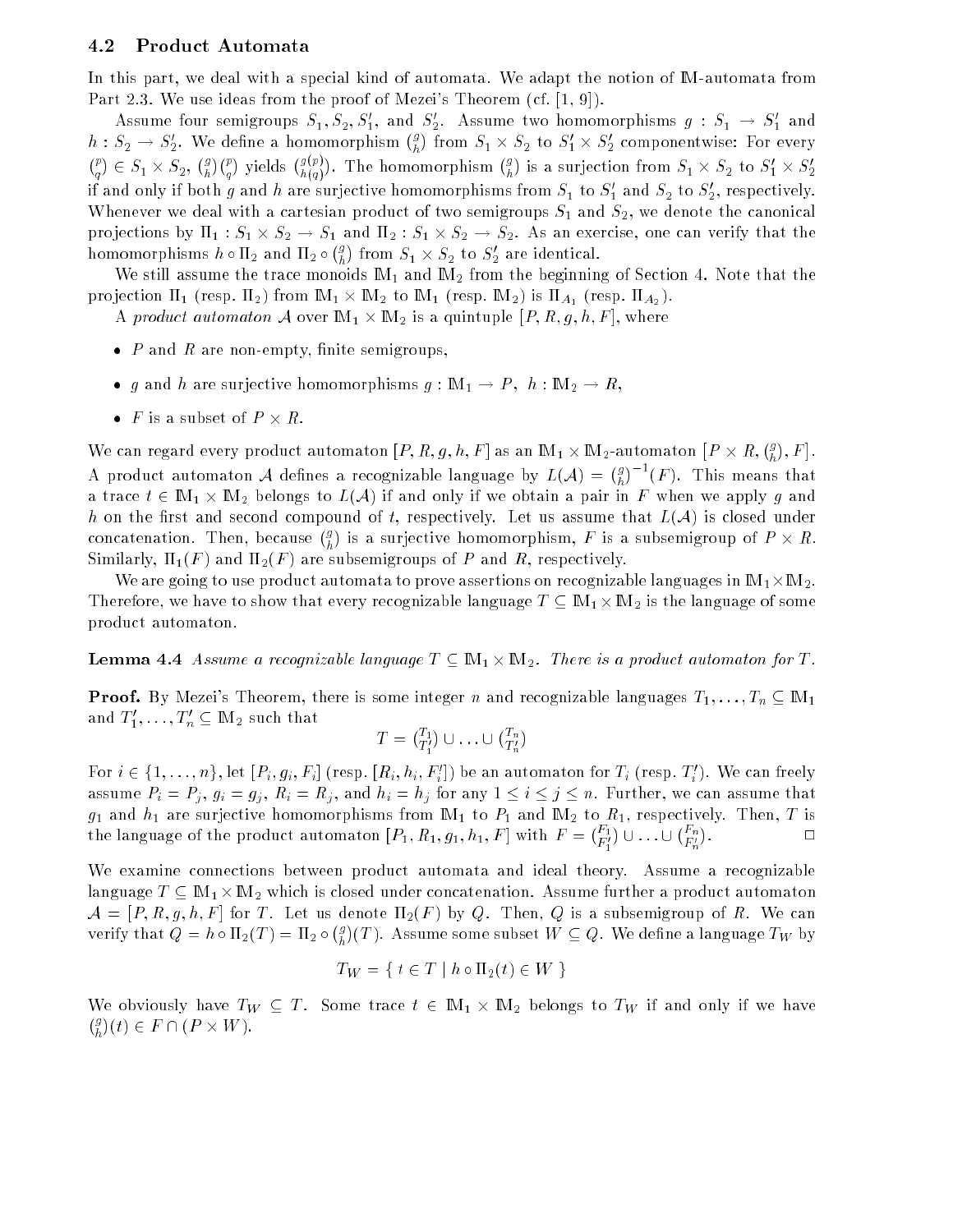**Proposition** 4.5 Assume a non-empty, concatenation closed language  $T \subseteq \mathbb{M}_1 \times \mathbb{M}_2$ . Assume a product automaton  $\mathcal{A} = [P, R, g, h, F]$  for T. Let Q denote  $\Pi_2(F)$ . For every subset  $W \subseteq Q$ , the product automaton APW = [P] is given APM (P - )) disputed in PW is a non-empty subsetting subset (resp. subsemigroup, left ideal, ideal) of  $Q$ , then the language  $T_W$  is a non-empty subset (resp. subsemigroup, left ideal, ideal) of T .

**Proof.** The quintuple  $\mathcal{A}_W$  is a product automaton. For every  $t \in T_W$ , we have  $\binom{g}{h}$ (t) <sup>2</sup> F and  $(g \setminus$ (t) <sup>2</sup> P - W. Thus, we have  $(g)$  $\mathcal{L} \subset \mathcal{L}$  , we can concern the  $\mathcal{L} \subset \mathcal{L}$  . Hence,  $\mathcal{L} \subset \mathcal{L}$ 

 $\alpha$  is a converse to  $\alpha$  . Then, we have the set of  $\alpha$  $({}^g_1)(t) \in F$  and  $({}^g_1)$ (t) 2 (P - 2 T and 2 T and 2 T and 2 T and 2 T and 2 T and 2 T and 2 T and 2 T and 2 T and 2 T and 2 T and 2 T  $h \circ \Pi_2(t) \in W$ , i.e.,  $t \in T_W$ . Thus,  $L(\mathcal{A}_W) \subseteq T_W$ .

Let  $f: T \to Q$  be the restriction of  $h \circ \Pi_2$  to T. Then, f is a surjection from T to Q and  $I_W = f^{-1}(W)$ . If W is a non-empty subset (resp. subsemigroup, left ideal, ideal) of Q, so is its preimage  $T_W$  under  $f$ .  $\Box$ 

#### 4.3 A Special Case of Proposition 4.1

In the following three parts, we prove Proposition 4.1: Assume some concatenation closed, recognizable language  $I \subseteq \mathbb{M}_1^+ \times \mathbb{M}_2^+$ . The set of generators of I has the FPP.

Proposition 4.1 is obviously true if the language  $T$  is empty. Thus, we just need to prove it for non-empty languages  $T$ . The general structure of the proof is the following: By Lemma 4.4, there is a product automaton  $\mathcal{A} = [P, R, g, h, F]$  for T. We denote  $\Pi_2(F)$  by Q. Because T is non-empty,  $Q$  is non-empty. We apply Proposition 4.3 on  $Q$ . Therefore, the proof of Proposition 4.1 consists of four cases. In this part, we deal with the case that Q does not have proper left ideals. After that, in Part 4.4, we deal with the cases that  $Q$  fulfills one of the assertions  $(B)$ ,  $(C)$ , or  $(D)$  in Proposition 4.3. We will do this by an induction on the number of elements of Q. In Part 4.5, we summarize the results to prove Proposition 4.1. Now, we consider case (A):

**Proposition 4.6** Assume a non-empty, concatenation closed language  $T \subseteq \mathbb{M}_1^+ \times \mathbb{M}_2^+$  which is recognized by a product automaton  $[P, R, g, h, F]$ , such that the semigroup  $\Pi_2(F)$  does not have proper left ideals. Then, Gen(T) has the FFP. Moreover, we have  $T = \text{Gen}(T)$ . Then,  $T = T$ 

At first, we need a technical result on finite semigroups without proper left ideals:

**Lemma 4.7** Assume a non-empty, finite semigroup  $Q$  which has not any proper left ideal. Then, for every elements  $p, p, q \in Q$ , the equality  $pq = p$  q implies  $p = p$ .

**Proof.** Just assume  $p, p', q \in Q$  such that  $pq = p'q$  and  $p \neq p'$ . We have  $QQ \subseteq Q$ , and thus,  $Q \, Q \, q \subseteq Q \, q$  such that  $Q \, q$  is a left ideal. Further,  $Q \, q$  yields a proper left ideal of  $Q$ , because the result of the product pq "occurs twice", such that at least one element of Q cannot occur in  $Qq$ .  $\Box$ 

Now, we introduce the notion of the most oblique cut. We assume a language  $T$  as in Proposition 4.6. Assume some traces  $t, t_1, s_1 \in T$ . We call the pair  $(t_1, s_1)$  a most oblique cut of t if and only if  $t = t_1 s_1$  and for every traces  $t_1, s_1 \in I$  with  $t = t_1 s_1$  we have either

- $\vert \Pi_1(t_1) \vert > \vert \Pi_1(t_1) \vert$  or
- $\bullet$   $|\Pi_1(t_1)| = |\Pi_1(t_1)|$  and  $|\Pi_2(t_1)| \leq |\Pi_2(t_1)|$ .

Intuitively, we can understand the definition as follows. We try to factorize  $t \in T$  into two traces  $t_1, s_1 \in T$ . We try to do this in a way that the first compound of  $t_1$  is small, but, the second compound of  $t_1$  is big. A most oblique cut of some trace  $t \in T$  exists if and only if  $t \notin Gen(T)$ .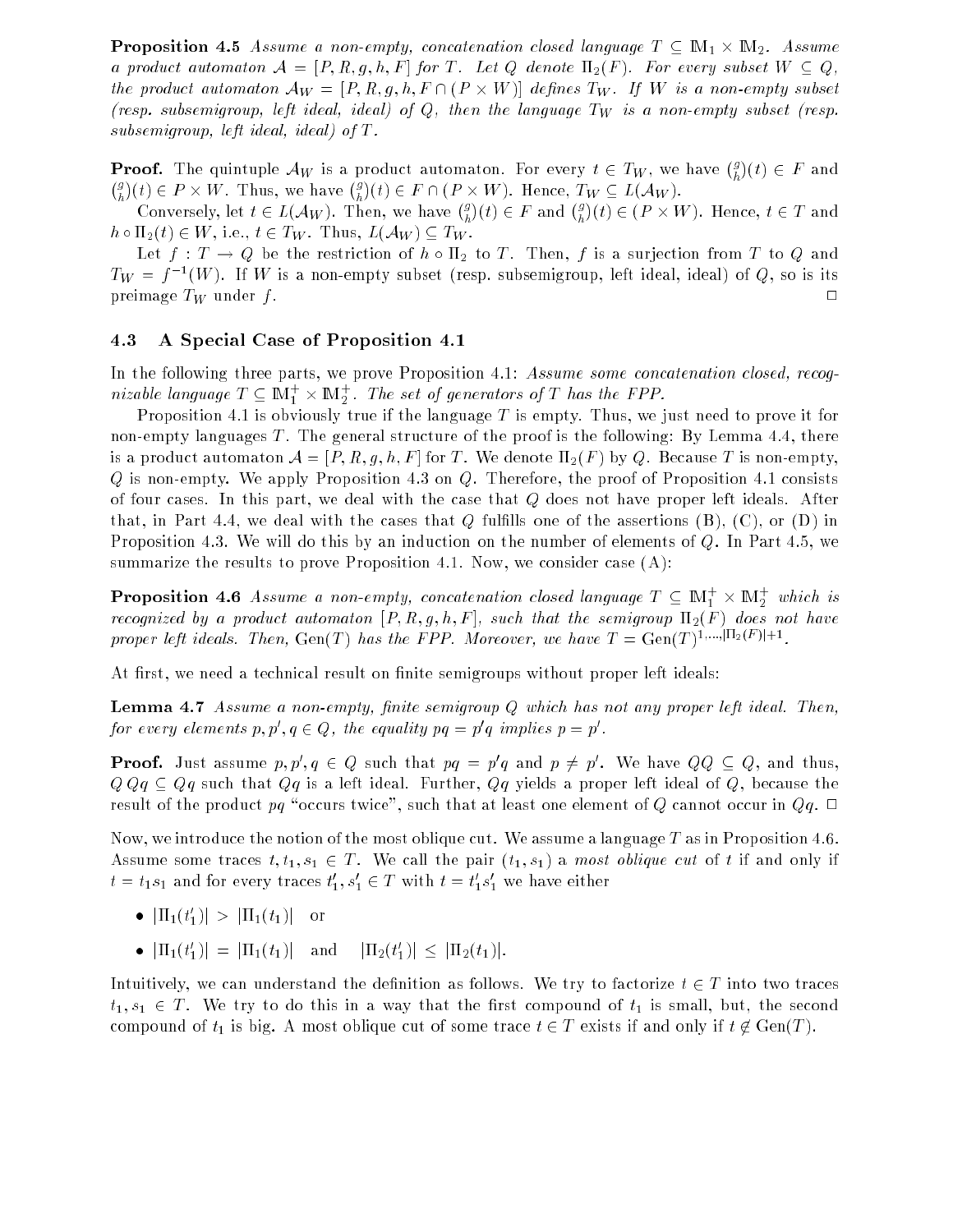**Lemma 4.8** Assume  $t, t_1, s_1 \in T$  such that  $(t_1, s_1)$  is a most oblique cut of t. Then,  $t_1 \in Gen(T)$ .

**Proof.** Just assume that  $t_1 \notin Gen(T)$ . Then, there are two traces  $t_{1a}$ ,  $t_{1b} \in T$  such that  $t = t_{1a}t_{1b}$ . We can factorize t into  $t_{1a}$  and  $t_{1b}s_1$ . We have  $t_{1a}$ ,  $t_{1b}s_1 \in T$ . Further,  $\Pi_1(t_{1a})$  contains properly less letters than  $\Pi_1(t_1)$ , since  $\Pi_1(t_{1b}) \neq \lambda$ . This contradicts that  $(t_1, s_1)$  is a most oblique cut.  $\Box$ 

We can factorize every trace  $t \in T$  into generators by successive most oblique cuts. We factorize t into a generator  $t_1$  and a trace  $s_1$  in T. Then, we factorize  $s_1$  by a most oblique cut and so on, until a most oblique cut yields two generators. This iterative factorization terminates, because \the remaining part of t" becomes properly shorter in every most oblique cut.

**Proof of Proposition 4.6.** Assume some trace  $t \in T$ . We denote by Q the semigroup  $\Pi_2(F)$ . We show that a factorization of t by successive most oblique cuts yields a factorization of t into at most  $|Q|+1$  generators of T.

We factorize t into generators of  $T$  by successive most oblique cuts. We obtain an integer  $n \geq 0$  and generators  $t_1, \ldots, t_n$  of T such that  $t_1 \ldots t_n = t$ . For every  $i \in \{1, \ldots, n-1\}$ , the pair  $(t_i, t_{i+1} \ldots t_n)$  is a most oblique cut of  $t_i \ldots t_n$ .

We introduce two notations. For every  $i \in \{1, \ldots, n\}$ , we define  $u_i = \Pi_1(t_i)$  and  $v_i = \Pi_2(t_i)$ , i.e., we have ti <sup>=</sup>  $\binom{u_i}{v_i}$  $\sim$ . For every in 2 first in the form in the fight  $\mathcal{L}$  of  $\mathcal{L}$  , the cause the fight  $\mathcal{L}$  in 2 T .

We show by a contradiction that  $n \leq |Q| + 1$ . Assume  $n > |Q| + 1$ .

By  $h(v_{i+1} \ldots v_n) = h(v_{i+1}) \ldots h(v_n) \in Q$  for  $1 \leq i < n$  and  $n-1 > |Q|$ , we get the existence of  $1 \leq i < j < n$  such that  $h(v_{i+1} \ldots v_n) = h(v_{j+1} \ldots v_n)$ .

Then,  $h(v_i) \cdot_Q h(v_{i+1} \ldots v_n) = h(v_i \ldots v_n) = h(v_i \ldots v_j) \cdot_Q h(v_{j+1} \ldots v_n)$ . Since Q does not have proper left ideals, we can apply Lemma 4.7 and get  $h(v_i) = h(v_i \dots v_j)$ .

 $\bullet$  time  $\bullet$  time  $\bullet$  time  $\bullet$  time  $\bullet$  time  $\bullet$  time  $\bullet$  time  $\bullet$  time  $\bullet$  g  $\binom{u_i}{v_i}$  $\binom{u_i}{v_i...v_j} \in T$ . Similarly,  $t_{i+1}...t_n \in T$  implies  $\binom{g}{h} \binom{u_{i+1}...u_n}{v_{i+1}...v_n} \in F$ . By  $h(v_{i+1}...v_n)$  $) \in F$ . Because of  $h(v_i) = h(v_i \dots v_j)$ , we get  $\binom{g}{h}$  $)(\begin{matrix} u_i \\ v_i \dots v_j \end{matrix})$  $\sim$ <sup>2</sup> F , and thus,  $\in T$ . Similarly,  $t_{i+1} \ldots t_n \in T$  implies  $\binom{g}{h}$  $\binom{u_{i+1}\ldots u_n}{v_{i+1}\ldots v_n}$  $\sim$  $2 = 1$  ,  $3 = 1$  :  $4 = 1$  :  $1 = 10$  ,  $10 = 10$  :  $10 = 10$  ,  $10 = 10$ we have (?  $(x_{i+1}\ldots u_n)\in F,$  and hence,  $(u_{i+1}\ldots u_n)\in T.$ 

Therefore,  $\binom{u_i}{v_i...v_j}$ ) and  $\binom{u_{i+1}\ldots u_n}{v_{i+1}\ldots v_n}$  are a factorization of time  $\mathbf{r}$  : the into traces from T . Since two traces from T . Since two traces from T . Since two traces from T . Since two traces from T . Since two traces from T . Since two traces from T . S  $(t_i,t_{i+1}\dots t_n)$  is a most oblique cut of  $t$  and  $\Pi_1(\begin{smallmatrix} u_i & u_j \cr v_i & \cdots & v_j \end{smallmatrix}) = \Pi_1(t_i),$  we obtain  $|\Pi_2(\begin{smallmatrix} v_i & u_j \cr v_i & \cdots & v_j \end{smallmatrix})| \leq |\Pi_2(t_i)|$ . Hence,  $|v_i \dots v_j| \leq |v_i|$ . Because  $v_i$  is a prefix of  $v_i \dots v_j$ , we have  $|v_i \dots v_j| = |v_i|$ . Consequently,  $v_{i+1} \ldots v_j = \lambda$ . This is a contradiction, because every trace in T contains at least one letter from  $A_2$ . Finally, our assumption  $n > |Q| + 1$  lead us to a contradiction. Hence, we have  $n \leq |Q| + 1$ .  $\Box$ 

The method of most oblique cuts is a very suitable method to prove Proposition 4.1 in the case that the semigroup Q does not have proper left ideals. Let us consider an example where this method a  $\bigcup$   $\bigcup$   $\{ \binom{a^{n}}{i m}$  $\bm{\nu}$  .  $\{ \n \mid n \geq 2, m \geq 2 \} \subset a^* \times b^*$ . The language T satisfies all presumptions of Proposition 4.1. However, we cannot prove that  $Gen(T)$  has the FPP by factorizations with most oblique cuts. For every  $n \geq 1$ , the application of successive most oblique cuts factorizes the trace  $a^{\prime\prime}$ v.  $) \in T$  into  $\binom{a}{i}$ ... $\binom{a}{i}$ , i.e., we obtain n generators. Hence, the number of generators which we obtain by successive most oblique cuts is unlimited.

#### 4.4 The Remaining Cases of Proposition 4.1

We prove the remaining cases of Proposition 4.1 by an induction on the number of elements in Q. In the case that Q is a singleton, we already know by Proposition 4.6 that Proposition 4.1 is true for  $T$ , because the singleton semigroup does not have proper left ideals. We show: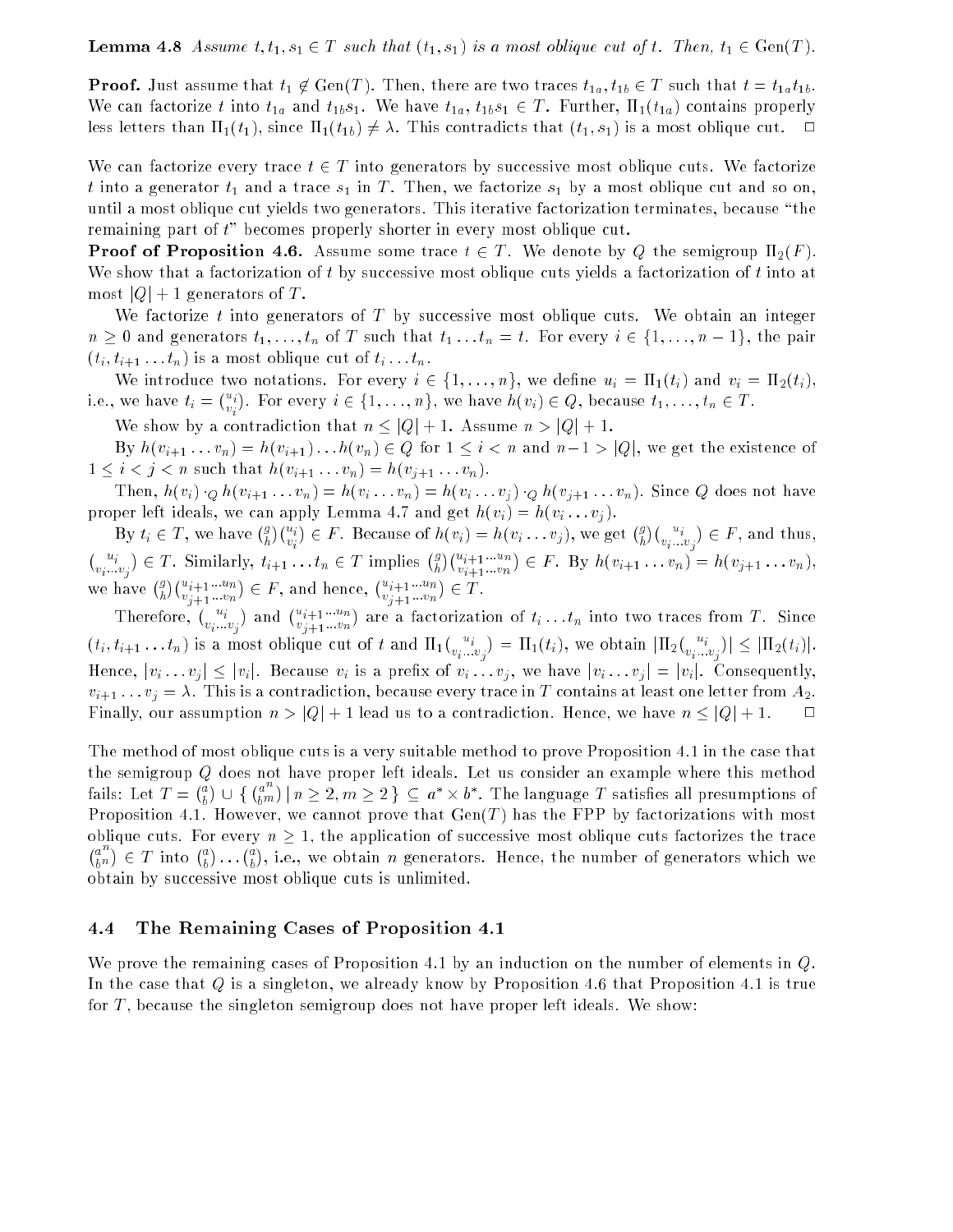**Proposition 4.9** Let  $n > 1$ . Assume that Proposition 4.1 holds for every non-empty, concatenation closed language  $I' \subseteq M_1 \times M_2$  which is recognized by a product automaton  $[P', K', g', h', F']$  with  $\left\{ \left\vert 11_{2}(T_{-})\right\vert < n,\; Let\; \left\vert F,R,g,n,T\right\vert \; be\; a\; proauct\; automaton\; for\; a\; language\; I\; such\; that\; \; b\; be\; a\; for\; a\; the\; a\; for\; a\; the\; a\; for\; a\; for\; a\; for\; a\; for\; a\; for\; a\; for\; a\; for\; a\; for\; a\; for\; a\; for\; a\; for\; a\; for\; a\; for\; a\; for\; a\; for\; a\; for\; a\; for\; a\; for\; a\;$ 

- $\bullet$  1 is a non-empty, concatenation closed language in  $\mathbb{N}_1^+ \times \mathbb{N}_2^-,$
- $\bullet$   $|\Pi_2(F)| = n$ , and,
- $\Pi_2(F)$  satisfies one of the assertions (B), (C), or (D) in Proposition 4.3.

Then,  $Gen(T)$  has the FPP.

**Proof.** We denote  $Q = \Pi_2(F)$ . If Q satisfies assertion (B), then we denote  $J = U \cap V$ . Hence, there is an ideal J of Q regardless of which assertion of  $(B)$ ,  $(C)$ , or  $(D)$  Q satisfies.

We examine the language  $T_J = \{ t \in T \mid h \circ \Pi_2(t) \in J \}$ . If  $J = \emptyset$ , then  $T_J = \emptyset$ . Now, assume that  $J \neq \emptyset$ . Since the ideal J is a subsemigroup of Q, by Proposition 4.5,  $T_J$  is concatenation closed. Further  $T_J$  is an ideal of T. Also by Proposition 4.5,  $T_J$  is recognizable. More precisely, the  $\mathbf{P}$  , and all  $\mathbf{P}$  are the function  $\mathbf{P}$  of  $\mathbf{P}$  . All  $\mathbf{P}$  is  $\mathbf{P}$  is the function of  $\mathbf{P}$ we have inductive inductive hypothesis, the inductive hypothesis, the integer later later  $Q$  such an  $Q$ that  $T_J = \text{Gen}(T_J)^{1,\dots, ij}$ .

We show in two steps that  $Gen(T)$  has the FPP: At first, we show that there is some  $l > 0$ such that  $T \setminus T_J \subseteq \text{Gen}(T)^{1,...,i}$ . Then, we show  $T_J \subseteq \text{Gen}(T)^{1,...,3}$ .

**Fact 4.10** There is an integer  $l > 0$  such that  $T \setminus T_J \subseteq \text{Gen}(T)^{1,...,l}$ .

Note that if we factorize any trace  $t \in T \backslash T_J$  into some traces of T, then not any factor does belong to the ideal  $T_J$ . Otherwise, t would belong to  $T_J$ . To prove Fact 4.10, we branch into three cases depending on which assertion  $Q$  satisfies.

At first, assume that  $Q$  satisfies assertion (C). Then, we set  $t = 1$  . We show  $T \setminus TJ \subseteq \text{Gen}(T)$  – by a contradiction. Assume some  $t \in T \backslash T_J$  with  $t \notin \text{Gen}(T)$ , i.e., there are  $t_1, t_2 \in T$  with  $t = t_1 t_2$ . As mentioned above, we have  $\iota_1, \iota_2 \notin I_J$ . Thus,  $n \circ \Pi_2(\iota_1) = n \circ \Pi_2(\iota_2) = r$  and  $n \circ \Pi_2(\iota_1 \iota_2) = r^- \in J,$ i.e.,  $t \in T_J$ . This is a contradiction.

Assume that Q satisfies assertion (D). By Proposition 4.5 (as for  $T_J$ ),  $T_H$  is a non-empty, recognizable, and concatenation closed subset of T. Moreover  $T_J \cap T_H = \emptyset$ , i.e.,  $T \setminus T_J = T_H$ . By the inductive hypothesis, since  $|H|=|Q|-|J| < n$ , there is an  $l_H > 0$  such that  $T_H = \text{Gen}(T_H)^{1,...,q_H}$ .

We have  $Gen(T_H) \subseteq Gen(T)$ . Indeed, assume some  $t \in Gen(T_H)$  with  $t \notin Gen(T)$ . Then, there are  $t_1, t_2 \in T$  with  $t = t_1t_2$ . As above,  $t_1, t_2 \notin T_J$ , i.e.,  $t_1, t_2 \in T_H$ . This contradicts  $t \in Gen(T_H)$ . Thus, we have  $T_H = Gen(T_H)^{1,...,i_H} \subseteq Gen(T)^{1,...,i_H}$  and Fact 4.10 is true for  $l = l_H$ .

At last, assume that Q satisfies assertion (B). As in the previous cases,  $T_U$  and  $T_V$  are nonempty, recognizable, and concatenation closed subsets of T. Further,  $T_U$  and  $T_V$  are left ideals of T. By the inductive hypothesis, since  $|U| < |Q|$  and  $|V| < |Q|$ , we have two integers  $l_U, l_V > 0$ such that  $T_U = \text{Gen}(T_U)^{1,...,i_U}$  and  $T_V = \text{Gen}(T_V)^{1,...,i_V}$ .

We have  $U \cup V = Q$  and  $U \cap V = J$ . For every  $t \in T$ , we have  $h \circ \Pi_2(t) \in U$  or  $h \circ \Pi_2(t) \in V$ . Thus,  $T_U \cup T_V = T$ . Further, for every  $t \in T$ , we have  $h \circ \Pi_2(t) \in J$  if and only if  $h \circ \Pi_2(t) \in U$ and  $h \circ \Pi_2(t) \in V$ . Hence, we have  $T_U \cap T_V = T_J$ .

To show Fact 4.10, it suffices to show  $T_U \backslash T_J \subseteq \text{Gen}(T)^{1,...,UUV+U}$ . Then, we accordingly obtain  $T_V \setminus T_J \subseteq \text{Gen}(T)^{1,\ldots,U_V}$  with such that Fact 4.10 is true for  $l = l_U l_V + \max(l_U, l_V)$ .

We show  $T_U \backslash T_J \subseteq \text{Gen}(T)^{1,\ldots,\ell_U V + \ell_U}$ . Assume some  $t \in T_U \backslash T_J$ .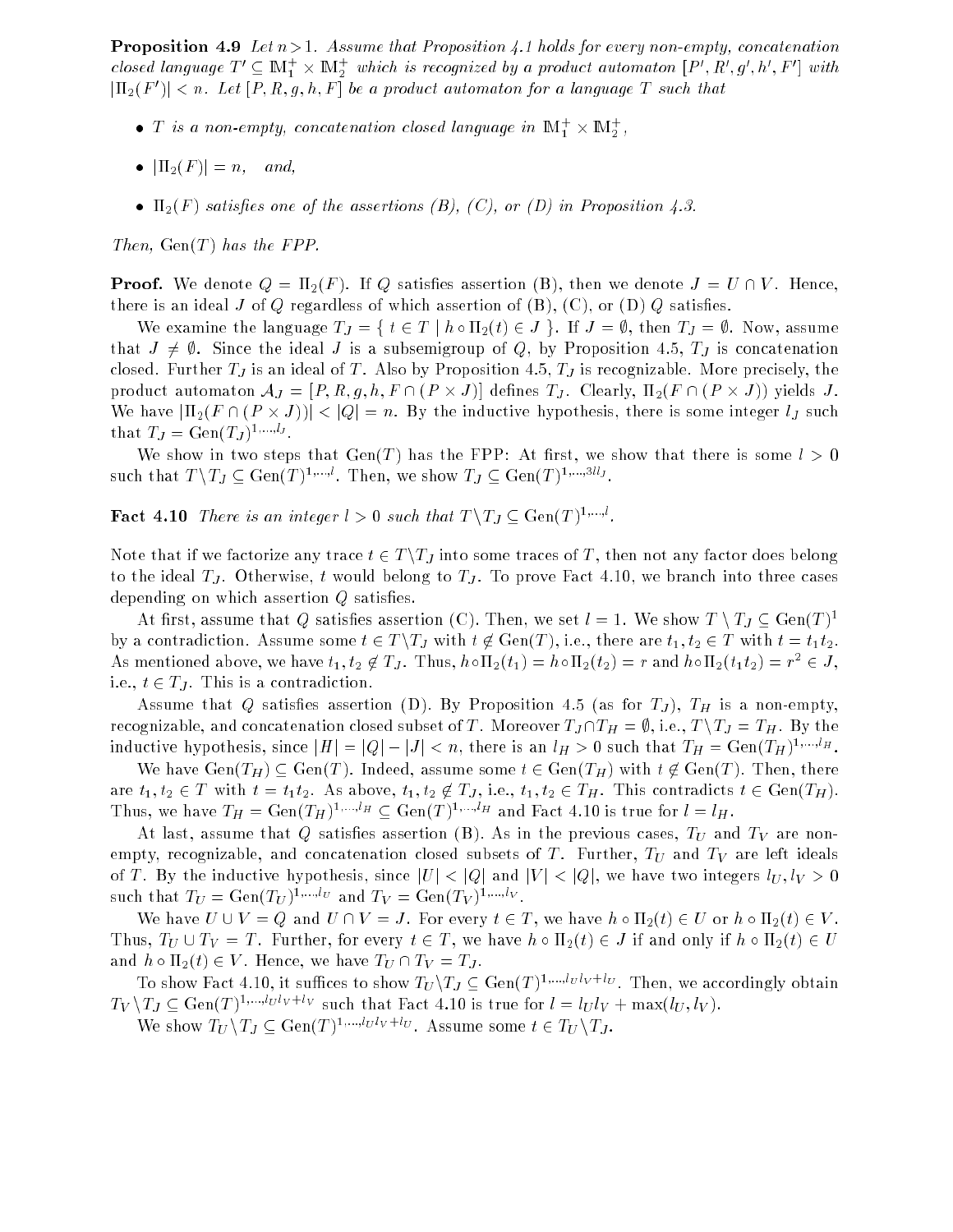**Case 1:**  $t \in \text{Gen}(T_U) \backslash T_J$ 

Clearly,  $t \notin T_V$ . If we factorize t into some traces in T, no factor belongs to the ideal  $T_J$ , i.e., no factor belongs to both  $T_U$  and  $T_V$ .

The trace t is not necessarily a generator of T. If  $t \in Gen(T)$ , then we are done. So assume that  $t \notin \text{Gen}(T)$ . There are some  $x \in T$  and some  $y \in \text{Gen}(T)$  with  $xy = t$ . Assume y belongs to the left ideal  $T_V$ . Then,  $xy \in T_V$ . This is a contradiction. Thus,  $y \in T_U$ . Assume  $x \in T_U$ . Then,  $xy = t$  contradicts  $t \in Gen(T_U)$ . Hence,  $x \in T_V$  and  $y \in T_U$ .

We deal with x. There are some  $k \leq l_V$  and  $x_1, \ldots, x_k \in \text{Gen}(T_V)$  such that  $x_1 \ldots x_k = x$ .

We show by a contradiction that  $x_1, \ldots, x_k \in \text{Gen}(T)$ . Just assume some  $i \in \{1, \ldots, k\}$  such that  $x_i$  can be factorized into two traces  $x_i, x_i \in I$  . Assume that  $x_i \in I_U$ . Then,  $x_i \in I_U$ , which is a contradiction. Hence,  $x_i\, \in\, IV$ . Now, assume that  $x_i\, \in\, IV$ . Then,  $x_i$  is not a generator of  $I_V$ . Thus, we have  $x_i \in I_U$  and  $x_i \in I_V$ . However, this yields a contradiction: We factorize t fill  $x_1 \ldots x_{i-1} x_i$  and  $x_i x_{i+1} \ldots x_k y$ . Both factors belong to  $I_U$ , because  $x_i$ and y belong to the left ideal  $T_U$ . Hence,  $t \notin Gen(T_U)$  which is a contradiction.

The assumption that some trace among  $x_1, \ldots, x_k$  is not a generator of T yields a contradiction. Thus, we have by  $x_1, \ldots, x_k, y$  a factorization of t into generators of T. Hence,  $t \in \text{Gen}(T)^{1,...,i}$ <sup>v+1</sup>.

### Case 2:  $t \in T_U \backslash T_J$

There are a  $k \leq l_U$  and  $t_1, \ldots, t_k \in \text{Gen}(T_U)$  such that  $t_1 \ldots t_k = t$ . The generators  $t_1, \ldots, t_k$ cannot belong to  $T_J$ . By case 1, we have  $t_1,\ldots,t_k\in \mathrm{Gen}(T)^{1,\ldots,\ell_V+1}.$  Because  $k\leq l_U,$  we have  $t \in \text{Gen}(T)^{1,\ldots, \ellUV+ \ell U}$ .

This completes the proof of Fact 4.10. If  $J = \emptyset$ , then  $T = T \setminus T_J$  and Fact 4.10 just proves that Gen(T) has the FPP. If  $J \neq \emptyset$ , then it remains to prove the following fact:

**Fact 4.11** If  $T_J \neq \emptyset$ , then we have  $Gen(T_J) \subseteq Gen(T)^{1,...,3i}$ , and thus,  $T_J \subseteq Gen(T)^{1,...,3i_J}$ .

For the proof of this fact, assume some  $t \in Gen(T_J)$ . Assume traces  $t_1, t_2, t_3 \in T \cup \lambda$  such that  $t_1t_2t_3 = t,$   $t_1, t_3 \in (T \setminus T_J) \cup \lambda,$  and  $t_2 \in T_J \cup \lambda.$ 

There are traces  $t_1, t_2, t_3$  which fulfill these conditions:  $t_1 = \lambda$ ,  $t_2 = t$ ,  $t_3 = \lambda$ . However, we choose a triple  $t_1, t_2, t_3$  such that  $|t_2|$  is minimal.

We have  $t_1, t_3 \in \text{Gen}(T)$ ,  $t_1, t_3 \in \text{Gen}(T)$ ,  $t_2 \in \text{Gen}(T) \cup \lambda$ , then  $t \in \text{Gen}(T)$ ,  $t_2, t_3 \in \text{Gen}(T)$ ,  $t_4, t_5 \in \text{Gen}(T)$ If  $t_2 \notin \text{Gen}(T)$  and  $t_2 \neq \lambda$ , we can factorize  $t_2$  filled  $t_2t_2$  with  $t_2, t_2 \in T$ . Observe that we cannot have  $t_1t_2 \in I$  and  $t_2t_3 \in I$  , because this contradicts  $t \in Gen(IJ)$ . If both  $t_1t_2$  and  $t_2t_3$  belong to  $I \setminus I$ j, then  $t \in \text{Gen}(I)$  ,  $\cdots$  . If  $t_1t_2 \in I \setminus I$  and  $t_2t_3 \in I$  j, then  $t_2 \notin I$  j, otherwise  $t_1t_2, t_2$ , and  $t_3$  contradict the choice of  $t_1, t_2, t_3$ , because  $|t_2| < |t_2|$ . Thus,  $t_1t_2, t_2$  and  $t_3$  belong to  $T \setminus T$  and  $t \in \text{Gen}(T)$ ,  $\ldots$ , Similarly, if  $t_1t_2 \in T$  and  $t_2t_3 \in T \setminus T$ , we also have  $t \in \text{Gen}(T)$ ,  $\ldots$ ,

Therefore, we have  $Gen(T_J) \subseteq Gen(T)^{1,...,3i}$ , and thus,  $T_J \subseteq Gen(T)^{1,...,3i,j}$ . Finally, Fact 4.10 and 4.11 together show that  $T \subseteq \text{Gen}(T)^{1,...,3^{\ell_i}J}$ , i.e.,  $\text{Gen}(T)$  has the FPP.  $\hfill \Box$ 

#### 4.5 4.5 Completion of the Proof

**Proof of Proposition 4.1.** The proposition is obviously true if  $T$  is the empty set. As a conclusion of Proposition 4.6, Proposition 4.1 holds for every concatenation closed language  $T\subseteq \mathbb{M}_1^+\times \mathbb{M}_2^+ ,$ if there is a product automaton  $[P, R, g, h, F]$  for T such that  $\Pi_2(F)$  is a singleton.

Assume some integer  $n > 1$ . Assume that Proposition 4.1 is true for every concatenation closed language  $I^+\subseteq$  IM $_1^+\times$ IM $_2^+$  , if there is a product automaton  $[F^{\prime},K,g^{\prime},h^{\prime},F^{\prime}]$  for  $I^+$  with  $|\Pi_2(F^{\prime})|< n.$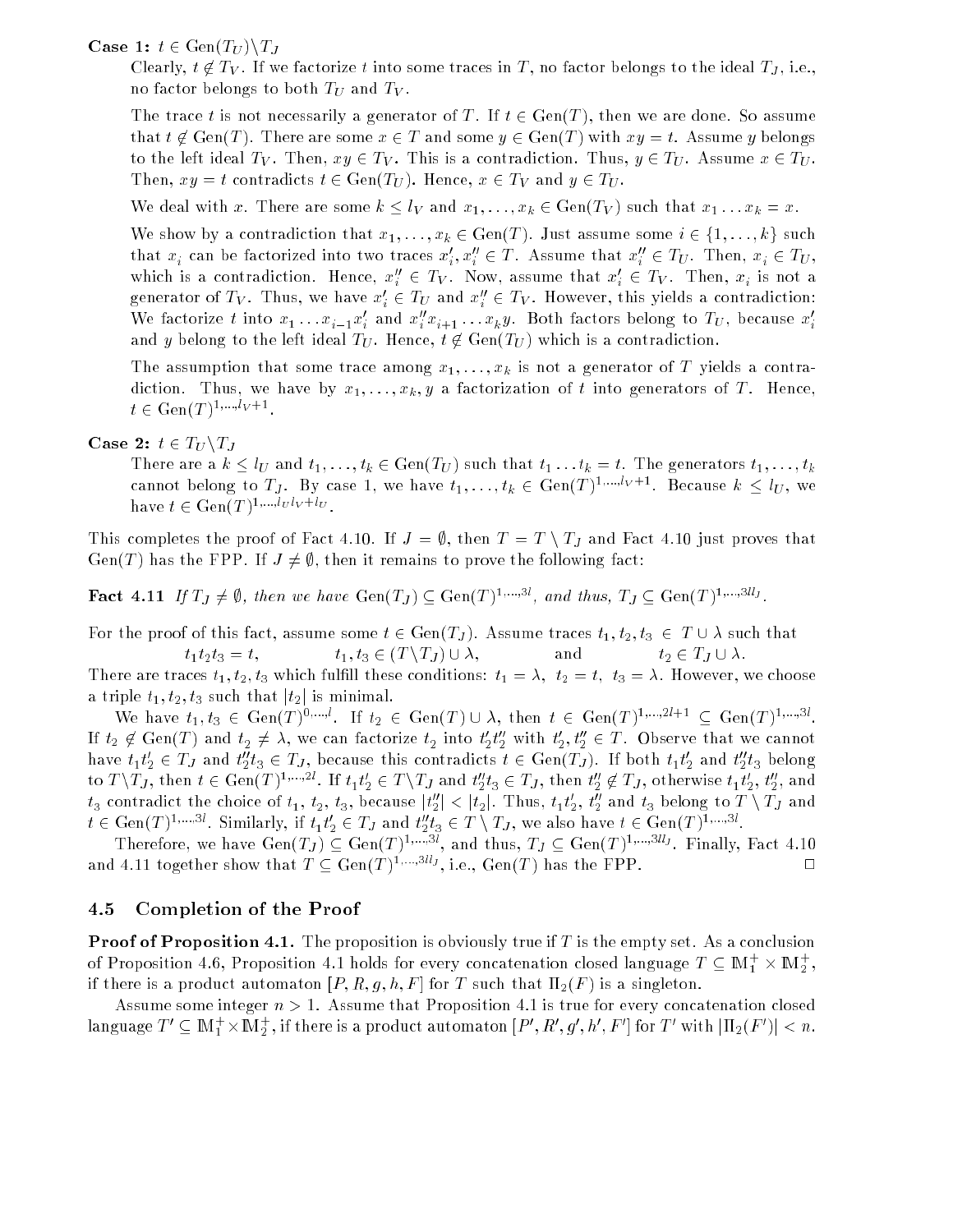Now, let  $I$  be a concatenation closed language in livi  $_1^\prime$   $\times$  livi  $_2^\prime$  recognized by a product automaton  $[P, R, g, h, F]$  with  $\Pi_2(F) = n$ . Then, by Proposition 4.3, the semigroup  $\Pi_2(F)$  satisfies one of the assertions  $(A)$ ,  $(B)$ ,  $(C)$ , or  $(D)$  such that we can apply one of the Propositions 4.6 and 4.9, respectively.  $\Box$ 

## 5 Inductions on Independence Alphabets

## 5.1 Connections in Non-Connected Monoids

This section is devoted to the proofs of Proposition 3.3 and 3.4. Assume two disjoint trace monoids  $M(A_1, I_1)$  and  $M(A_1, I_2)$ . We abbreviate them by  $M_1$  and  $M_2$ , respectively. Further, we denote IM( $A_1, I_1$ ))  $\lambda$  and IM( $A_2, I_2$ ))  $\lambda$  by IM $_1^\ast$  and IM $_2^\ast$ , respectively. Assume a recognizable language <sup>T</sup> IM1 - IM2. We need a particular construction. We denote:

$$
W_T = T_{\subseteq A_1}^* T_{\subseteq A_2}^* (T \cap (\mathbb{M}_1^+ \times \mathbb{M}_2^+)) T_{\subseteq A_1}^* T_{\subseteq A_2}^* \cup (T \backslash \lambda)_{\subseteq A_1}^+ (T \backslash \lambda)_{\subseteq A_2}^+.
$$

We have  $W_T \subseteq W_1 \times W_2$  and it is easy to verify that  $W_T = I$   $\cap$   $(W_1 \times W_2)$ . Hence, we have  $T^* \equiv T^*_{\mathsf{CA}_1} \cup T^*_{\mathsf{CA}_2} \cup W^*_T.$  Now, we state two facts that give characterizations for the recognizability of  $I$  and the nuite power property of  $I$ .

**Fact 5.1** The language  $T^*$  is recognizable if and only if  $T_{\mathsf{C}\, A_1}^*$ ,  $T_{\mathsf{C}\, A_2}^*$ , and  $W_T^*$  are recognizable.

**Proof.** Recognizability of  $T^*_{\mathsf{CA}_1}, T^*_{\mathsf{CA}_2},$  and  $W^*_T$  clearly implies recognizability of their union  $T^*.$ Conversely, assume T is recognizable. Then,  $W_T = T + 1$  (IM<sub>T</sub>  $\times$  IM<sub>2</sub>), and thus,  $W_T$  are recogmzable. Further,  $I_{\text{CA}_1}$  and  $I_{\text{CA}_2}$  are recognizable as we have seen in Part 2.4.  $\Box$ 

**Fact 5.2** The language T has the FPP if and only if  $T_{\textsf{CA}_1}$ ,  $T_{\textsf{CA}_2}$ , and  $W_T$  have the FPP.

**Proof.** Assume that  $T$  has the FPP, i.e., assume some integer  $n$  such that  $T^* = T^{0,...,n}$ . As seen in Part 2.4,  $I_{\mathsf{CA}_1}$  and  $I_{\mathsf{CA}_2}$  have the FPP. Now, let  $\imath \in W_T^+ \subseteq I$  '. There exists an integer  $m$ with  $1 \leq m \leq n$  and traces  $t_1, \ldots, t_m \in (T \setminus \lambda)$  such that  $t = t_1 \ldots t_m$ . Every  $t_i$  belongs either to  $T\subset A_1\,\cup\,T\subset A_2$  or to  $T\,\cap\, (\mathbb{M}_1^+\times\mathbb{M}_2^+)$ . Let  $k$  be the number of traces among  $t_1,\dots,t_n$  which belong to  $\mathbb{M}_1^+ \times \mathbb{M}_2^+$ . If  $k=0,$  then  $t=t_1 \dots t_m \in I_{\sub{A_1}}^+ L_{\sub{A_2}}^+ \subseteq W_T$ . Otherwise,  $t \in W_T^+$ . Consequently,  $W_T^+ = W_T^{+,\dots,\dots},$  i.e.,  $W_T$  has the FPP.

 $\sim$  1 m integer such TA1, TA2, and II be and the FPP and let  $\sim$   $\sim$   $\sim$  1  $\sim$  1  $\sim$  1  $\sim$  1  $\sim$ that  $T_{CA_1}^* = T_{CA_1}^{...}$  $\sum_{A_1}^{A_1}$ ,  $T_{A_2}^* = T_{A_2}^{A_1}$  $\mathcal{A}_{\mathcal{A}_2}^{(m)}$ , and  $W_T^{\perp} = W_T^{\perp,\dots,\perp}$ . We have

$$
W_T = T_{\subseteq A_1}^{0,\dots,n} T_{\subseteq A_2}^{0,\dots,n} \left( T \cap (\mathbb{M}_1^+ \times \mathbb{M}_2^+) \right) T_{\subseteq A_1}^{0,\dots,n} T_{\subseteq A_2}^{0,\dots,n} \cup (T \setminus \lambda)_{\subseteq A_1}^{1,\dots,n} (T \setminus \lambda)_{\subseteq A_2}^{1,\dots,n} \subseteq T^{1,\dots,4n+1}.
$$

Then,  $W_T^* = W_T^{*,*,*,*} \subseteq T^{0,*,*,(*;n+1)*}$ . Hence, we have  $T^* \subseteq T^{0,*,*,(*;n+1)*}$ , i.e.,  $T^* = T^{0,*,*,(*;n+1)*}$ .

Proving Proposition 3.3 means to show the equivalence of the following four assertions, provided that both the star problem and the FPP are decidable in both  $M_1$  and  $M_2$ :

- 1. The star problem is decidable in IM1 IM2.
- 2. The star problem is decidable for recognizable subsets of  $\|M_1\|\times \|M_2\|$ .
- 3. The FPP is decidable for recognizable subsets of  $\mathbb{M}_1^+\times \mathbb{M}_2^+$ .
- 4. The FPP is decidable in IM1 IM2.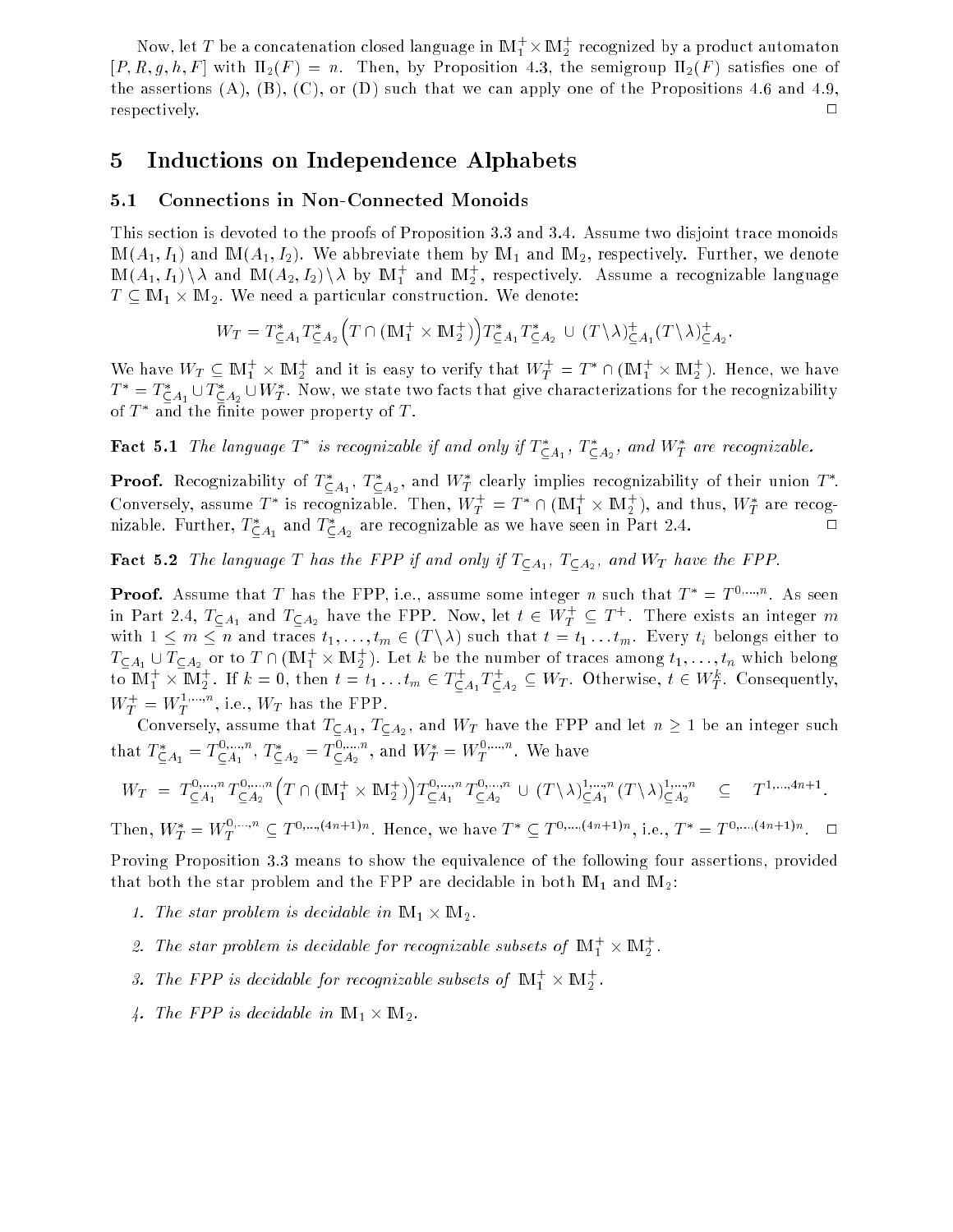**Proof of Proposition 3.3.** We have  $(2) \oplus (3)$  by Proposition 3.2. Further, we have  $(1) \Rightarrow (2)$  and  $(4) \Rightarrow (3)$ , because (2) and (3) are special cases of (1) and (4), respectively.

To show (2))(1), assume some recognization recognizable II in The Windows Street Street We determine whether  $I_{CA}$  and  $I_{CA}$  are recognizable. If one of these sets is not recognizable, then we are done. If both  $T_{\mathsf{CA}_1}^*$  and  $T_{\mathsf{CA}_2}^*$  are recognizable, then  $W_T$  is also recognizable. Then, we can decide whether  $w_T$  is recognizable, because we presume (2).

We can show  $(3) \Rightarrow (4)$  in the same way by Fact 5.2.

Now, we prove Proposition 3.4. Assume some trace monoid  $M(A, I)$  with a decidable star problem and a decidable FPP. Further, assume some letter  $b \notin A$ . We denote  $M(A, I)$  and  $M(A, I) \setminus \lambda$  by IM and IM<sup>+</sup> , respectively. To show Proposition 3.4, we have to show that both the star problem and the  $\verb|rrr|$  are decidable in IM  $\times$   $\bm{v}$  .

In the special case that IM is a free monoid, Proposition 3.4 was already obtained by P. Gastin, E. Ochmanski, A. Petit, and B. Rozoy [11]. G. Richomme adapted it to arbitrary trace monoids M with a decidable star problem and a decidable FPP [29]. We follow [29], but we simplify the proof by applying Proposition 3.3. Indeed, to show Proposition 3.4, we just need to show that the FPP is decidable for recognizable languages  $I \subseteq \mathbb{M}^+ \times \theta^+$ .

For any language  $I \subseteq \mathbb{N}$   $\mapsto$   $\{0\}$ , we denote by  $\text{ini}(I)$  the set  $\{u \in \text{ii}_A(I) \mid$  $\binom{u}{b^m}$ 2  $$ infinitely many integers  $m$ . Observe that Inf(T) is recognizable if T is recognizable. Indeed, in this case, we can apply Mezei's Theorem and find some recognizable subsets  $L_1, \ldots, L_n \subseteq \mathbb{M}^+$ and some recognizable sets  $L_1, \ldots, L_n \subseteq v$  such that T is the union of  $L_i \times L_i$  for  $i \in \{1, \ldots, n\}$ : Init T ) is then the union of the  $L_i$  for  $i$  such that  $L_i$  is infinite, i.e., Init T ) is recognizable. We adapt Proposition 4.3 in [11]:

**Lemma 5.3** Let  $T \subseteq \mathbb{M}^+ \times \{b\}^+$  be a recognizable language. The set T has the FPP if and only  $y$   $\prod_{A}(I)$  has the FFF and there exists an integer s such that  $\prod_{A}(I) \subseteq \prod_{A}(I)$   $\prod_{A}(I)$   $\prod_{A}(I)$ 

**Proof.** At first, we consider some preliminary facts. The lemma is true for  $T = \emptyset$  such that we can assume that  $T \neq \emptyset$ . Consider an automaton  $[Q, h, F]$  recognizing T. Consider the sequence  $\Delta\lambda$  $\bigtriangleup$  $\binom{\lambda}{b^2}$  , : : : :By pumping arguments, there is some integer is some integer integer integer integer integer integer in integer k jQj, we have h  $\binom{\lambda}{b^k-m}$  $\binom{\lambda}{b^k}$  $\binom{\lambda}{b^k+m}$ . Consequently, for every u <sup>2</sup> IM and every k jQj,  $\binom{u}{b^k} \in T$  implies  $\binom{u}{b^k - m} \in T$  and  $\binom{u}{b^k} \binom{\lambda}{b^m}^* \subseteq T$ . Then,  $u \in \text{Inf}(t)$ .

Assume some  $u \in \Pi_A(T) \setminus \text{Inf}(T)$ . There is some  $k > 0$  with  $\binom{u}{b^k}$ 2 T . We also have the contract of the set of  $\mathcal{L}_1$ Otherwise, we could conclude by pumping that  $u \in \text{Inf}(t)$ . Now, the following fact is immediate:

**Fact 5.4** For every  $u \in \Pi_A(T)$ , there exists an integer  $1 \leq k < |Q|$  such that  $\binom{u}{b^k}$ <sup>2</sup> T . Moreover, if  $u \in \mathrm{Inf}(T)$ , then  $\binom{u}{b^k}\binom{\lambda}{b^m}^* \subseteq T$ .

Assume that T has the FPP, i.e., there is some integer n such that  $T = T^{1,...,...}$ . Then,  $\Pi_A(T)$ also has the FFP. We show that  $\Pi_A(T)^\circ \subseteq \Pi_A(T)$   $\operatorname{HH}(T) \Pi_A(T)^\circ$  for  $s \equiv \pi |\mathcal{Q}| + 1$ . Assume some  $u \in \Pi_A(T)$ . There are traces  $t_1, \ldots, t_s \in T$  and some  $v \in \mathfrak{d}^+$  such that  $t_1 \ldots t_s$  =  $\ell^u$ We have  $|v| \geq s > n |Q|$ . Because I has the FPP, we can factorize l fillo traces  $t_1, \ldots, t_{n'} \in I$ for some  $n \leq n$ . Because  $|v| > n|Q|$ , there is some trace  $t_i$  among  $t_1, \ldots, t_{n'}$  with  $|\Pi_b(t_i)| > |Q|$ . because of the pumping arguments mentioned above, we have  $\Pi_A(\iota_i)\in\mathrm{Im}(T)$ . Then, we have  $u = \Pi_A(t_1 \ldots t_{i-1}) \Pi_A(t_i) \Pi_A(t_{i+1} \ldots t_{n'}) \in \Pi_A(T) \Pi(\Pi(T) \Pi_A(T)).$ 

Conversely, assume that  $\Pi_A(T) \subseteq \Pi_A(T)$ ,  $\ldots$ , and  $\Pi_A(T) \subseteq \Pi_A(T)$  inf(T)  $\Pi_A(T)$  for some integers  $n \geq 1$ ,  $s \geq 1$ . We have  $\Pi_A(T)$  ,  $\cdots$  is  $\subseteq \Pi_A(T)$  inited in  $A(T)$  . Hence, we can freely assume that  $s > (2n + 1)|Q|$ . We show another fact:

 $\Box$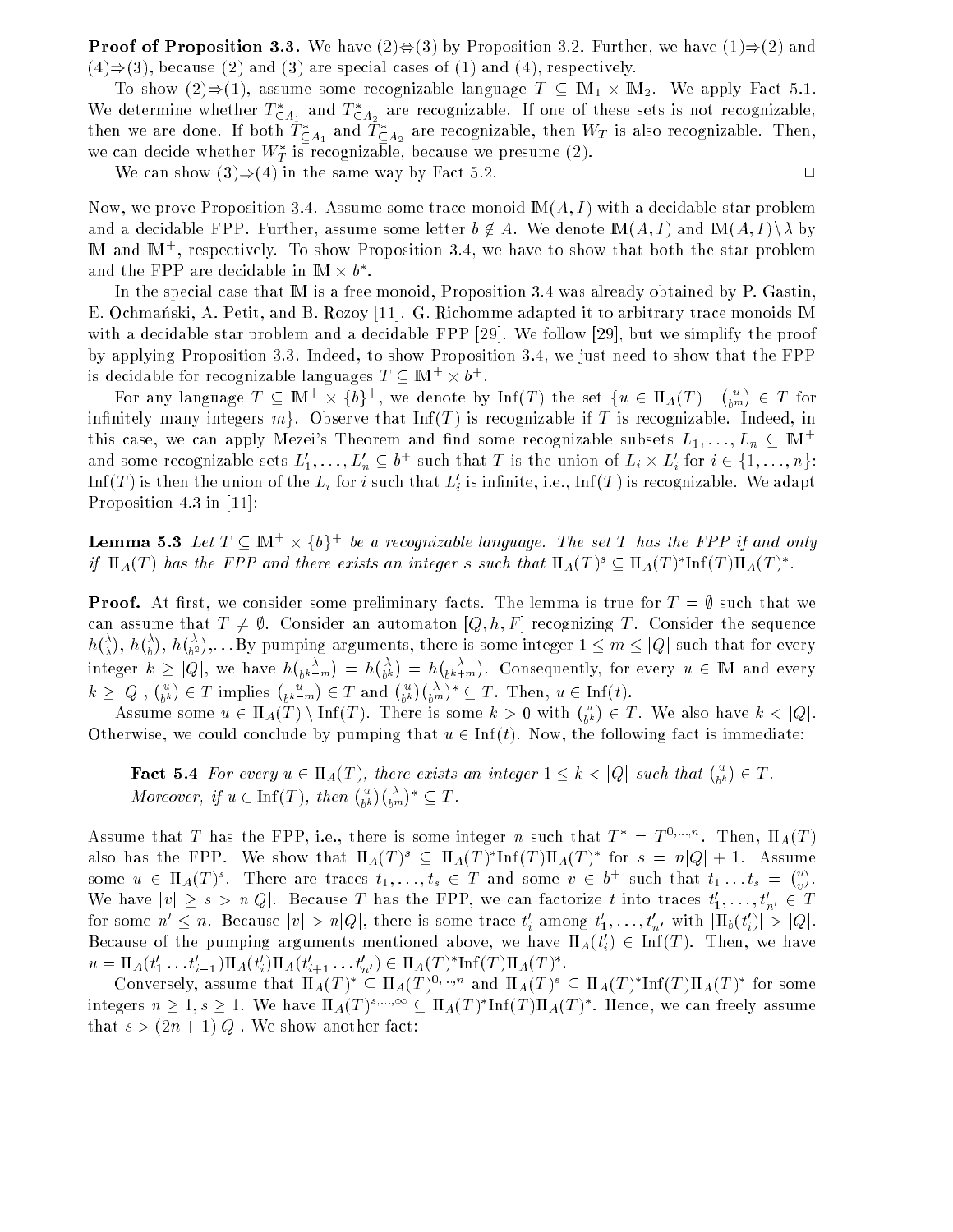**Fact 5.5** For every  $t \in T^s$ , there is some trace  $t' \in T^1, \ldots, s-1$  such that  $\Pi_A(t) = \Pi_A(t')$ ,  $|t|_b < |t'|_b$ , and  $t' \binom{\lambda}{b^m}^* \subseteq T^1, ..., s-1$ .

 $\binom{u}{k}$  for some  $u \in \mathbb{M}^+$  and  $v \in b^+$ . Note that  $|v| > s$ . We can factorize u into  $u_1, u_2, u_3$  with  $u_1, u_3 \in \Pi_A(T)$  and  $u_2 \in \Pi \Pi(T)$ . Because  $\Pi_A(T)$  has the FFF, we have  $u_1 \in \Pi_A(T)$ ,  $\dots$ . Consequently, there is some trace  $t_1 \in T$ ,  $\dots$  with  $\Pi_A(t_1) = u_1$ . By Fact 5.4, we can choose  $t_1$  such that  $|\Pi_b(t_1)| < n|Q|$ . Accordingly, there is some  $t_3 \in T^{0,...,n}$  with  $\Pi_A(t_1) = u_1$  and  $|\Pi_b(t_3)| < n|Q|$ . Further, there is some trace  $t_2 \in T$ such that A(t)  $\frac{1}{2}$  and the task and the task and the task and tasks and tasks and tasks and tasks and tasks and tasks and tasks and tasks and tasks and tasks and tasks and tasks and tasks and tasks and tasks and tas  $\binom{\lambda}{b^m}^* \subseteq T$ . Then,  $t_1t_2t_3$  is the desired trace  $\tau$  , above.

Now, we show that I has the FPP. We show that every trace in  $I^{(m+1)}$ s belongs to  $I^{(m),(m+1)}$ s 1. Just assume some trace  $t \in I$  (m+1)s. We can factorize t into  $t_0, \ldots, t_m \in I$  . Let  $t_0, \ldots, t_m$  be the traces which we obtain by applying Fact 5.5 on  $t_0, \ldots, t_m$ . For  $0 \leq i \leq m$ , we define  $n_i = |t_i|_b - |t_i|_b$ . Consider the integers  $n_0, n_0 + n_1, \ldots, n_0 + \ldots + n_m$ . There are two integers  $0 \le i \le j \le m$  such that  $n_0+\ldots+n_i$  and  $n_0+\ldots+n_j$  are equal modulo m. Hence,  $n_{i+1}+\ldots+n_j$  is a multiple of m. Thus, we nave  $i_{i+1} \ldots i_j \in i_{i+1} \ldots i_j$  $\binom{\lambda}{b^m}^* \subseteq T^{1,...,(j-i)(s-1)}$ . Consequently,  $t = t_1 \ldots t_n \in T^{1,...,(m+1)s-1}$ .  $\Box$ 

Based on this characterization, we can prove Proposition 3.4 (following some ideas of [11]).

**Proof of Proposition 3.4.** By Proposition 3.3, it suffices to show that we can decide the  $\texttt{FFT}$  for recognizable languages  $I \subseteq \mathbb{M}^+ \times \theta^+$ . It sumces to show that the characterization in Lemma 5.3 is decidable. Assume some recognizable language  $I$   $\;\subset$  1M+  $\times$  0+. At first, we determine whether  $\Pi_A(T)$  has the FPP. If this is not the case, we are done. Otherwise, we know that  $\mathrm{H}_A(T)$  is recognizable, and we still have to show how to decide whether there is some integer s with  $\Pi_A(T)^\ast \subseteq \Pi_A(T)^\ast \Pi \Pi(T) \Pi_A(T)^\ast$  . As already mentioned, the set  $\Pi \Pi(T)$  is recognizable. Hence,  $\Pi_A(T)$  initerpries is recognizable. Assume some automaton  $|Q,n,r|$ for  $K = \mathbb{N} \setminus \Pi_A(T)$  internal properties  $\Pi_A(T)$  in  $\mathbb{N} \setminus \Pi_A(T)$  internal properties  $\mathbb{N} \setminus \Pi_A(T)$  in  $\mathbb{N} \setminus \Pi_A(T)$  in  $\mathbb{N} \setminus \Pi_A(T)$ is the desired integer s. Conversely, assume  $\prod_{A}(T)^{(\ast)} \in \Sigma$   $\prod_{A}(T)$  inited  $\prod_{A}(T)$ . Then, there are traces  $u_1, \ldots, u_{|Q|+1} \in \Pi_A(T)$  such that  $u_1 \ldots u_{|Q|+1} \in K$ . There are two integers  $1 \leq i <$  $j \leq |Q| + 1$  such that  $h(u_1 \ldots u_i) = h(u_1 \ldots u_j)$ . Then, h yields the same value on every trace in  $u_1 \ldots u_i (u_{i+1} \ldots u_j)$  we have  $u_1 \ldots u_i (u_{i+1} \ldots u_j)$  ( $u_{j+1} \ldots u_{|Q|+1}$ )  $\subseteq$  A, i.e., none of these traces belongs to  $\Pi_A(T)$   $\text{Im}(T)$   $\Pi_A(T)$  . On the other hand, we have  $u_1 \ldots u_i (u_{i+1} \ldots u_j)$   $u_{j+1} \ldots u_{|Q|+1} \subseteq$  $\prod_{A}$ (T)  $\sim$  1+1+(n) =  $\sim$  50  $\sim$  for any integer n. Consequently, the desired integer s exists if and only if  $\prod_{A}(T)$  is the  $\subseteq$   $\prod_{A}(T)$  initial  $\prod_{A}(T)$  . We can decide this condition by standard techniques of automata theory.  $\Box$ 

#### 5.2 Connections in Connected Monoids

This section is entirely and uniquely devoted to the proof of Proposition 3.5: Assume a connected independence alphabet  $(A, I)$ . The star problem (resp. the FPP) is decidable in  $\mathbb{M}(A, I)$  if and only if it is decidable in  $\mathbb{M}(B, I)$  for every strict subset  $B \subset A$ .

Obviously, the decidability of the star problem (resp. the FPP) in  $M(A, I)$  implies its decidability in  $M(B, I)$  for every subset  $B \subseteq A$ . Now, consider the other direction. Assume that the star problem (resp. the FPP) is decidable in  $M(B, I)$  for every strict subset  $B \subset A$ . Further, assume a recognizable language  $T \subseteq M(A, I)$ . We can decide the star problem (resp. the FPP) in two special cases. Firstly, if there is some letter in A which does not occur in any trace in  $T$ , then we can decide whether T is recognizable (resp. T has the FFP), because  $T \subset \text{IM}(D, T)$  for some  $D \subset A$ . Secondly, if every trace in T contains every letter of  $A,$  i.e., if  $I = A = I$  , then T  $\;$  is recognizable by Proposition 2.2, and we can decide whether  $T$  has the FPP by Proposition 2.3.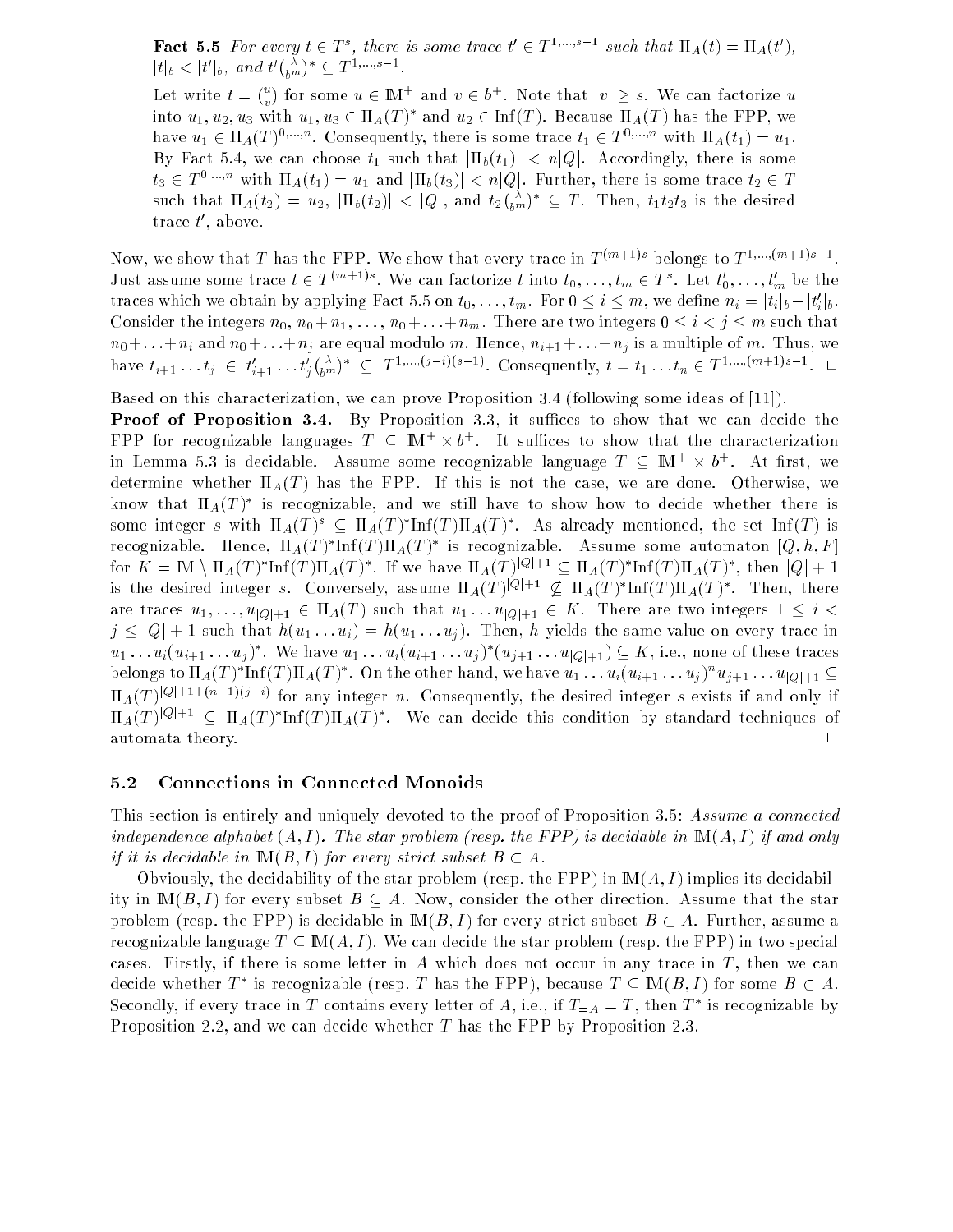The idea is to use the decidability in these special cases to show decidability for arbitrary recognizable language  $I \subseteq \text{I\!M}(A, I)$ . To achieve this, we recall a construction by G. Pighizzini [28]. We show by Lemma 5.6 and Fact 5.7 two technical results. Then, we state Lemma 5.8 and 5.9 which give characterizations for recognizability of  $I$  – and the finite power property of  $I$  . At last, we show that these characterizations are decidable.

G. Pighizzini called a *composition* of A a sequence  $\alpha_1, \ldots, \alpha_s$ ,  $s \geq 1$  of non-empty, mutually disjoint subsets of A whose union yields A. Clearly, we have  $s \leq |A|$ . Let Comp(A) denote the set of all compositions of A. For  $I \subseteq \mathbb{M}(A, I)$ , let  $A \equiv (I^-)_{\sub{A}}$  and

$$
Z_T = \bigcup_{(\alpha_1,\ldots,\alpha_s)\in \mathrm{Comp}(A)} XY_{\alpha_1} XY_{\alpha_2} \ldots XY_{\alpha_s} X,
$$

where  $Y_{\alpha_i} = \bigcup_{\alpha_i \subseteq B \subseteq A} T_{=B}$  for  $1 \leq i \leq s$ . Note that  $alph(t) = A$  for every trace  $t \in Z_T$ . Hence,  $Z_T$ is a connected language, since  $(A,I)$  is connected. G. Pighizzini proved that  $(I^-)_{=A} \, = \, Z^{+}_{T} \,$  [28]. Here, we need a slightly stronger result, because we are not only interested in the star problem, but also in the FPP.

Lemma 5.6 For any  $T\subseteq \mathbb{M}(A,I)$  and  $n\geq 1,$   $(T^n)_{=A}\subseteq Z_T^{1, ..., n}$ .

We prove this lemma by G. Pighizzini's proof for  $(T^*)_{=A} = Z_T^+$ . **Proof.** Let  $Z = Z_T$  and  $t \in (T^n)_{n=1}$ :  $t = t_1t_2...t_n$  with  $t_i \in T$  and  $alph(t_1t_2...t_n) = A$ . If  $n = 1$  then  $t \in \mathbb{Z}$ . Assume  $n > 1$  and for every integer  $m, 1 \leq m < n, (T^{\sim}) = A \subseteq \mathbb{Z}^{1, \cdots, \cdots}$ . Let denote by  $j_1, j_2, \ldots, j_k$  the integers i such that  $alph(t_1 \ldots t_i) \neq alph(t_1 \ldots t_{i-1})$  and further, let  $\alpha_r = u$   $p \mu_1 \mu_1 \ldots \mu_{jr}$  and  $p \mu_1 \mu_1 \ldots \mu_{jr-1}$  for  $1 \leq r \leq \kappa$ . By construction, if  $r \neq r$ , then  $\alpha_r \mu_1 \alpha_{r'} = \psi$ and, since  $\iota_1 \ldots \iota_{j_1-1} = \lambda, \; \cup_{r=1}^{\infty} \alpha_r = \mathit{aipn}(\iota_1 \ldots \iota_{j_k}) = A.$  So  $(\alpha_1, \ldots, \alpha_k)$  is a composition of  $A.$ Observe,  $\lambda \in X$  and (since for all  $r \in \{2, \ldots, k\}$ ,  $\alpha$ l $ph(t_{j_{r-1}+1} \ldots t_{j_r-1}) \subset A$ )  $t_{j_{r-1}+1} \ldots t_{j_r-1} \in X$ . , we have for the form  $\mathcal{S}$  is the function of  $\mathcal{S}$  is the  $\mathcal{S}$  of  $\mathcal{S}$  and  $\mathcal{S}$  is the form of  $\mathcal{S}$  is the function of  $\mathcal{S}$  is the form of  $\mathcal{S}$  is the form of  $\mathcal{S}$  is the form of  $\mathcal{$  $\alpha_1 \cdots \alpha_k \in \mathbb{R}$  and  $\alpha_2 \cdots \alpha_k \equiv e \cdots \alpha_k$  if  $\alpha_k$  if  $\alpha_k$  and  $\alpha_k$  and  $\alpha_k$ On the other hand, if  $alph(t_{j_k+1} \ldots t_n) = A$ , then since  $1 \leq j_k \leq n-1$ , by inductive hypothesis,  $t_{j_k+1} \dots t_n \in Z^{1,...,n-j_k}$  and thus,  $t \in ZZ^{1,...,n-j_k} \subseteq Z^{1,...,n}$ . . <sup>2</sup>

Now, using the following fact, we can prove two characterizations.

**Fact 5.7** If T is a recognizable subset of a connected trace monoid  $\mathbb{M}(A, I)$  and if for every strict subset  $B \subset A$ ,  $I_{\subset B}$  is recognizable, then  $Z_T$  is recognizable.

**Proof.** Indeed, firstly  $X=(T^*)_{\sub{A}}=\cup_{B\sub{A}}T^*_{\sub{B}}$  is recognizable. Further, for every subset  $B\subseteq A,$  $T_{=B}$  is recognizable, and thus, for every subset  $C \subseteq A$ ,  $Y_C = \bigcup_{C \subseteq B \subseteq A} T_{=B}$  is also recognizable. Since  $\text{Comp}(A)$  is finite, it follows that  $Z_T$  is recognizable.

**Lemma 5.8** Let  $\mathbb{M}(A, I)$  be a connected trace monoid. Let  $T \subseteq \mathbb{M}(A, I)$  be a recognizable set. The set T is recognizable if and only if for every strict subset  $B \subseteq A$ ,  $I_{\subseteq B}$  is recognizable.

**Proof.** If  $T^*$  is recognizable, then we have already seen in Part 2.4 that for every strict subset  $B \subset A, \ I \subset_B$  is recognizable.

Conversely, assume that for every strict subset  $B \subseteq A, T \subset_B$  is recognizable. By Fact 5.7,  $Z_T$  is recognizable. Moreover,  $Z_T$  is connected such that by Proposition 2.2  $Z_T$  and  $Z_T^+ = Z_T^+ \setminus \lambda$ are recognizable. It is easy to verify that  $\varphi_T^+\subseteq (I^+')_{=A},$  and by Lemma 5.6 it holds  $(I^+')_{=A}\subseteq \varphi_T^+.$ Hence,  $Z_T^+ = (I^+)_{=A}$ , and thus,  $I^+ = (I^+)_{\sub{A}} \cup Z_T^+$ . Consequently,  $I^+$  is recognizable.

<sup>1</sup> For the same purpose, we can also consider a similar construction introduced in [29]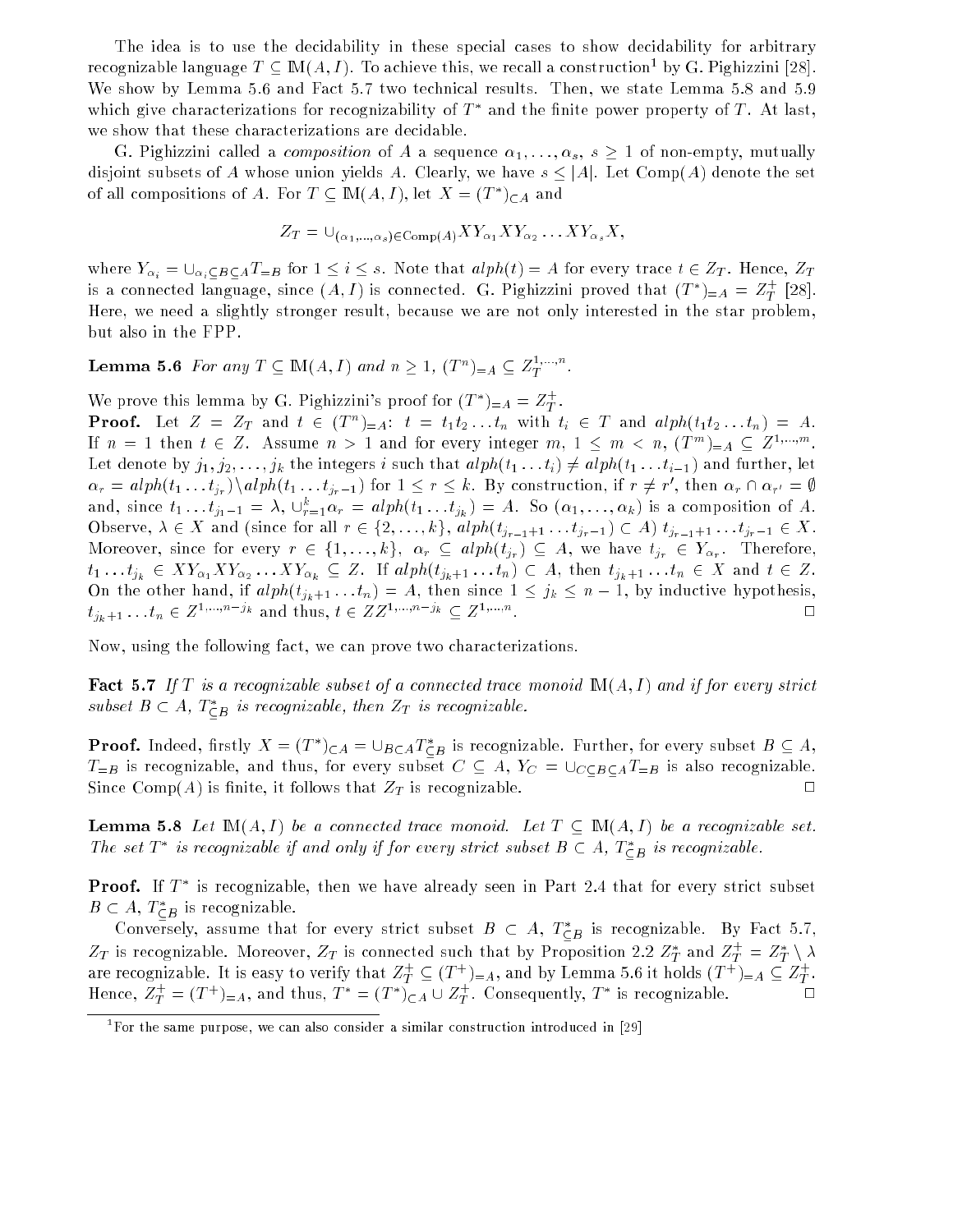**Lemma 5.9** Let  $\mathbb{M}(A, I)$  be a connected trace monoid. Let  $T \subseteq \mathbb{M}(A, I)$  be a recognizable set. The set T has the FPP if and only if for every strict subset  $B \subset A$ ,  $T_{\subseteq B}$  has the FPP and  $Z_T$  has the FPP.

**Proof.** Assume T has the FPP, i.e., we have  $T^* = T^{0,\dots,n}$  for some integer n. We have seen in Part 2.4, for every subset  $B \subset A$ ,  $T_{\subseteq B}$  has the FPP. Moreover, using Lemma 5.6, we have  $Z_T \subseteq (T^*)=A \subseteq (\cup_{i=1}^{n} T^*)=A = \cup_{i=1}^{n} (T^*)=A \subseteq \cup_{i=1}^{n} Z_T^{-m} \subseteq Z_T^{-m}$ . Hence,  $Z_T^* = Z_T^{-m}$ , i.e.,  $Z_T$ has the FPP.

Conversely, let  $m$  be an integer such that  $Z_T^+ = Z_T^{+,...,m}$  and for every strict subset  $B \, \subset \, A,$  $T_{\textsf{CB}}^* = T_{\textsf{CB}}^{-B}$ . Let  $X = (T^*)_{\textsf{CA}}$ . Observe  $X \subseteq T^{0,\dots,m}$ . Moreover, for every subset  $\alpha \subseteq A, Y_\alpha \subseteq T$ and then  $\Delta T = \bigcup_{(\alpha_1,\ldots,\alpha_s)\in \text{Comp}(A)} \Delta T_{\alpha_1} \Delta T_{\alpha_2} \ldots \Delta T_{\alpha_s} \Delta \subseteq \bigcup_{(\alpha_1,\ldots,\alpha_s)\in \text{Comp}(A)} T^{1,\ldots,(s+1),\ldots,s}$ . Since for  $(\alpha_1, \ldots, \alpha_s) \in \text{Comp}(A)$ , we have  $1 \leq s \leq |A|$ . If we note  $k = (|A| + 1)m + |A|$ , then we have  $Z_T \subseteq I^{r, ..., n}$ . Now, let  $t \in I^{+}$ . If  $\alpha p_n(t) \subset A, t \in A \subseteq I^{s, ..., m}$ . If  $\alpha p_n(t) = A$ , from  $Z_T^{+} = (I^{+})_{=A}$ ,  $t \in Z_T^+ = Z_T^{+,\dots,\dots}\subseteq T^{1,\dots,\dots,n}$ . Thus,  $T^*\subseteq T^{0,\dots,\dots,n}$ , i.e., T has the FPP.

Finally, we are able to prove Proposition 3.5.

**Proof of Proposition 3.5.** Let  $M(A, I)$  be a connected trace monoid. If the star problem (resp. FPP) is decidable in  $\mathbb{M}(A, I)$ , then it is decidable in  $\mathbb{M}(B, I)$  for every strict subset  $B \subset A$ , because every recognizable language in  $M(B, I)$  is also recognizable in  $M(A, I)$ .

Now, assume that the star problem is decidable in  $M(B, I)$  for every strict subset  $B \subset A$ . Assume a recognizable language  $I \subseteq \mathbb{M}(A, I)$ . By Lemma 5.8, we can decide whether  $I$  is recognizable by declaing whether  $I_{\subseteq B} = (I_{\subseteq B})$  for  $B \subseteq A$  is recognizable.

Assume that the FPP is decidable in  $M(B, I)$  for every strict subset  $B \subset A$ . We apply Lemma 5.9. We check for every strict subset  $B \subset A$  whether  $T_{\subseteq B}$  has the FPP. If one of the languages  $T_{\subseteq B}$  for  $B \subseteq A$  does not have the FPP, then T cannot have the FPP. Otherwise, we still have to check whether  $Z_T$  has the FPP. Because  $I_{\, \subset B}$  is recognizable for  $B \, \subset A,$  the language  $Z_T$  is also recognizable by Fact 5.7. Then, we can decide whether  $Z_T$  has the FPP by Proposition 2.3.  $\Box$ 

### 5.3 Decidability Equivalence

In this section, we prove Theorem 3.1: The star problem is decidable in some trace monoid  $M(A, I)$ if and only if the FPP is decidable in  $\mathbb{M}(A, I)$ .

**Proof of Theorem 3.1.** We prove the theorem by an induction on  $(A, I)$ . Assume some trace monoid  $\mathbb{M}(A, I)$  with  $|A| = 1$ . Then,  $\mathbb{M}(A, I)$  is a free monoid in which the star problem is obviously decidable and the FPP is decidable due to [15, 30].

Now, assume a trace monoid  $\mathbb{M}(A, I)$  such that for every strict subset  $B \subset A$ , either both problems are undecidable in  $M(B, I)$  or both problems are decidable in  $M(B, I)$ .

If there is some strict subset  $B \subset A$  such that both problems are undecidable in  $M(B, I)$ , then both problems are undecidable, and thus, equivalent in  $M(A, I)$ . Hence, we only consider the case that both problems are decidable in  $\mathbb{M}(B, I)$  for every  $B \subset A$ .

If  $(A, I)$  is connected, both problems are decidable, and thus, equivalent in  $M(A, I)$  by Proposition 3.5. If  $(A, I)$  is non-connected, we can split A into two disjoint subsets  $A_1$  and  $A_2$  such that A1 ''A2 I S' THAN '' CHTAIR IN CHAIR IN THE LAIR IN THE LAIR IN '' THE LAIR' '' '' IS THAN IN THAT AND THA the equivalence of both problems in  $M(A, I)$ .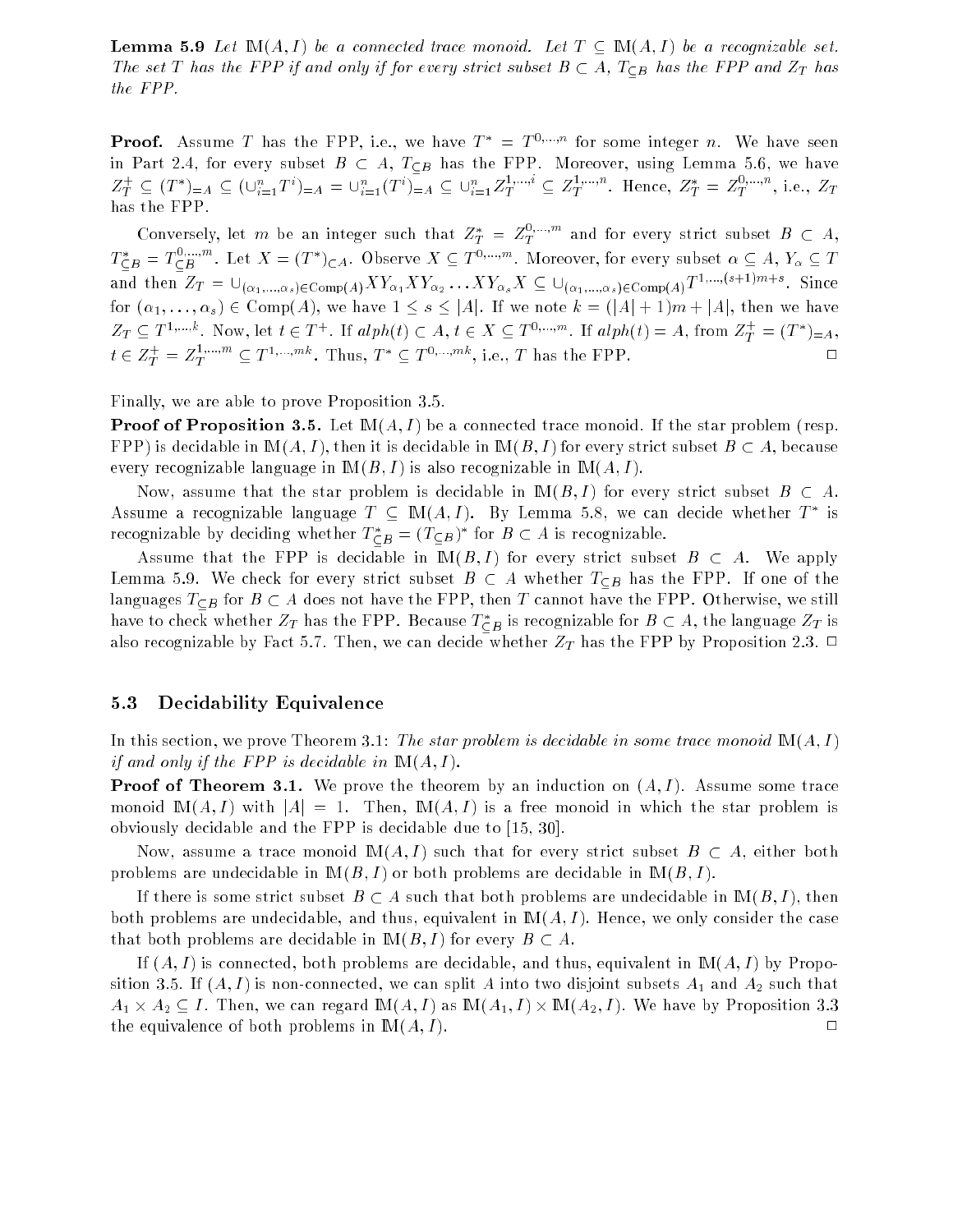### 5.4 Decidability in Trace Monoids without C4

In this section, we want to prove Theorem 3.6: both the star problem and the FPP are decidable in trace monoids without C4.

Let us recall that a trace monoid  $M(A, I)$  is without C4 if whatever are 4 letters  $a, b, c, d$  in A, IM( $\{a, b, c, a\}, I$ )  $\neq$   $\{a, b\}$   $\times$   $\{c, a\}$  . In particular, given any subset  $B$   $\subset$  A, IM( $B, I$ ) is also a trace monoid without C4.

**Proof of Theorem 3.6.** We prove by an induction on A that the star problem and the FPP are decidable in trace monoids without C4. For singletons  $A, M(A, I)$  is a free monoid in which the star problem is obvious and the FPP is decidable due to [15, 30].

Now, assume a trace monoid  $M(A, I)$  without C4. Assume further that both the star problem and the FPP are decidable in  $M(B, I)$  for every  $B \subset A$ . If  $M(A, I)$  is connected, the result an immediate conclusion from Proposition 3.5. If  $M(A, I)$  is non-connected, since  $(A, I)$  is without  $\blacksquare$  . Then, then, then, then, then, then, then, then, then, then, then, then, then, then, then, then, then, then, then, then, then, then, then, then, then, then, then, then, then, then, then, then, then, then, then, th consequence of Proposition 3.4. <sup>2</sup>  $\Box$ 

## 5.5 A General Characterization

In this section, we prove Proposition 3.7 using results from Sections 5.1 and 5.2: for every recognizable trace language 1 in any trace monoid, 1 is recognizable if and only if  $\text{Com}(T)$  for  $\text{Com}(T)$ has the FPP.

**Proof of Proposition 3.7.** Let  $M = M(A, I)$  be a trace monoid. If  $|A| < 1$ , then M is a free monoid and each trace of IM is connected. For every recognizable language  $I \subseteq \mathbb{M}$ ,  $I$  is recognizable and  $\text{Conn}(T^-) = T^-$  has the  $\text{FFT}$ .

Assume  $|A| > 1$  and for any strict subset  $B \subset A$ , the result of Proposition 3.7 is true in  $M(B, I)$ . Let T be a recognizable language in IM and  $ST = \text{Conn}(T) \cup \text{NConn}(T)$ . Observe  $S_T = T$ .

1. FIRST CONSIDER T is recognizable. By inductive hypothesis, for every strict subset  $B\subseteq A,$  $ST_{CB}$  = Conn( $T_{CB}$ )  $\cup$  NConn( $T_{CB}$ ) has the FPP. Let n be an integer such that for every strict subset  $B \subset A$ ,  $S_{T\subset B}^{\sim} = S_{T\subset B}^{\sim,\cdots,\sim}$ . Let  $t \in T^{\sim} = S_T^{\sim}$ . If  $alph(t) \subset A$ ,  $t \in S_{T\subset alph(t)}^{\sim,\cdots,\sim} \subseteq S_T^{\sim,\cdots,\sim}$ . Assume  $\alpha i p n(t) = A$ . If  $(A, I)$  is connected, then  $t \in \text{Comn}(I) \subseteq ST$ . If  $(A, I)$  is nonconnected, then we split as into two disjoint subsets A1 and A2 with A2 with A1  $\sim$  $M_1^+ = \mathbb{M}(A_1, I) \setminus \lambda, M_2^+ = \mathbb{M}(A_2, I) \setminus \lambda$ , and

$$
W_T = T_{\subseteq A_1}^* T_{\subseteq A_2}^*(T \cap \mathbb{M}_1^+ \times \mathbb{M}_2^+) T_{\subseteq A_1}^* T_{\subseteq A_2}^* \cup (T \setminus \lambda)_{\subseteq A_1}^+(T \setminus \lambda)_{\subseteq A_2}^+
$$

as in Part 5.1. From Fact 5.1,  $W_T^*$  is recognizable. From Proposition 3.3,  $W_T$  has the FPP,  $\mathbf{I}$  is recognizable. From Proposition 3.3, WT has the FPP, WT has the FPP, WT has the FPP, WT has the FPP, WT has the FPP, WT has the FPP, WT has the FPP, WT has the FPP, WT has the FPP, WT has the FPP, WT has the FP i.e., there exists an integer  $m\geq 1$  such that  $W^{\pm}_T=W^{\pm,\cdots,\cdots}_{T}$ . Since  $t\in W^{\pm}_T,~t\in W^{\pm,\cdots,\cdots}_{T}$  . Since the subsets  $S_{T_{\text{C}A_1}}$  and  $S_{T_{\text{C}A_2}}$  of  $S_T$  have the FPP, we have  $W_T \subseteq S_T^{\gamma_1,\gamma_2,\gamma_3,\gamma_4,\gamma_5,\gamma_6,\gamma_7}$ Since  $T \subseteq S_T$ ,  $W_T \subseteq S_T^{r;...,n+1}$  and  $t \in S_T^{r;...,...,s}$ . Since  $(4n+1)m > n$ ,  $S_T^{*} = S_T^{r;...,s;...,s}$ i.e.,  $S_T$  has the FPP.

2. Conversely, assume that  $S_T$  has the FPP. This implies that for every strict subset  $B \subset A$ , the set  $S_{T\subset B}^-$  has the FFP, and, by inductive hypothesis,  $I\subset_B$  is recognizable. If  $(A,I)$  is connected, T is recognizable from Lemma 5.8. Otherwise, Conn $(I^-)\subseteq I_{\subset A}$ . From  $I^-=S_T,$ and since there exists some  $n \geq 1$  with  $S_T^{\pi} \subseteq S_T^{\pi,\cdots,\infty}$ , we obtain  $T^{\pi} = (T_{CA}^{\pi} \cup T)^{0,\cdots,n}$ . The language 1 is recognizable. Since  $I_{\sub{A}} = \cup_{B \sub{A}} I_{\sub{B}}$ ,  $I_{\sub{A}}$  is also recognizable. Thus, 1 is recognizable.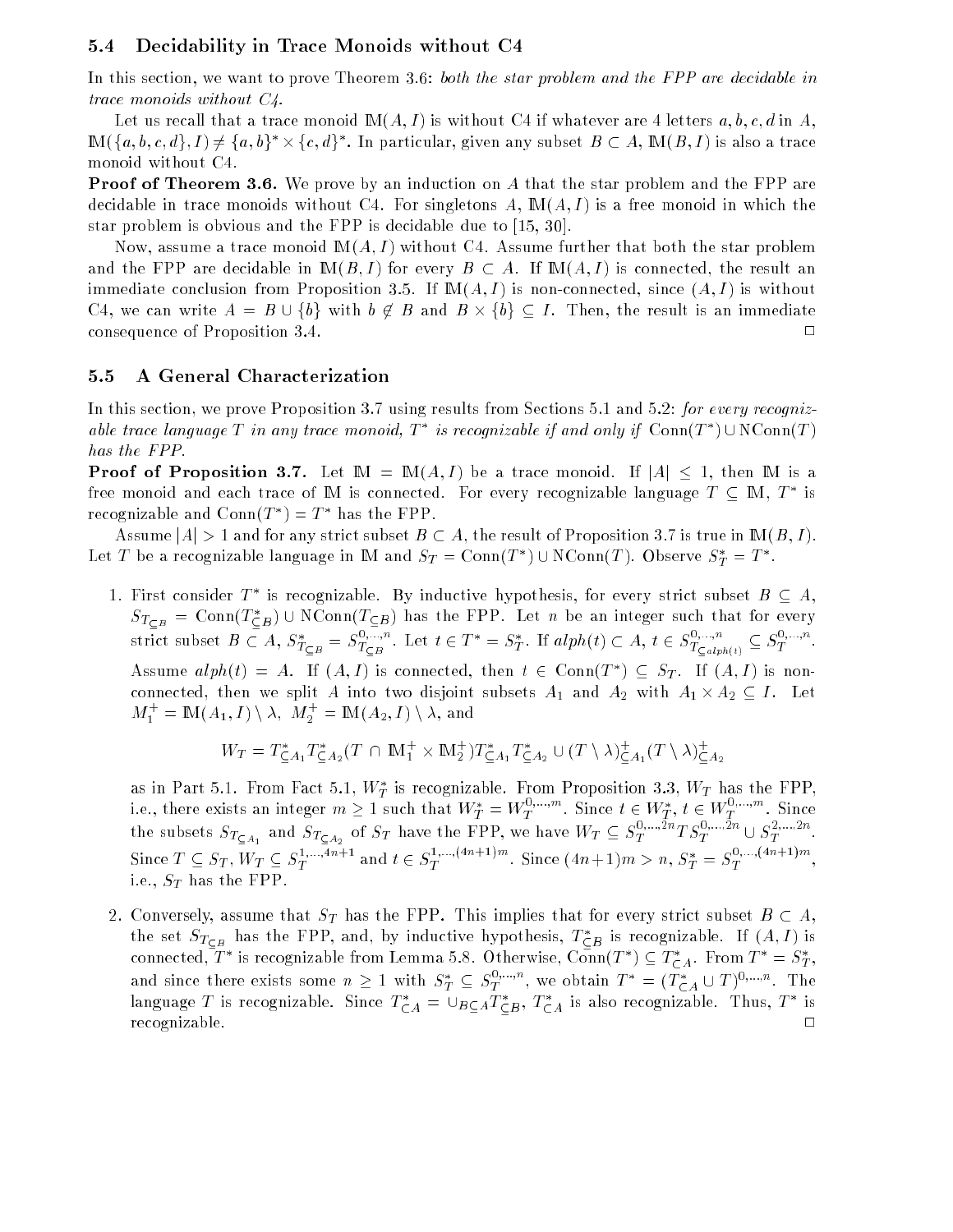#### 6 On Some Ideas to Solve the Star Problem 6

In this section, we examine some conjectures on the star problem and the FPP. First in Part 6.1, we generalize a result from E. Ochmanski [26]. In this paper, the author gave two conjectures. In Part 6.2, we solve one of them showing the exact frontier of its validity. In Part 6.3, we answer partially the second conjecture. Finally, in Part 6.4, we examine an idea from M. Latteux.

#### 6.1 Sets Containing only one Non-Connected Trace

Here, we prove Proposition 3.8: In any trace monoid, the star problem and the FPP are decidable for languages containing at most one non-connected trace. This result was already proved by E. Ochmanski for monoids of the form  $A \times B$  - [20]. At first, we adapt this result and its proof to monoids of the form IM(A1; I1) - IM(A2; I2).

**Lemma 6.1** Let  $\mathbb{M}_1 = \mathbb{M}(A_1, I_1)$  and  $\mathbb{M}_2 = \mathbb{M}(A_2, I_2)$  be two disjoint trace monoids,  $T_1 \subseteq \mathbb{M}_1$ ,  $I_2 \subseteq$   $\mathbb{I}$  with  $I_1$  be languages, and  $i_1 \in \mathbb{I}$   $\mathbb{I}$  is  $i_2 \in \mathbb{I}$  with  $i_2$  be non-empty traces. If both  $I_1$  and  $I_2$  are recognization, then the following three assertions are end in IM1 - the most in IM1 - the IM1 - the following t

 $\sim$  1  $\sim$  2  $\sim$  $\ell_1$ ) is recognizable.

 $\mathbb{Z}$ 

- 2.  $I_1 \cup I_1$  and  $I_2 \cup I_2$  nave the FFF.
- $J.$  (1  $\cup$  1  $2$ )  $\cup$  $\ell_1$ t2

<u>. .</u>

**Proof.** We denote  $T = T_1 \cup T_2$  and  $t = \binom{t_1}{t_1}$ t2 . We have  $(I \cup U) = I \setminus (I - I)$ . Further,  $I \cup U$  has the FFF if and only if there exists an integer n such that  $(I \cup U) = I \setminus (I \cap \cap \dots \cap I)$ 

 $(1) \Rightarrow (2)$  It suffices to show that  $T_1^* \cup t_1$  has the FPP. By Mezei's Theorem, there are an integer k, and some non-empty languages  $K_1, \ldots, K_k \subseteq M_1$ , and  $L_1, \ldots, L_k \subseteq M_2$  such that  $(T \cup t)$  =  $K_1 \times L_1 \cup \ldots \cup K_k \times L_k$  . Let n be an integer such that for  $i \in \{1, \ldots, k\}$  we have some trace  $v_i \in L_i$  with  $|v_i| \leq n$ . Assume any trace  $u \in (T_1 \cup t_1)$ . There is some  $v \in \mathbb{N}$  with  $|v| \leq n$ such that  $\binom{u}{v}$  $\in$  (1  $\cup$  t). Decause  $|v| \leq u$  and  $t_2 \neq \lambda$ , we have  $\binom{u}{v} \in T^*(tT^*)^{\mathbb{0},\ldots,\mathbb{n}}$ . Thus, we have  $u \in I_1 \cup I_1 \cup \cdots \cup I_n$ , i.e.,  $u \in (I_1 \cup I_1) \cup \cdots \cup \cdots$ 

 $(2) \Rightarrow (3)$  by hypothesis, there is an integer  $n \geq 1$  such that  $(T_1 \cup t_1) = T_1 \left(t_1 T_1\right)$ , and  $(T_2 \cup t_2)^* = T_2^*(t_2 T_2^*)^{\mathsf{0}, \ldots, n-1}$ . We prove  $(T \cup t)^* = T^*(tT^*)^{\mathsf{0}, \ldots, n-1}$ .

It is sufficient to prove:  $T^{*}(tT^{*})^{n^{+}} \subseteq T^{*}(tT^{*})^{0,\ldots,n^{+}-1}$ .

Let  $s\in T^*(tT^*)^n$  :  $s=\Pi_{A_1}(s)\Pi_{A_2}(s)$ . We factorize  $\Pi_{A_1}(s)$  into  $y_1\ldots y_{n^2}$  where  $y_i\in T^*_1(t_1T^*_1)^n$ for  $i \in \{1, \ldots, n^*\}$ . For  $i \in \{1, \ldots, n^*\}$  there exists some integer  $\kappa_i \in \{1, \ldots, n\}$ , such that  $y_i \in T^*_1(t_1T^*_1)^{n-\kappa_i}$ . Moreover, since the integers  $k_i$  can take at most n values, there exists a value  $n_1 \in \{1, \ldots, n\}$  such that there are (at least) n integers  $i \in \{1, \ldots, n\}$  with  $\kappa_i = n_1$ .

In the same way,  $\Pi_{A_2}(t) \equiv z_1 \ldots z_{n^2}$  with  $z_i \in I_2$   $\{t_2 I_2\}$  and there is an integer  $n_2 \in \{1, \ldots, n\}$ such that for (at least) n integers  $i \in \{1, \ldots, n^2\}$ , we have  $z_i \in I_2(t_2 I_2)^{1/2+2}$ .

Considering  $n_2$  integers i with  $y_i \in I_1$  ( $t_1$   $t_1$ )  $\cdots$  (for other i,  $y_i \in I_1$  ( $t_1$   $t_1$ )), and  $n_1$  integers j with  $z_j \in T_2^*(t_2T_2^*)^{n-n_2}$  (for other j,  $z_j \in T_2^*(t_2T_2^*)^n$ ), we get  $y_1 \ldots y_{n^2} \in T_1^*(t_1T_1^*)^{n^2-n_1n_2}$  and  $z_1 \ldots z_{n^2} \in T_2^*(t_2T_2^*)^{n^2-n_1n_2}$ . Thus,  $s \in T^*(tT^*)^{n^2-n_1n_2}$  and since  $n_1n_2 \geq 1$ ,  $t \in T^*(tT^*)^{0,\ldots,n^2-1}$ .

(5) $\Rightarrow$ (1) The sets  $T_1$  and  $T_2$  are recognizable. Hence, (1 $_1$ UT2)  $\equiv T_1$   $T_2$  is recognizable. Because  $(1_1 \cup 1_2)$  U  $\mu_1$  $\sim$ has the FPP, its iteration is recognization i.e.,  $\mathcal{C} = \mathcal{C} \times \mathcal{C}$  $\mu_1$  $\sim$ ) is recognizable. ⊔

<u>. .</u>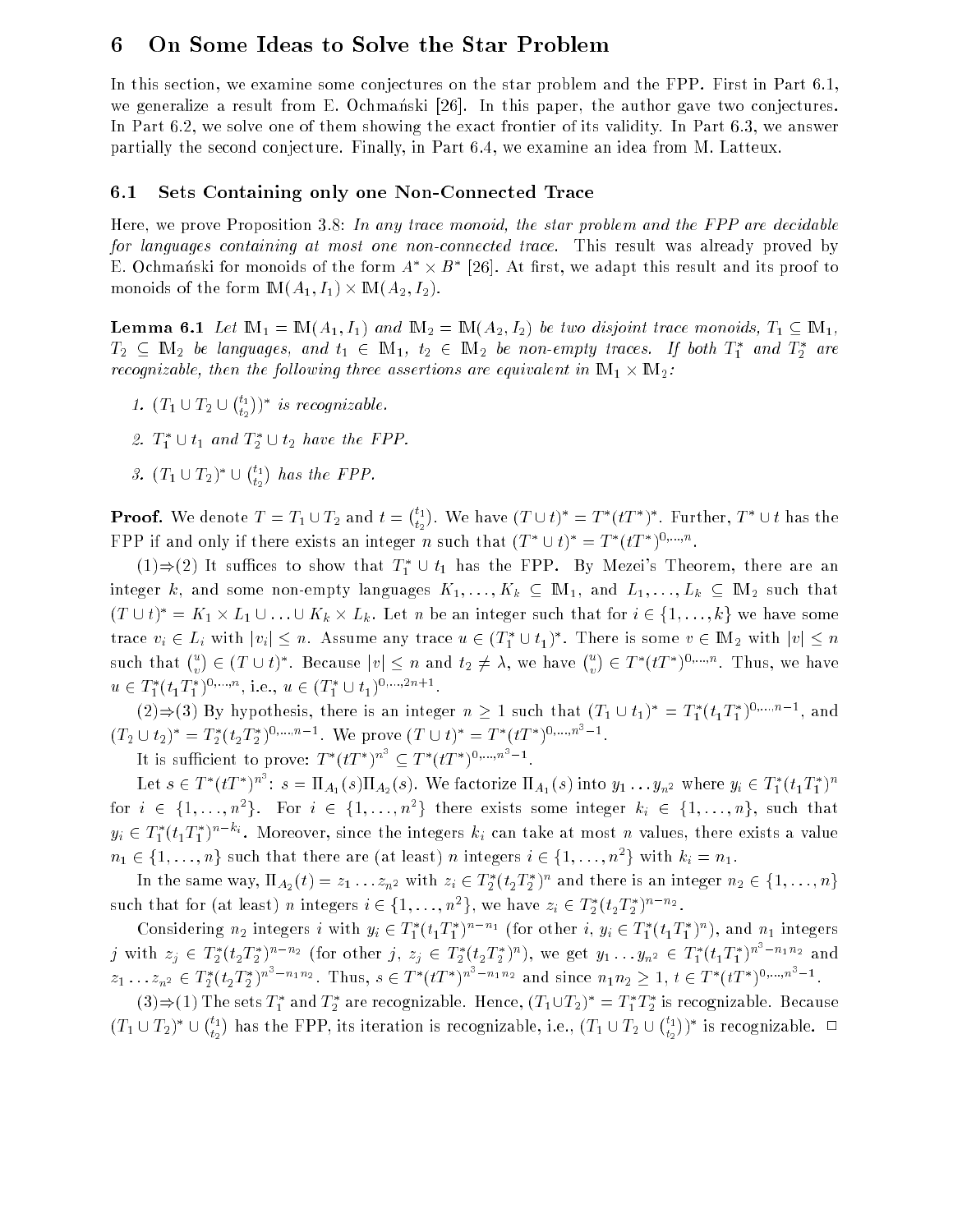Now, we prove that the star problem and the FPP are decidable for recognizable languages containing at most one non-connected trace.

**Proof of Proposition 3.8.** Because of Proposition 2.2 and 2.3, the result is known for languages containing only connected traces, it is sufficient to prove by an induction on the independence alphabet that, for a connected recognizable trace language  $C$  and a non-connected trace  $t$ , it is both decidable whether  $(C \cup t)$  is recognizable and whether  $C \cup t$  has the FPP.

Assume some independence alphabet  $(A, I)$ . If  $|A| = 1$ , then  $M(A, I)$  is a free monoid: There are only connected traces such that the previous questions are empty. Now, assume that  $|A| > 1$ and for every strict subset  $B \subset A$ , the inductive hypothesis is true in  $M(B, I)$ .

Assume a connected recognizable set C and a non-connected trace t. We denote  $T = C \cup t$ .

Assume that  $(A, I)$  is connected. We can apply the results from Part 5.2. By Lemma 5.8,  $I$  is recognizable if and only if for every strict subset  $B\, \subset\, A,$  the language  $\,I_{\, \subset B}\,$  is recognizable. For every  $B\, \subset\, A,$  we can decide recognizability of  $I\, \subset\, B$  by the inductive hypothesis, because there is at most one non-connected trace (namely t) in  $T_{\text{CB}}$ . We define the language  $Z_T$  as in Part 5.2. By Lemma 5.9, T has the FPP if and only if  $Z_T$  and for every strict subset  $B\subset A$ , the language  $T_{\subseteq B}$ has the FPP. We can decide these by Proposition 2.3 and the inductive hypothesis, respectively.

now, assume that (Ap) is not connected: A = A1 Y in  $\alpha$  . All  $\alpha$  and  $\alpha$  is the animal  $t \notin \mathbb{N}(\{A_1, I_1\})' \times \mathbb{N}(\{A_2, I_2\})'$  . Then, we can split T into two disjoint languages  $I = I_{\mathsf{CA}_1} \cup I_{\mathsf{CA}_2}.$ we have  $T = T_{CA_1} T_{CA_2}$ . Consequently, T is recognizable if and only if both  $T_{CA_1}$  and  $T_{CA_2}$  are recognizable. Further, T has the FPP if and only if both  $T_{\subseteq A_1}$  and  $T_{\subseteq A_2}$  have the FPP. We can decide these conditions by the inductive hypothesis, because there is at most one non-connected . trace in Ta1 and Ta2 and Ta2 and Ta2 and Ta2 and Ta2 and Ta2 and Ta2 and Ta2 and Ta2 and Ta2 and Ta2 and Ta2

Assume  $t \in \mathbb{M}(A_1, I_1)^+ \times \mathbb{M}(A_2, I_2)^+$ . We denote  $t_1 = \Pi_{A_1}(t)$  and  $t_2 = \Pi_{A_2}(t)$ . Then, we have  $T = T$  $\ell$ <sub>1</sub>  $\mathbb{Z}$ ) and  $T^*=(T_{\mathsf{C} A_1}^*\cup T_{\mathsf{C} A_2}^*\cup$  $\ell$ <sub>1</sub>  $\mathcal{L}_1$  ) . Since I contains exactly one non-connected trace, namely  $\binom{t_1}{t}$  $\mathbb{Z}$ ), the sets  $T_{\subseteq A_1}$  and  $T_{\subseteq A_2}$  are connected, and thus,  $T_{\subseteq A_1}^*$  and  $T_{\subseteq A_2}^*$  are recognizable from Proposition 2.2. We can use Lemma 6.1: This recognizable if and only if both  $T_{\mathsf{C} A_1} \cup \iota_1$  and  $T_{\text{C}A_2} \cup \iota_2$  have the FPP. This is decidable by the inductive hypothesis. It remains to show how to decide whether  $T$  has the FPP. By Lemma 6.1, this is the case if and only if each of the sets  $T \subseteq A_1$ ,  $T \subseteq A_2$ ,  $T \subseteq A_1 \cup t_1$ , and  $T \subseteq A_2 \cup t_2$  has the FPP. Since  $T \subseteq A_1$  and  $T \subseteq A_2$  are recognizable, this is decidable by inductive hypothesis. <sup>2</sup>

## 6.2 Contradicting a Conjecture by E. Ochmanski

In this part, we prove Proposition 3.9, i.e., we show that for every finite language  $T$  in some trace monoid without P3, if  $I$  is recognizable, then there is some trace  $t \in I$  such that  $(I \setminus t)$  is recognizable. We also show that the same assertion is false in P3.

At first, we show a lemma concerning the star problem for finite languages in trace monoids without P3.

**Lemma 6.2** Let  $M(A, I)$  be a trace monoid without P3. For any finite language  $T \subset M$ , the following two assertions are equivalent:

- 1. 1 is recognizable.
- z. For every  $a \in A$  which occurs in some non-connected trace in  $I$  , there is a trace in  $a+ m \, I$  .

**Proof.** For every three distinct letters  $a, b, c \in A$  with aIb and bIc, we also have aIc. Otherwise, a, b, c would form a P3. Hence, we can split A into m mutually disjoint subsets  $A_1, \ldots, A_m$  for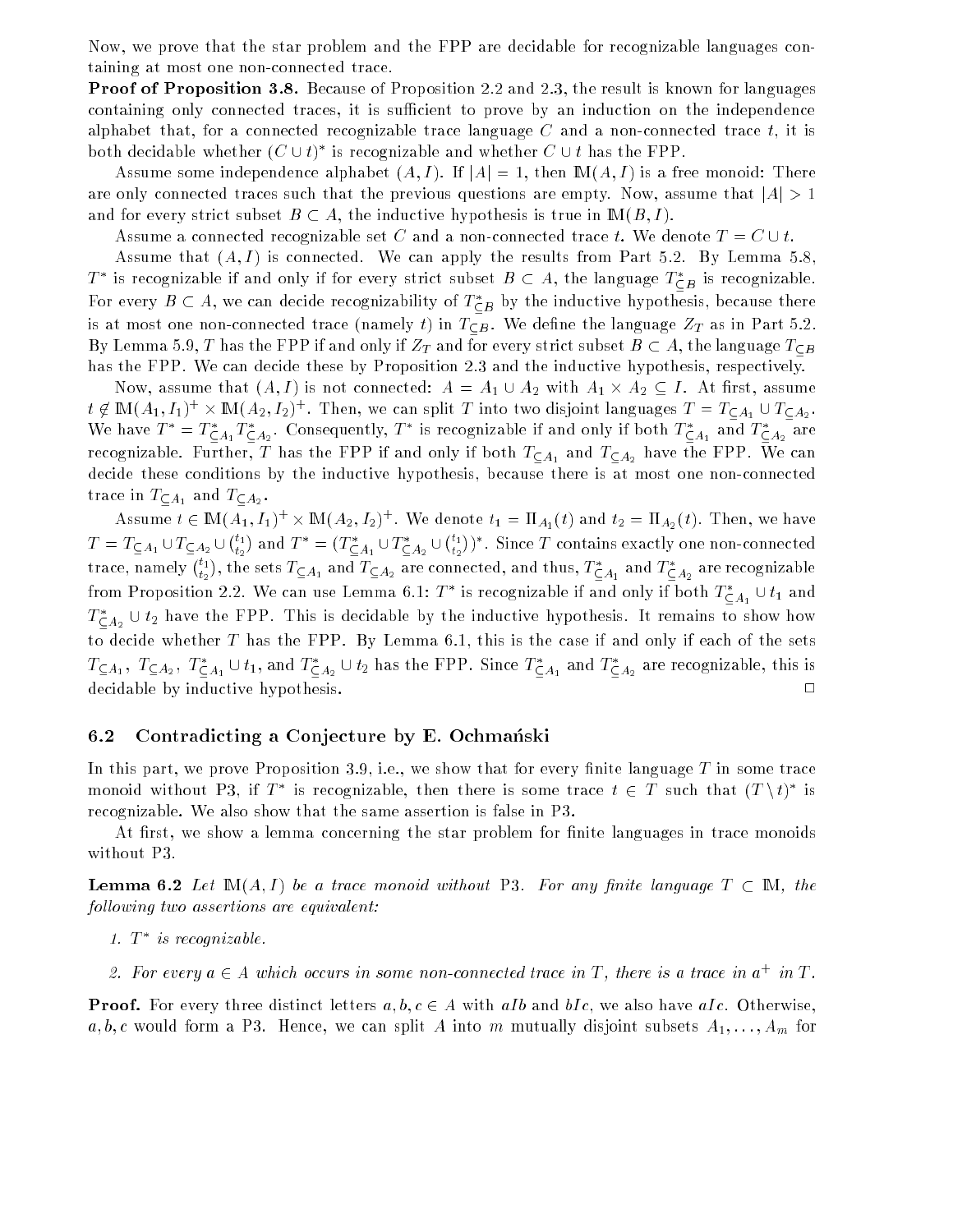some integer  $m \geq 1$  such that for any two distinct letters  $a, b \in A$ , we have aIb if and only if there is some  $i \in \{1, \ldots, m\}$  such that  $a, b \in A_i$ . For  $i \in \{1, \ldots, m\}$ , the trace monoid  $\mathbb{M}(A_i, I)$  is totally commutative.

 $(1) \Rightarrow (2)$  First observe that this part was already proved in a more general context in [22, Corollary 4.2]. In order to be self contained, we prove it. Assume that (2) is false and consider an integer i between 1 and m. Let a be a letter in  $A_i$  which occurs in some trace in T, but not any trace from  $a^+$  belongs to T. Since T is recognizable,  $T_{CA_i}$  is recognizable. From Proposition 3.1, Conn $(T_{\zeta A_i})$   $\cup$  NConn $(T_{\zeta A_i})$  has the FPP. This is a contradiction, because the number of occurrences of the letter  $a$  in traces of Conn( $T \subset A_i$ )  $\cup$  NConn( $T \subset A_i$ ) is non-zero and limited by some integer  $(T$  is finite).

 $(2) \Rightarrow (1)$  At first, we consider the case of a totally commutative monoid  $(m = 1)$ . Choose some integer  $n > 0$  such that for every letter  $a$  which occurs in  $I$  , we have  $a^+ \in I$  . Further, let  $\kappa =$  [NCOHII] I]. Decause EVI[A, I] is totally commutative, we have  $T =$  NCOHII[I] COHII[I]. We show  $T = N \text{Comn}(T)$ . Conn $(T)$  which implies that T is recognizable. It is sumclent to snow that  $N\text{-}\text{conn}(T)$  in  $\subset N\text{-}\text{conn}(T)$  is not connected to  $\subset N\text{-}\text{conn}(T)$ . Assume some trace  $t \in N\text{-}\text{conn}(T)$  in There is some  $s \in N$ Conn(T) such that  $t \in N$ Conn(T)  $\cdots$  s. We have  $s^m \in \text{Com}(T)$ , because for every  $a \in supp(s)$ , we have  $a^+ \in \text{Conn}(T)$  . Hence, we have  $t \in \text{NConn}(T)$  is reproduited.

Now, consider the general case  $(m \geq 1)$ . By inductively applying Lemma 5.8, we can show that  $I^+$  is recognizable by showing that  $I_{\sub{A_i}}^-$  is recognizable for every  $i \in \{1, \ldots, m\}$ . The languages  $T_{\text{C}_A_i}$  are subsets of totally commutative monoids such that we can apply the case shown above.  $\Box$ 

**Proof of Proposition 3.9.** Assume some finite language  $T$  in a trace monoid without P3 such that  $I$  is recognizable. If  $I$  is connected, then  $(I \setminus U)$  is connected, and from Proposition 2.2 (1 \t) is recognizable for any  $t \in I$  . So assume some non-connected trace  $t \in I$  . Because  $I$ is recognizable, T satisfies assertion (2) in Lemma 6.2. Thus, also  $T \setminus t$  satisfies assertion (2) in Lemma  $6.2$ , and  $(T \setminus U)$  is recognizable.

To contradict the assertion in any trace monoid with  $P3$ , it suffices to give a counter example in P3. We consider the mass considered  $\sim$  ca  $\sim$  c . . aa . .  $\sqrt{\lambda}$  $\sim$  ac  $\sim$  aca  $\}$ . To verify that  $T^*$  is recognizable, we show

$$
T^* = \text{Conn}(T)^* \text{NConn}(T) \text{Conn}(T)^* \cup \text{Conn}(T)^*.
$$

Observe that  $({}^{c,a,c}_{l}{}^{c})$  $u \in c\{a,c\}^*$ , then  $\binom{u}{b} \in \text{Conn}(T)^*$ . Hence, it suffices to consider  $\subset$  Conn $(T)^* \subset T^*$ . Assume some trace  $\binom{u}{x} \in T^*$ . If  $u = \lambda$ ,  $v = \lambda$ , or . .  $\epsilon$  Conn(T). Hence, it sumces to consider that  $v \neq \lambda$  and  $u \in u_{\{a, c\}}$ . Assume that  $|u|_c = 0$ . Then,  $\binom{u}{v}$  $i \geq 1$  and  $j \geq 0$  such that  $u = a^ica^j$ . Depending on whether the integers i or j are even or odd,<br>  $u_{\lambda}$  helange to  $(a^a)^*(c) (aa)^*(\lambda)^+$   $(a^a)^*(ac) (aa)^*(\lambda)^*$   $(a^a)^*(ca) (aa)^*(\lambda)^+$  on  $(a^a)^*(aca) (aa)^*(\lambda)^*$  i.e.  $\in$  Conn(1). Assume that  $|u|_c = 1$ . There are two integers ) belongs to  $\binom{aa}{y}$  $\lambda^*$  (  $c$ aa  $\lambda^* / \lambda$  $\sim$   $+$  aa  $\lambda$  \* (a c aa  $\lambda^* / \lambda$  $)$  , aa  $\chi$   $\approx$   $\pi$ aa  $\lambda^* / \lambda$ ), or  $\binom{aa}{y}$  $\lambda^*$  (aca aa  $\lambda^* / \lambda$  , i.e.,  $\ell^u$ into  $\binom{u'}{u}$  $\in \text{Conn}(T)^*\text{NConn}(T)$ Conn $(T)^*\cup \text{Conn}(T)^*$ . Finally, assume that  $|u|_c>1$ . We factorize  $\binom{u}{v}$  $\upsilon$  $(u<sub>0</sub>)$  such that  $|u'|_c = 1$  and  $u'' \in c\{a,c\}^*$ . Then, we have  $\mu$ . .  $\in \text{Conn}(T)^* \text{NConn}(T) \text{Conn}(T)^* \cup \text{Conn}(T)^*$  and  $\binom{u^{n}}{y}$  $\in$  Conn(1).

 $\upsilon$ On other part, whatever is the trace we delete from  $T$ , the iteration of the obtained set is not recognizable. Since the family of recognizable sets is closed by intersection, this can be observed from the following six relations:

- for the contract of the contract of the contract of the contract of the contract of the contract of the contract of the contract of the contract of the contract of the contract of the contract of the contract of the contra  $(c)$  $(a\,a)$  $(\lambda)$  $\int$ ac  $\binom{a\,ca}{b}$ <sup>\*</sup>  $\cap$  $((acc)^{n}$  $\bm{\nu}$  $(acc)*$  $(\lambda)^{-1}$
- for the contract of the contract of the contract of the contract of the contract of the contract of the contract of the contract of the contract of the contract of the contract of the contract of the contract of the contra ca . . aa . .  $\sqrt{\lambda}$  $\sim$  ac . . aca )}\* ∩  $((acca))$  $\sigma^-$ . . acca \ \* *( λ* . .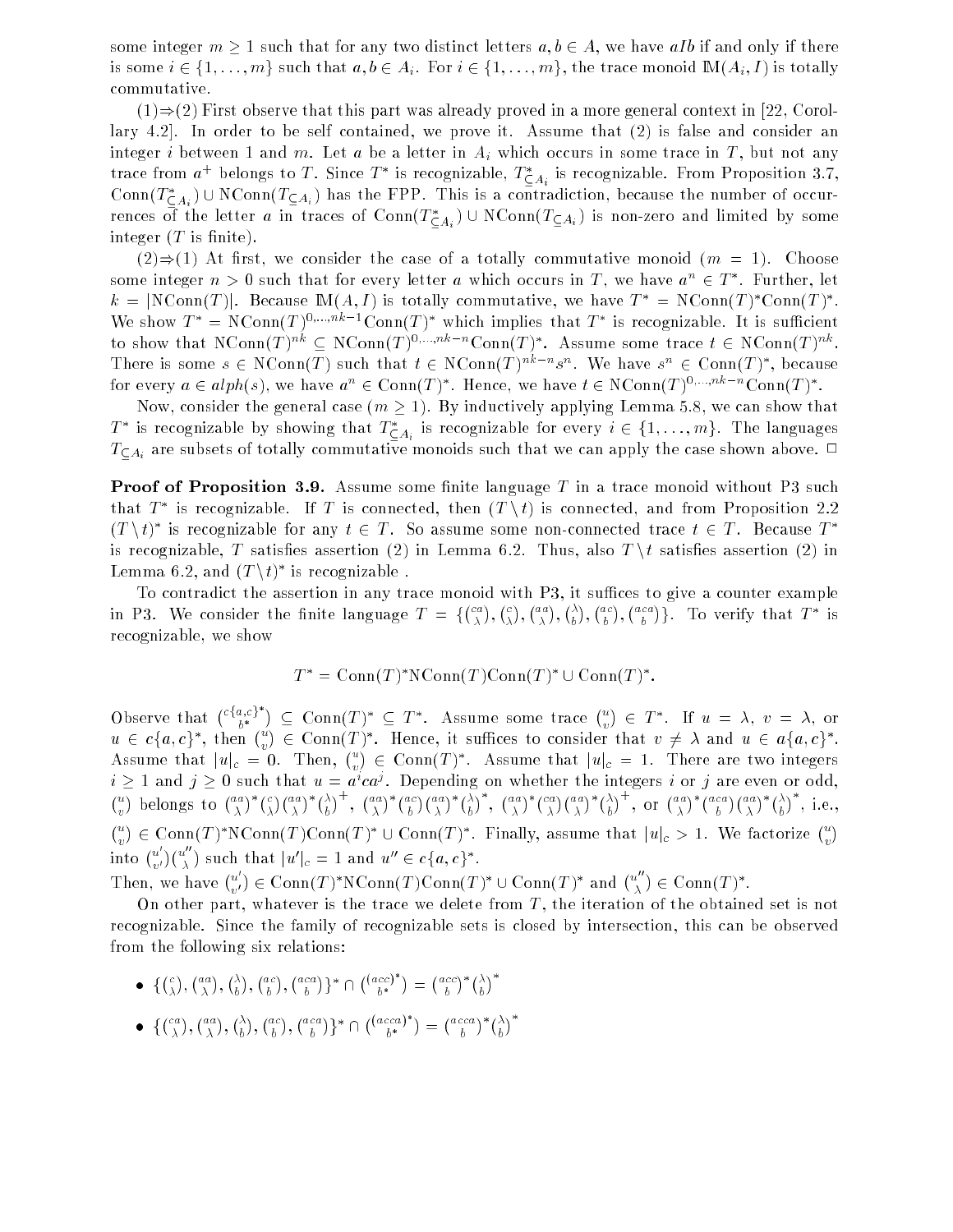- for the state of the state of the state of the state of the state of the state of the state of the state of the  $\sqrt{ca}$  $\ell$  $\bigtriangleup$  $ac<sub>1</sub>$  $\binom{aca}{k}$  n  $\pi$ acca)  $\sigma_-$ . .  $\left( acca\right)$  \*  $\left( \lambda\right)$
- for the state of the state of the state of the state of the state of the state of the state of the state of the  $(c\alpha)$  $(c)$  $(a\,a)$  $(a c)$  $\binom{aca}{k}$  n  $Aac$ )  $\sigma$  . . .  $(\lambda)$  $(a c)$  +  $(a c)$ \*
- for the state of the state of the state of the state of the state of the state of the state of the state of the ca . . c  $\sim$  aa . .  $\Lambda$  $\sim$  aca )}\*∩  $(1aca)$ <sup>\*</sup>  $\bm{\nu}$  $\sim$  aca  $\lambda^* / \lambda$ . .
- for the state of the state of the state of the state of the state of the state of the state of the state of the  $\sqrt{ca}$  $\ell$  $\sqrt{a}a$  $\bigtriangleup$  $\binom{ac}{k}$   $\uparrow$   $\uparrow$  $(1ac)$  $\bm{\nu}$   $(a c) * (\lambda)^T$

We can easily verify by Mezei's Theorem that the languages which we obtained by the intersections are not recognizable. Hence, for any  $t \in I$ , the language  $(T \setminus t)$  is not recognizable.

#### 6.3 On the Second Conjecture by E. Ochmanski

Here, we consider a trace monoid  $M(A, I)$  without C4 and a finite subset  $T \subset M$  which contains at least two traces. We prove Proposition 3.10:  $\eta$  T  $\tau$  is not recognizable, then there exists a trace  $t \in I$  such that  $(T \setminus t)$  is not recognizable. Let recall that this is a partial answer for a conjecture by E. Ochmanski [26].

**Proof of Proposition 3.10.** Assume that for every  $t \in T$ ,  $(T \backslash t)^*$  is recognizable. We show that I is recognizable. Let A be the set of the letters occurring in traces of I. We have  $I \subseteq \mathbb{M}(A, I)$ .

At first, assume that  $(A, I)$  is connected. Assume some strict subset  $B \subset A$ . There exists a trace  $t \in T$  such that  $\operatorname{atph}(t) \nsubseteq B$ . Then, since  $(T \setminus t)$  is recognizable,  $T \subset_B = (T \setminus t) \subset_B$  is also  ${\rm recog}$ mzable. Hence,  $I$  is recognizable by Lemma 5.8.

Now, assume that (Aq) of the connected, i.e., And An  $\|$  , A  $\|$  . A set  $\|$  . An  $\|$  . Assume that some trace  $t \in \theta^+$  belongs to T. Then, we have  $T^- = (T \setminus t)$  t. Hence, T is recognizable.

 $\binom{\lambda}{b}$  $\sim$  $\sim$  Conversely, assume T  $\sim$  Conversely, assume T  $\sim$  Conversely, assume T  $\sim$ is empty. We show that this yields a contradiction. Some trace In  $\mathbb{I}\mathbb{N}(A_1,I)^+ \times v^+$  belongs to  $I$  . Because  $|I|\geq 2,$  we can choose some  $t\in I$  such that some trace in  $\text{int}(A_1, I) \times \theta^+$  belongs to  $I \setminus \iota$ . We denote  $A = I \setminus \iota$ . The iteration  $A^-$  is recognizable. By Proposition 3.7, Conn( $X$  )  $\cup$  N Conn( $X$ ) have the FPP. This is a contradiction. The letter  $\theta$ does not occur in the traces in  ${\rm Conn}(X^*),$  otherwise some trace in  $\binom{\lambda}{b+1}$  $\sim$  $\cdots$  and  $\cdots$  and  $\cdots$  and  $\cdots$  and  $\cdots$  and  $\cdots$ The set  $NConn(X)$  is finite because X and T are finite. Thus, the number of occurrences of the letter  $v$  in traces in Conn( $X$  )  $\cup$  N Conn( $X$ ) is limited by some integer. Hence, this set cannot have  $\Box$ 

#### 6.4 On M. Latteux' Conjecture

In this part, we prove Proposition 3.11: Assume some trace monoid IM which is not a free monoid. For every integer  $n_0 > 0$ , there is some recognizable language  $T \subset \mathbb{M}$  such that T has the FPP, but  $[T_1, T_2, T_3]$  are not have the FPP for any integer  $n \in \{1, \ldots, n_0\}$ .

**Proof of Proposition 3.11.** It suffices to show the claim for the trace monoid  $a^* \times b^*$ . Assume some integer  $n_0 > 0$ . Let  $\kappa = \textit{z} n_0 + 1$ . We define a recognizable language  $I \subseteq a^+ \times b^+$ .

$$
T = \binom{a^k}{b^k} \cup \binom{a}{(b^k)^+} \cup \binom{(a^k)^+}{b}
$$

We show by Lemma 5.3 that I has the FPP. We have  $\Pi_a(I) = a \cup (a^+)^\perp$  and  $\text{Im}(\Pi_a(I)) = a$ . Further, we have  $\Pi_a(T) \equiv a$  . The language  $\Pi_a(T)$  has the FFF, because any word in  $a$  -can be ractorized into (at most) one word of the form  $(a^+)^+$  followed by at most  $\kappa = 1$  times the word  $a$ . We also have  $\Pi_a(T) \subseteq \Pi_a(T)$   $\text{Im}(T) \Pi_a(T) = a^+$ . Consequently, T has the FPP by Lemma 5.3.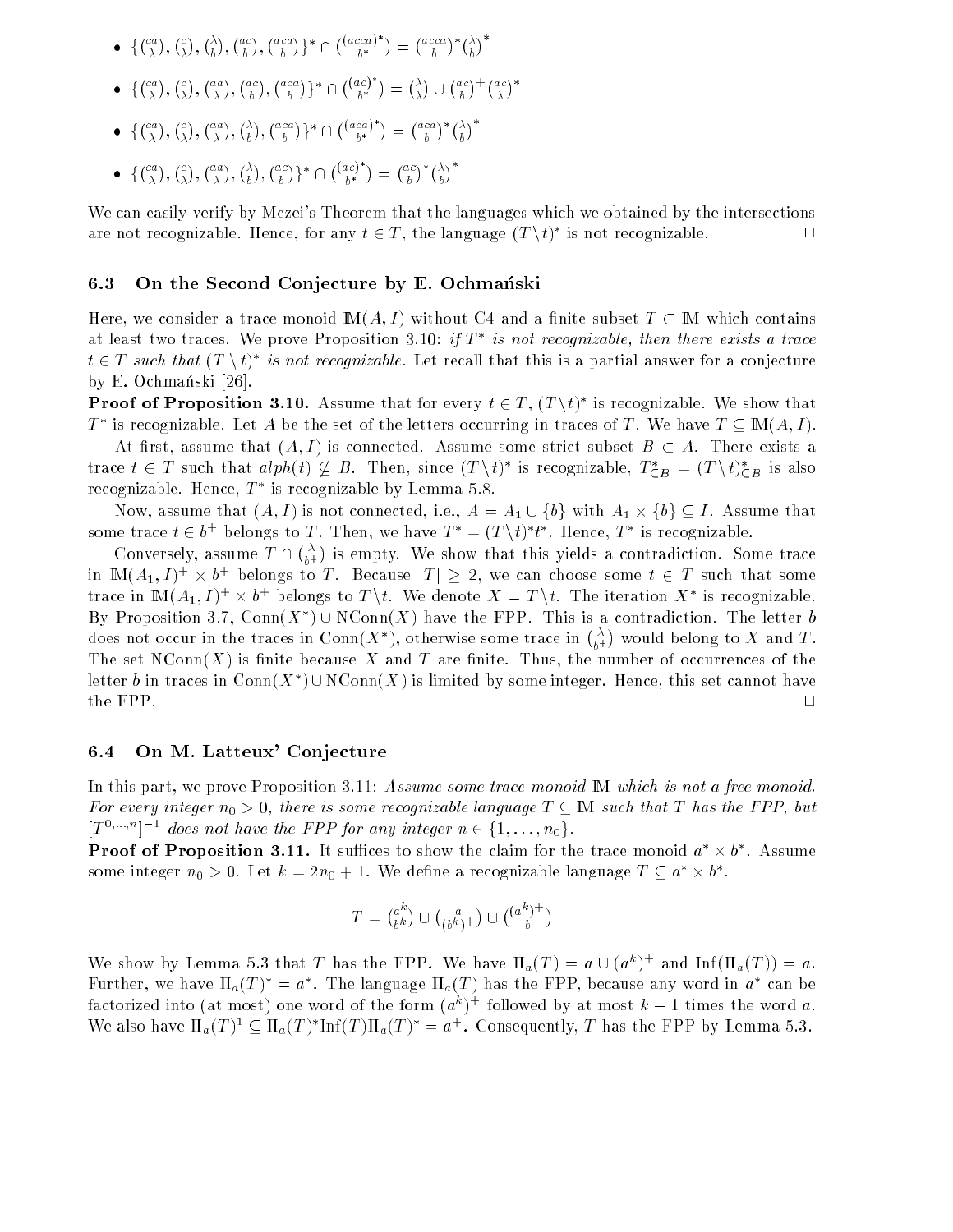We examine the iteration  $T^{0,\ldots,n}$  for  $n \in \{1,\ldots,n_0\}$ . We have

$$
T^{0,...,n} = \bigcup_{\substack{x \in \{0,...,n\} \\ \text{with } y \leq n}} \binom{a^{x k}}{b^{x k}} \cup \bigcup_{\substack{x,y \in \{1,...,n-1\} \\ \text{with } y \leq n}} \binom{a^{x} a^{y k} (a^{k})^{*}}{b^{y} b^{x k} (b^{k})^{*}} \cup \bigcup_{\substack{x \in \{0,...,n-1\} \\ \text{with } y \in \{1,...,n\} \\ \text{with } y \leq n}} \binom{a^{x k} a^{y}}{b^{x k} b^{y k} (b^{k})^{*}} \cup \binom{a^{x k} a^{y k} (a^{k})^{*}}{b^{x k} b^{y}} \right)
$$

The set  $T_1$  covers all traces which we obtain by the concatenation of the trace  $\binom{a}{k}$  $\upsilon$ . . n times. The language  $T_2$  covers all the traces in  $T^{0,\ldots,n}$  which we obtain by the concatenation of at least one trace from  $\binom{a}{(b^k)^+}$ ), at least one trace from  $\binom{(a^n-1)^n}{n}$ , and possibly some traces  $\binom{a^n-1}{b}$  $\bm{\nu}$  $\sim$ The sets  $T_3$  and  $T_4$  cover the remaining concatenations.

We show that  $|T^{\cdots}||$  a does not have the FFP. We define the language  $L = |T^{\cdots}||$ . We have  $a^{\dots}b^{\dots}$ ,  $b^{\dots}a^{\dots} \in |I_1|^{-1} \subseteq L$ . We examine words of the form  $a^{\dots}(b^{\dots}a^{\dots})$  form  $\in L$ .

Assume that  $L$  has the FFP. Then, every word of the form  $a^{++}(b^{--}a^{--})$  for can be factorized into a limited number of words from  $L$ . By choosing a word from  $a^{mn}(b^{n+m}a^{n+m})^{\top}b^{nm}$  of sumclent length and factorizing it into a limited number of words from  $L$ , we obtain a factorization which includes some word in L with more than  $4nk$  letters. Consequently, there is some  $l > 0$  such that  $a^{n+1}$  (b<sup>22</sup>nka<sup>2</sup>nk ) b<sup>22</sup> can be factorized into words from L, and there is one word  $w \in L$  in the factorization with  $|w| > 4nk$ .

However, we show that this yields a contradiction. Note that  $|w|_a \geq 2nk$  and  $|w|_b \geq 2nk$ . Hence, we have  $w \notin [T_1 \cup T_3 \cup T_4]$ , i.e.,  $w \in [T_2]$ .

Assume that the first and the last letter of w are a. Then,  $|w|_b$  is multiple of 2nk such that  $w \notin |I_2|^{-1}$ , because there are not any traces  $t \in I_2$  such that  $|t|_b$  is a multiple of  $2\pi k$ . If the first and the last letter of w is b, then  $|w|_a$  is multiple of  $2nk$ , and we obtain a contradiction, accordingly.

Consequently, the first letter of  $w$  is the letter  $a$  and the last one is  $b$ , or vice versa. Assume that the first letter of w is a. There is an integer  $1 \leq i \leq 2n\kappa$ , such that  $w \in a^+(b^{++}a^{++})$   $b^+$ . Note that in the division of i by k, we get some remainder between 1 and n (x in the expression for  $T_2$ ).

The word w cannot be the first factor in the factorization of  $a^{n+1}(b^{n+1}a^{n+1})$  because t is not a multiple of  $\kappa$ . We examine the predecessor  $w$  of  $w$  in the factorization. Depending on whether the first letter of w is a or b, w satisfies some property: Either  $\|w\|_b$  is a multiple of  $2\pi k$  or  $\|w\|_a + i$  yields a multiple of  $2n\kappa$ . Assume  $w_0 \in [T_1]$  . Then,  $\|w\|_b$  is not a multiple of  $2n\kappa$ , but  $\|w\|_a + i$  cannot yield a multiple of  $2n\kappa$ , because  $\kappa$  divides  $\|w\|_a$  but  $\kappa$  does not divide  $i$ . Assume  $w_{\ell-1} \in [T_2]$  . Then,  $|w_{\ell}|_b$  is not a multiple of  $2n\kappa$ , further, similar to the division of  $i$  by  $\kappa$ , we obtain in the division of  $|w\>|_a$  by  $\kappa$  some remainder between 1 and  $n$ . Hence, we obtain in the division of  $|w|_a + i$  some remainder between 2 and 2n (let recall  $\kappa > 2n$ ), i.e.,  $|w|_a + i$  is not a multiple of  $2n\kappa$ . If  $w_0 \in |I_4|^{-\epsilon}$ , we obtain a contradiction accordingly to the cases  $w_0 \in |I_1|^{-\epsilon}$  and  $w \in [T_2]$  . Consequently,  $w \in [T_3]$  which implies  $w = a \cdot b^{-1} a^{-1}$  for some integer j. Then, we have  $|w|_a < n\kappa$ , i.e.,  $\jmath + 2n\kappa - i < n\kappa$ . Together with  $i < 2n\kappa$ , we obtain  $j < n\kappa$ . Further, the division of j by k yields some remainder between 2 and  $2n$ .

I mus, we cannot be the first factor in the factorization of  $a^{n+1}$  ( $b^{n+1}$  and  $b^{n+1}$ ). We examine its predecessor w . Similarly to w, the word wo has to satisfy one property: Either  $|w|$  b is a multiple of 2nk or  $|w|_a + j$  yields a multiple of 2nk. As above, we conclude  $w^+ \in [T_3]^{-1}$ , i.e., we have  $w_0 \in a$  of  $a$  and  $a$ , because  $j < n\kappa$ , we have  $|w_0|_a > n\kappa$ . Such words do not belong to  $|T_3|_a$ .

Consequently, the desired word  $w''$  does not exist. From the assumption that the first letter of w is a we concluded a contradiction. If we assume that the first letter of w is b and the last one is  $a$ , we accordingly obtain a contradiction. Hence, the desired word  $w$  cannot exist, i.e., the assumption that  $L$  has the FPP yields a contradiction.  $\Box$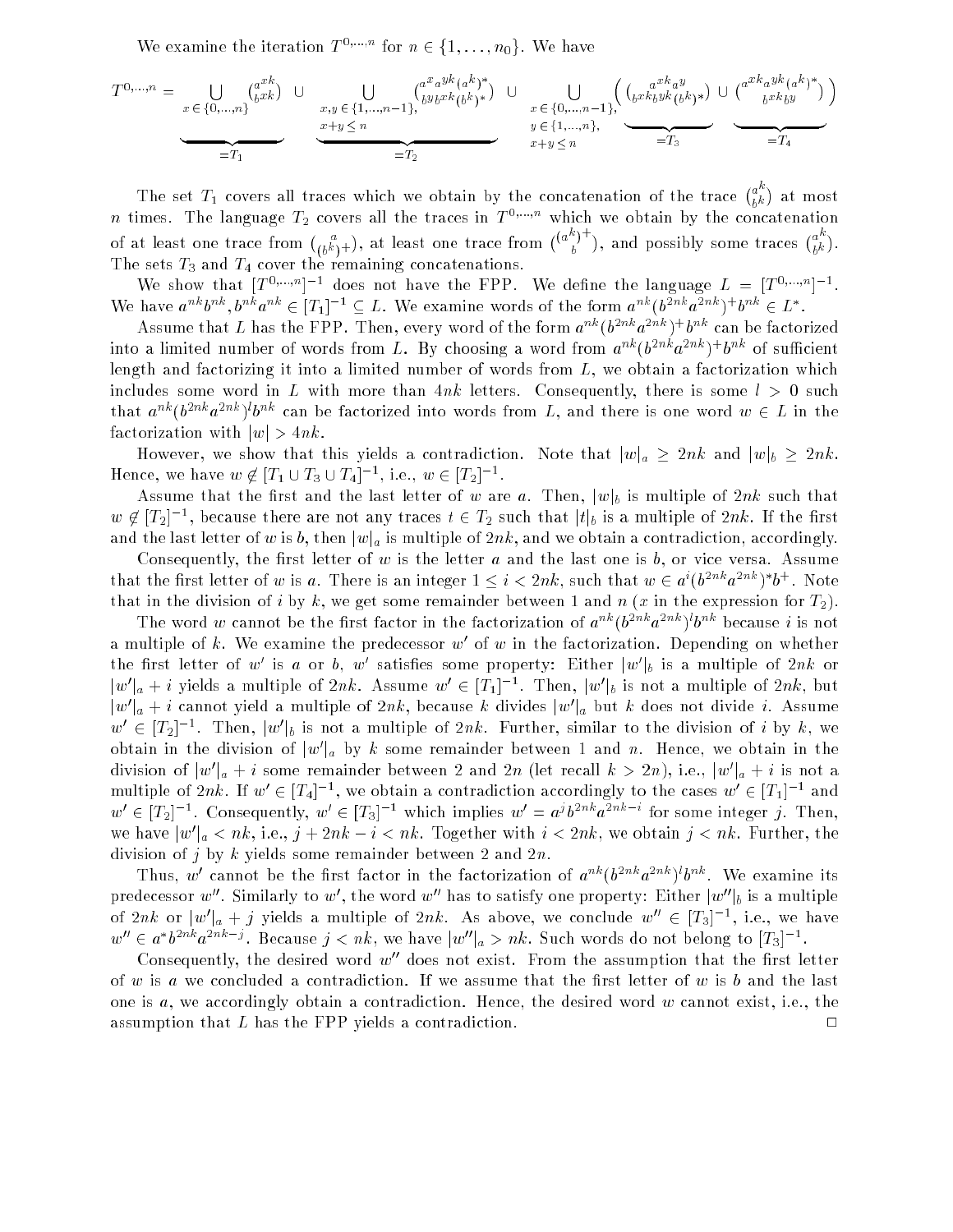## Acknowledgments

D. Kirsten acknowledges the helpful discussions with M. Droste and D. Kuske at the Institute of Algebra and especially acknowledges M. Droste's lecture "Algebraic Theory of Automata" in which he came in touch with ideal theory and the helpful teaching book [14].

## References

- [1] J. Berstel. Transductions and Context-Free Languages. B. G. Teubner, Stuttgart, 1979.
- [2] P. Cartier and D. Foata. Problemes combinatoires de commutation et rearrangements, volume 85 of Lecture Notes in Computer Science. Springer-Verlag, Berlin, 1969.
- [3] M. Clerbout and M. Latteux. Semi-commutations. Information and Computation, 73:59-74, 1987.
- [4] A. H. Clifford and G. B. Preston. The Algebraic Theory of Semigroups, volume I. Amer. Math. Soc., Providence RI, 1961.
- [5] R. Cori and D. Perrin. Automates et commutations partielles. R.A.I.R.O. Informatique Theorique et Applications, 19:21-32, 1985.
- [6] V. Diekert and Y. Metivier. Partial commutation and traces. In G. Rozenberg and A. Salomaa, editors, Handbook of Formal Languages, Vol. 3, Beyond Words, pages 457-534. Springer-Verlag, Berlin, 1997.
- [7] V. Diekert and G. Rozenberg, editors. The Book of Traces. World Scientic, Singapore, 1995.
- [8] C. Duboc. Mixed product and asynchronous automata. Theoretical Computer Science, 48:183-199, 1986.
- [9] S. Eilenberg. Automata, Languages, and Machines, Volume A. Academic Press, New York, 1974.
- [10] M. Fliess. Matrices de Hankel. J. Math. Pures et Appl.,  $53:197-224$ , 1974.
- [11] P. Gastin, E. Ochmański, A. Petit, and B. Rozoy. Decidability of the star problem in  $A^* \times \{b\}^*$ . Information Processing Letters,  $44(2):65{-}71$ , 1992.
- [12] S. Ginsburg and E. Spanier. Bounded regular sets. In *Proceedings of the AMS*, volume 17:5, pages 1043-1049, 1966.
- [13] S. Ginsburg and E. Spanier. Semigroups, Presburger formulas, and languages. Pacific Journal of Mathematics, 16:285{296, 1966.
- [14] P. A. Grillet. Semigroups: An Introduction to the Structure Theory, volume 193 of Monographs and Textbooks in Pure and Applied Mathematics. Marcel Dekker, Inc., New York, 1995.
- [15] K. Hashiguchi. A decision procedure for the order of regular events. Theoretical Computer Science, 8:69-72, 1979.
- [16] K. Hashiguchi. Recognizable closures and submonoids of free partially commutative monoids. Theoretical  $Computer Science, 86:233-241, 1991.$
- [17] D. Kirsten. A connection between the star problem and the finite power property in trace monoids. In P. van Emde Boas, M. Nielsen, and J. Wiedermann, editors, ICALP'99 Proceedings, Lecture Notes in Computer Science. Springer-Verlag, Berlin, to appear in 1999.
- [18] D. Kirsten and J. Marcinkowski. Two techniques in the area of the star problem. In P. van Emde Boas, M. Nielsen, and J. Wiedermann, editors, ICALP'99 Proceedings, Lecture Notes in Computer Science. Springer-Verlag, Berlin, to appear in 1999.
- [19] A. Mazurkiewicz. Concurrent program schemes and their interpretations. DAIMI Rep. PB 78, Aarhus University, 1977
- [20] Y. Métivier. Une condition suffisante de reconnaissabilité dans un monoïde partiellement commutatif.  $R.A.I.R.O.$  $-$  Informatique Théorique et Applications, 20:121-127, 1986.
- [21] Y. Métivier and G. Richomme. On the star operation and the finite power property in free partially commutative monoids. In Patrice Enjalbert et al., editors, STACS'94 Proceedings, volume 775 of Lecture Notes in Computer Science, pages 341-352. Springer-Verlag, Berlin, 1994.
- [22] Y. Metivier and G. Richomme. New results on the star problem in trace monoids. Information and Computation,  $119(2):240-251$ , 1995.